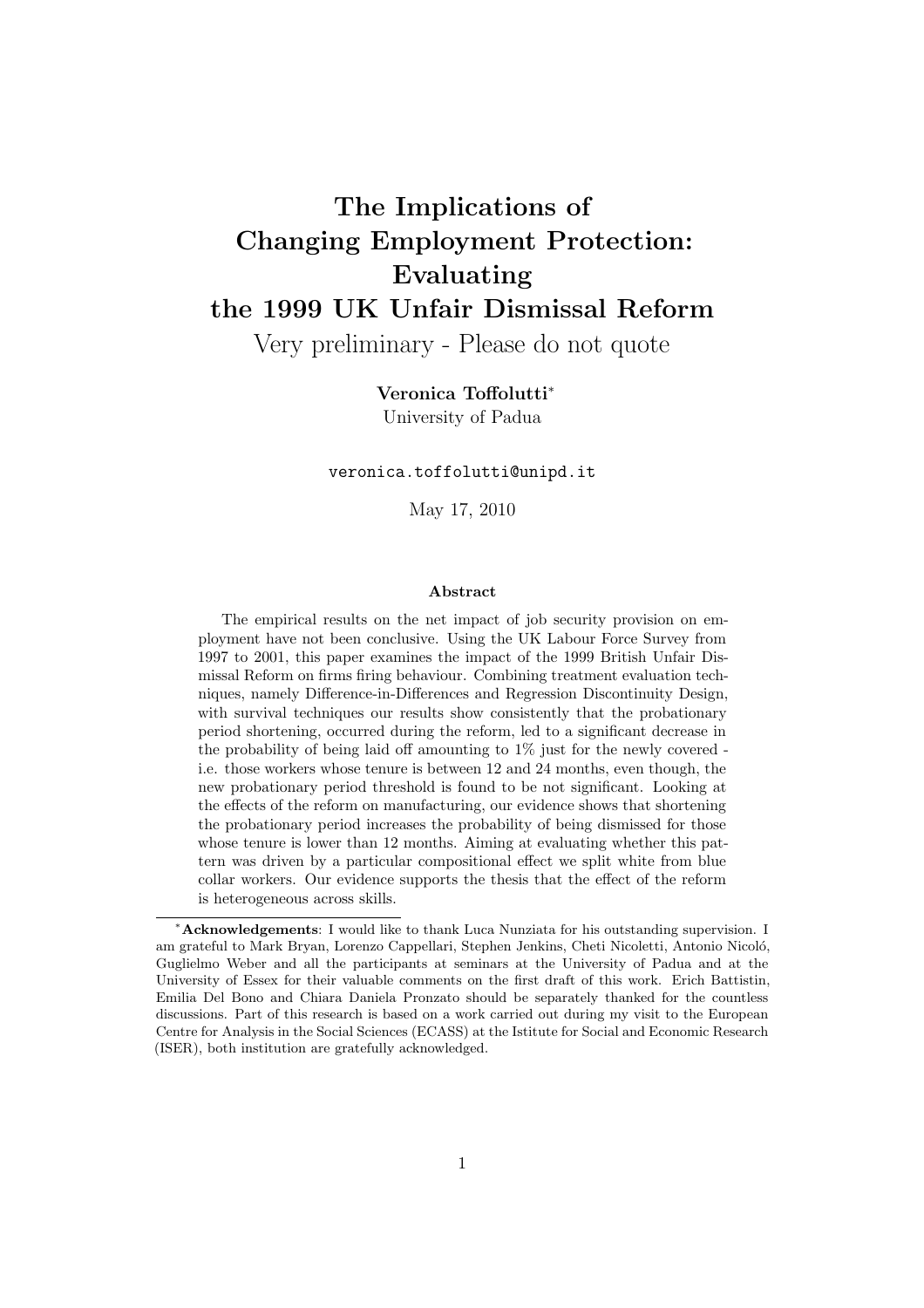## 1 Introduction

In the last two decades of the XX century the economic literature has witnessed a steep increase in analysis aimed at explaining the persistent unemployment afflicting many European Countries. Strict employment protection legislation has often been blamed for the poor performance of some European labour markets (see the discussion in Nunziata and Staffolani, 2007). However, the impact of job security provision on unemployment is still not conclusive, since, as argued by Kugler (1999), it depends on whether the regulation has a greater effect on the exit rates into or out of unemployment. In this regard, a number of studies have tried to investigate the extent to which the level of European unemployment can be influenced by firing costs, although without delivering a clear-cut message.

On the one hand, it is well documented that high firing costs increase the unemployment duration (Saint-Paul, 1994).

On the other hand, firing costs represent an insurance for the workers in the absence of perfect insurance market (Pissarides, 2001). In this regard Pissarides (2001) shows that if there were optimal severance payments there would be not a reduction in the job creation. Moreover, by mandating firing costs, there is some bargaining powers given to workers and the asymmetries between labour and capital are balanced (Buechtemann, 1993). Another hypothesis is that firing costs affect the redistribution between employed and unemployed, or between skilled and unskilled workers (Saint-Paul, 1994). Furthermore, since redundancy payments or firing costs represent a burden for firms, the employers would be encourage to reduce dismissals, which would lead to a decline in the number of unemployment benefit claimed (Booth and Zoega, 2003).

In the UK - the country analyzed in this paper - the redundancy payments depend on the tenure at work and on the cause (i.e. whether the reason is fair or unfair). At this issue just fairly dismissed workers could legally require the redundancy payment, but after two years only. At the same time, if the employee had been sacked for other reason but her qualification or conduct, she could claim unfair dismissal, but after having completed the probationary period only. Currently the British probationary period amounts to one year.

In the framework of asymmetric information, probationary period represents a fixed-length period during which the firm screens the new hire's abilities (Loh, 1994). It is well documented how workers adjust their behavior during probation: They reduce their work absences (Ichino and Riphahn, 2005, Riphahn and Thalmaier, 2001), self-select in those job which are suited for (Loh, 1994) and accept lower wages (Wang and Weiss, 1998).

Although the probationary period interpretation as screening devices and the workers adjustment behavior in term of absence has been empirically tested, little is still know about the equilibrium outcome between workers and firms. The present work, hence, analyzes this adjustment process by investigating whether firms respond to the 1999 British Unfair Dismissal Reform, which halved the probationary period from two years to one year.

This reform was previously analyzed by Marinescu  $(2009)$ ,<sup>1</sup> although the relevance of her contribute to the economic literature some question for further work

<sup>1</sup>Further details in section 4.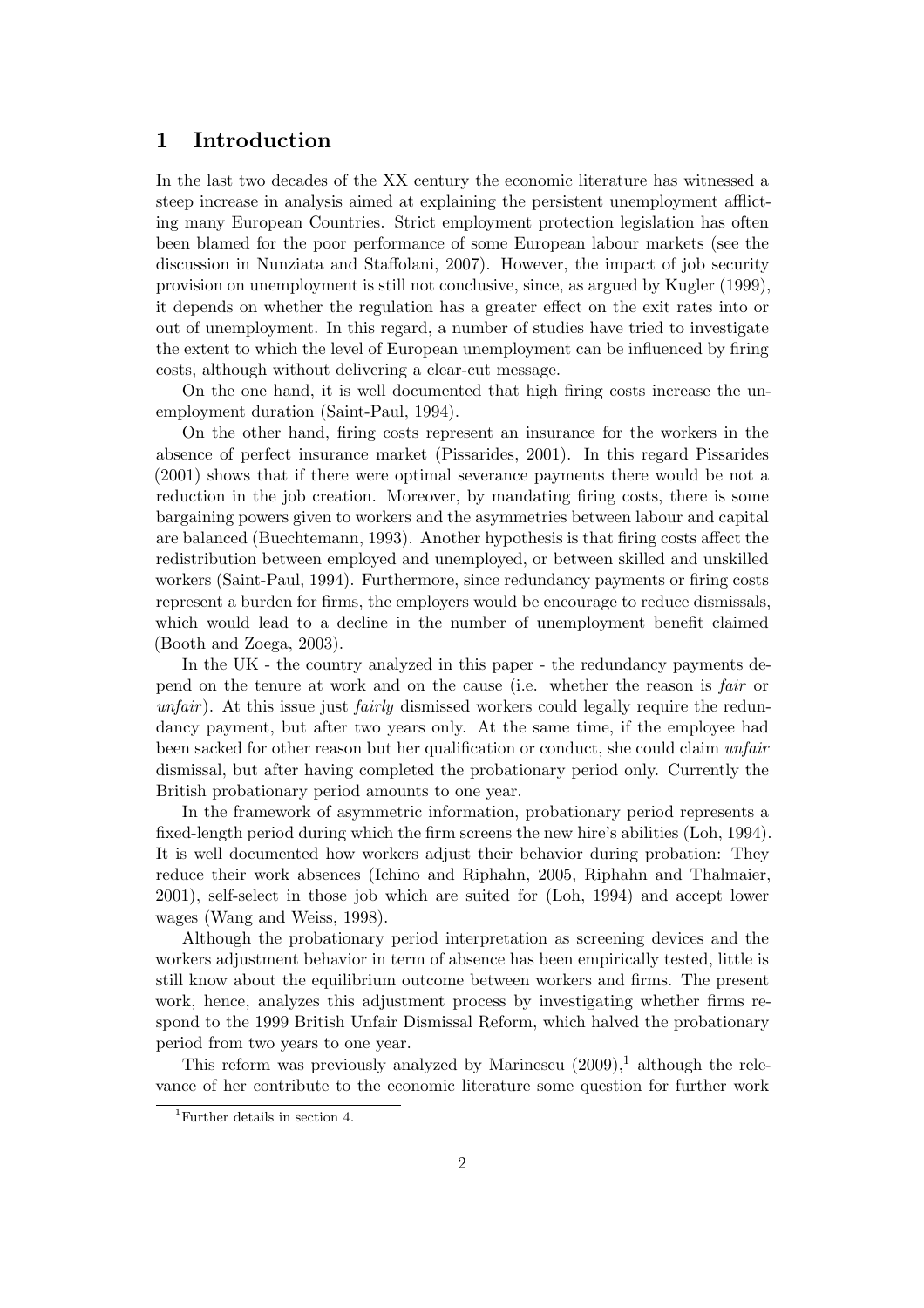arise in this study. Does the probationary period end lead to an effective decrease in the dismissal probability? Do the result be sensitive to any variation in the control group definition? Is the 1999 Unfair Dismissal Reform effect homogenous among industries? Is the 1999 Unfair Dismissal Reform effect homogenous among the workers skill? Put in other words: Do low-skilled workers react as high-skilled workers to the probationary period shift? This paper attempts to fill this gap, by applying a typical treatment evaluation setting, namely Difference-in-Differences and Regression Discontinuity Design, in a timing-of-events framework on data from the UK Labour Force Survey (LFS), covering the 1997-2001 period.

To test for the economic impact of a probationary period, we define as treated the workers whose tenure is between 12 and 24 months, since they are the group directly affected by the reform. Whereas the other groups: i) Workers tenured between 0 and 12 months and ii) workers whose tenure is higher than 24 months should be relatively unaffected by the probationary period shift. However, the reform halved - from two years to one year - the time that firms have to dismiss workers without any sanction. Therefore, aiming at avoiding any potential trial in the event of termination, the employers might decide to discharge the unsuited workers, without any sanction, during the first year - *anticipation effect*. Hence, if we find any effect on those people tenured less than 12 months we can interpret them as an anticipation effect. Conversely, since the reform increases the cost to discharge those workers tenured between 12 and 23 months, we expect that the reform lowers the probability of being dismissed for those workers.

Before the 1<sup>st</sup> of June 1999, the number of months necessary to qualify (qualifying period) to claim unfair dismissal was 24 months. Therefore just dismissed workers tenured two years or more were entitled to claim unfair dismissal.<sup>2</sup> After the 1<sup>st</sup> of June 1999 the qualifying period was lowered from 24 to 12 months, thus the dismissed or "made redundant" workers whose tenure was between 12 and 23 months were automatically entitled to claim unfair dismissal, differently from before. The reform implied, therefore, an increase in Employment Protection Legislation (EPL, henceforth) for British workers. Although, the results, in term of subsequent separation, are expected to be very small. The reasons beyond this phenomenon are two: The extremely flexible nature of the UK labour market and the extreme rare event - the dismissals in the UK - we are analyzing. The UK represents, indeed, an exceptional breeding ground <sup>3</sup> therefore the effects are expect to be marginal with respect to other countries such as Italy (Ichino and Riphahn, 2005, Kugler and Pica, 2008),<sup>4</sup> characterized by an higher level of EPL. Kugler and Pica (2008), analyzing a companion reform occurred in Italy, $5$  find that increasing employment protection in a country characterized by an high level of EPL, decreases accession and separation by about 10%. Likewise, others UK reforms, such as New Deal in 1999 (Blundell, Costa Dias, Meghir, and Van Reenen, 2004) or Work Family Tax Credit in 2002

<sup>2</sup>The probationary period is an essential requirement, except in cases when the dismissal is automatically unfair like in discrimination cases.

<sup>3</sup>According to the OECD the UK labour market is the the second most flexible country in the OECD, after the USA (OECD, 2005).

<sup>4</sup>According to Bertola (1990), Italy was the country characterized by the highest EPL among the OECD countries. More recently the OECD ranks Portugal as the country with the strictest EPL, followed by Italy, Spain and Greece (Kugler and Pica, 2008).

<sup>5</sup>See section employment 2.2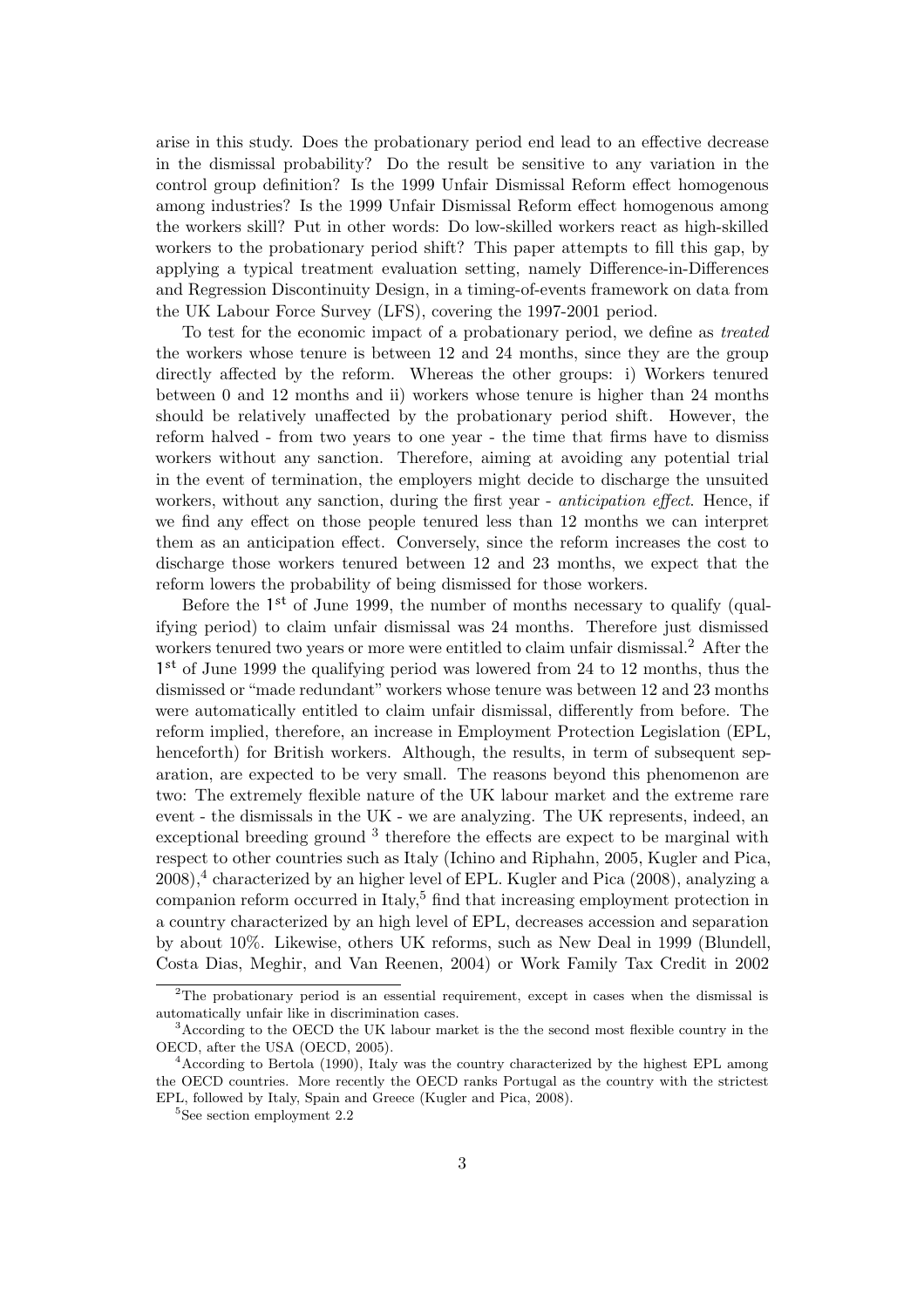(Blundell, Brewer, and Francesconi, 2008, Francesconi and van der Klaauw, 2007), seem to have a larger impact in term of job-flows. In our mind the main reason for this difference is the different sample of individuals who the reforms look at: On the one hand unemployed (Blundell, Costa Dias, Meghir, and Van Reenen, 2004) or low-income families (Blundell, Brewer, and Francesconi, 2008, Francesconi and van der Klaauw, 2007), on the other hand dismissed workers whose previous tenure was between 12 and 24 months. As explained in section 6 dismissal in UK represent an extreme rare event.

In addition to contributing to the international employment protection literature by providing some evidence on the way workers and firms respond to an increase in employment protection, this study also offers a rigorous evaluation of the impact of 1999 British Unfair Dismissal Reform on the probability of terminating a job. It contributes to the EPL ongoing debate in two main ways.

First, the main novelty of the present paper is the estimation of the impact of a discontinuity in the presence of timing-of-events method, by combining survival analysis techniques with a Regression Discontinuity Design (RDD, henceforth) framework. The empirical strategy, we use, allows us to cope with two main problems. One the one hand, the timing of event method is the only approach to to consistently estimate models of transitions dealing with censoring. On the other hand, RDD deals with unobserved heterogeneity. RDD is a quasi-experimental design in which the probability of being treated is a discontinuous function one or more continuous underlying variables. The probability of being laid off varies discontinuously after the end of probationary period, hence the reform offers two natural discontinuities at the probationary period end: One in the ante-reform period (i.e. 24 months of tenure before June 1999) and one in the post-reform period (i.e. 12 months of tenure after June 1999). Using a RDD on survival data, we investigate the effect and the size of the new probationary period threshold. In so doing, our identification strategy relies on a rather standard assumption made in the treatment evaluation literature (Imbens and Lemieux, 2007). More specifically, in this context we assume that in the absence of the reform no discontinuity would be observed in the hazard of being dismissed or made redundant around the threshold (i.e. the probationary period end).

At a first glance this contribution could seems close to the Lalive, vanOurs, and Zweimüller (2008). The authors study the impact of active labour market policies on the unemployment duration in Switzerland, by offering "direct comparison between the timing-of-events approach and the matching approach". Conversely, the framework we deal with - i.e. the presence of two natural discontinuity in a timingof-events setting - offers the possibility to combine the two approaches: RDD and timing-of-events.

Second, since the central issue in evaluating the impact of the UK 1999 Unfair Dismissal Reform is to establish the impact of the probationary period variation on firms firing behavior also beyond the threshold. To this end, we compare how the change in survival probability over time (the difference between the the post-reform scenario and the pre-reform scenario) differs between treated and controls,  $<sup>6</sup>$  i.e.</sup> producing a "Difference-in-Differences" (DID, henceforth) estimation.

 ${}^{6}$ More details in section<sup>5</sup>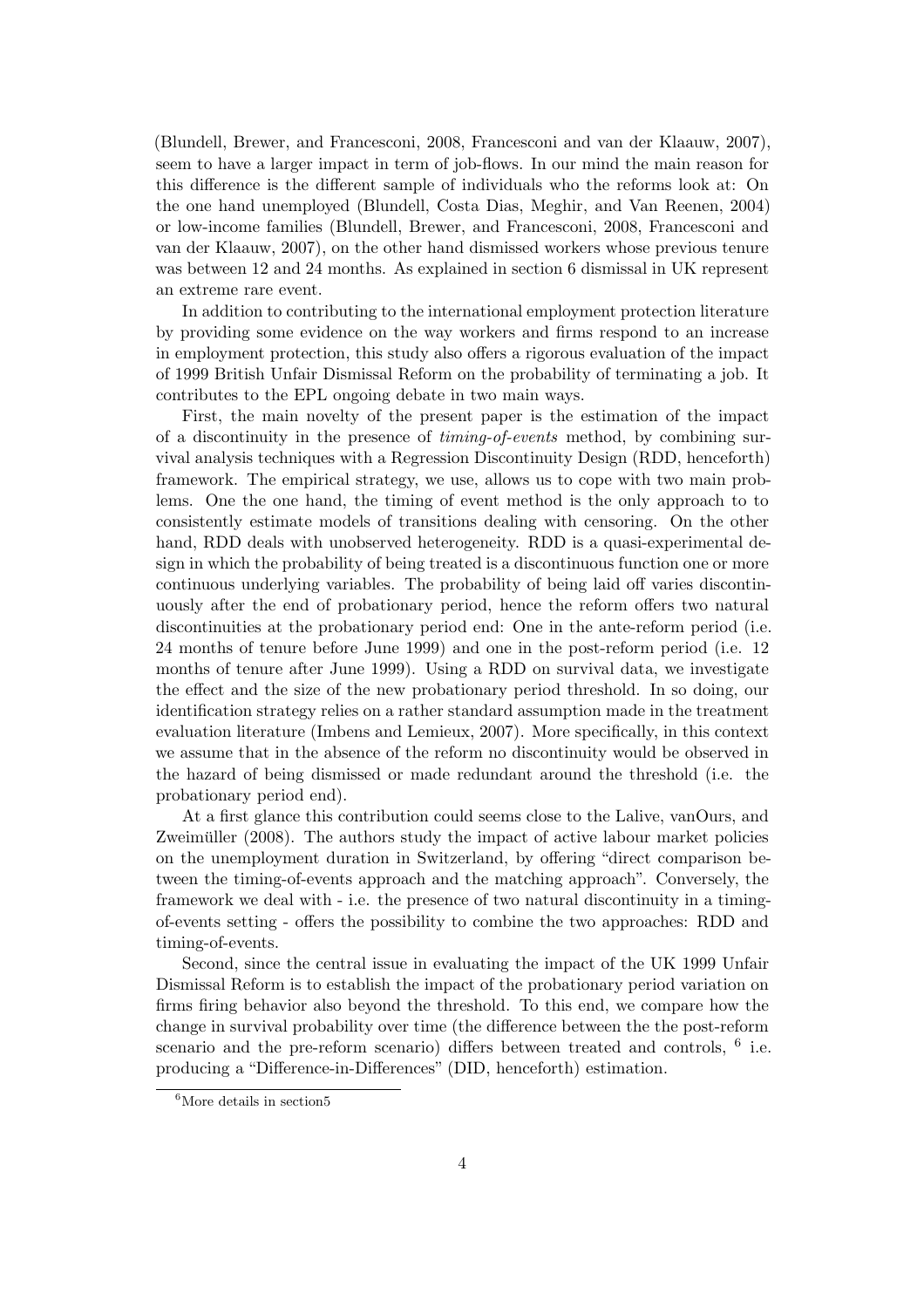Furthermore, since the effect of the reform could be not homogenous among industries, due to their different screening procedure, we investigate reform effects on a specific industry: manufacturing. What impact various economic shocks and pieces of labour legislation had on manufacturing labour turnover? Since the 70s this question has been widely analyzed (Burgess and Nickell, 1990, Wickens, 1978), hence manufacturing was a natural choice to make.

The remaining of the paper is organized as follows. Section 2 reviews the literature. Section 3 gives a brief description of the 1999 UK Unfair Dismissal Reform. Section 4 presents the previous papers which have dealt with the 1999 UK Unfair Dismissal Reform. Section 5 introduces the econometric model. The data and some preliminary statistics are presented in section 6. Section 7 describes the main findings. Section 8 presents the effect of the afore mentioned reform focusing just on the manufacturing industry. Section 9 outlines a large battery of robustness checks and finally section 10 concludes.

## 2 Literature Review

Two literature strands appear to be relevant to our analysis: One provides evidence of the EPL effect and the other provides a theoretical discussion of employment probationary periods. More precisely, section 2.1 discusses the main findings coming from the theoretical EPL literature. Section 2.2 reviews those coming from the empirical EPL one, while section 2.3 reviews the literature on probationary periods.

#### 2.1 Theoretical Considerations on EPL

With the term Employment Protection Legislation (EPL) the economists refer to a set of instruments which limit both the hiring (e.g. training procedures, rules favouring disadvantaged groups, limitation on the use of fixed term contracts) and the firing procedures (e.g. redundancy procedures, appeal procedures for wrongful dismissal and severance payments, special requirements for collective dismissals) (OECD, 2005).

In the recent years the economic literature has seen a flurry of works, both theoretical and empirical, aiming at explaining the effects of EPL on the employment and unemployment levels, on their dynamic over time, and on the firm profits without delivering a clear cut message.

It is well documented that high employment protection increases the firm dismissal cost (Bertola, 1990, Kugler and Saint-Paul, 2004), hence reducing the propensity to dismiss workers. At the same time employers fear the high dismissal cost, hence firm reduce also their propensity to hire. Therefore EPL reduces both job destruction and job creation, however the net effect on average unemployment and employment is not a priory identifiable (Bertola, 1990). Despite the effects of EPL on short-term unemployment are ambiguous, it is well documented that stricter legislations increase the long-term unemployment (Di Tella and MacCulloch, 2005, Nickell, 1997, OECD, 2005).

Herein, we briefly rehear the theoretical consideration of one EPL specific component: Firing costs, which among all the EPL components - we think- better match the central issue of this paper.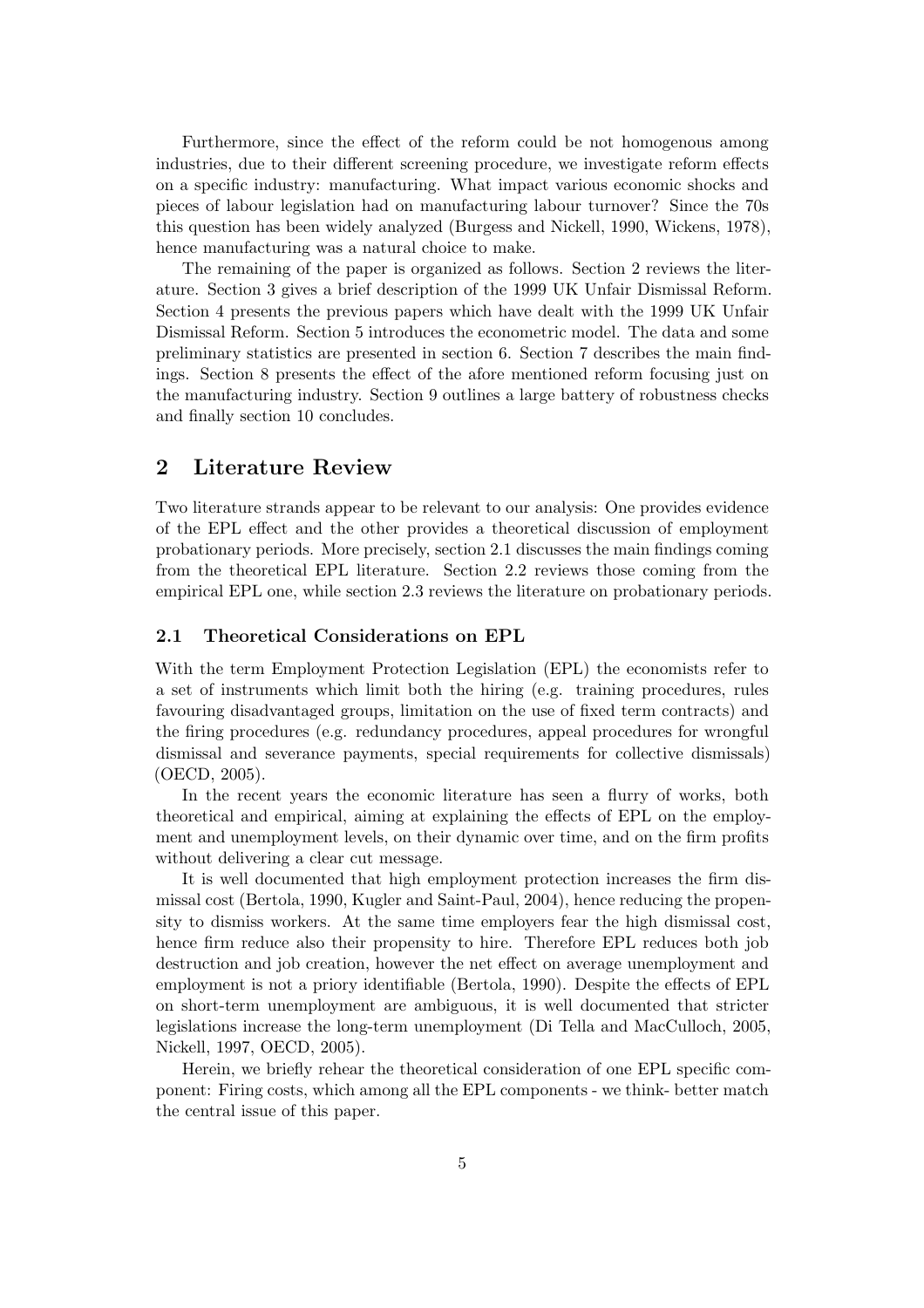An insightful paper by Bentolila and Bertola (1990) shed light on the impact of firing costs on hirings, while the previous literature was devoted to discharging precudures only. Looking at a partial equilibrium scenario, the authors consider the optimal firm firing and hiring procedures in presence of linear costs - both firing and hiring ones - and modelling the productivity as a random walk. Their results show that firing costs affect both hiring and dismissal policies, although the outflow from the employment is slightly larger compared to the inflow into employment.

Moving to a general equilibrium setting, Ljungqvist (2002) analyzes the firing costs effect on labour demand - more specifically firing taxes that are redistributed to workers in forms of lump sum transfers - finding ambiguous results. Although, his main result shows that when firing costs increase wages or when they reduce labour supply, the overall effect of firing costs on employment is more likely to be negative. To this end the author uses three main framework of employment literature: Search models, matching models and model with employment lotteries. Looking into detail, the search model highlights that in the presence of high firing costs it becomes more costly for the workers search another job - "the workers are 'locked into' their job" (Ljungqvist, 2002) - leading to an higher employment. To fix the ideas a firing costs increase leads to a firm higher burden to discharge unproductive workers, likewise, it also increases the cost of searching another job, both this effects drive to a decline in the dismissal policies. At the same time, as stressed at the beginning of this section, this EPL component reduces, also, the hiring procedure. Ljungqvist (2002)'s calibrations show that higher firing costs lead to a larger drop in the firing policy compared to the hiring one. To fix the ideas an increment in the firing cost leads to a firm higher burden to discharge unproductive workers, similarly, as stressed previously, it also increases the cost of searching another job, both this effects drive to a decline in the firing policy.

The assumptions behind the second model considered by Ljungqvist (2002) - the matching model- are that firms do the searching and the wages are determinated by bargaining ex post. Through the lens of the matching model, when the outside option for the firm is weak, the workers will be able to claim higher wages, which drives to less hiring.

The negative implication of higher lay-off are captured by the last model presented by Ljungqvist  $(2002)$ , a employment lottery model  $\hat{a}$ -la Hopenhayn and Rogerson (1993). Loosely speaking, the idea behind this results is that there are some invisible factors, which in turn imply to have less than full employment combined with full insurance.

Concerning the welfare implication of lay-off taxes, Ljungqvist shows that effect on welfare may be different from the employment one, namely the Pareto optimal equilibrium.

Firing costs may have beneficial effects in the workers specific investments in a framework with ex post bargaining (Belot, Boone, and Ours, 2007). In an employment contract neither the firm nor the worker could protect their specific investments. In an ex-post setting this may lead to an hold-up problem where workers under-invest. Therefore, a firing costs augment may have indirect effect on specific investments. Broadly speaking, since firing costs reduce lay-off, they may length tenures, which in turn rise the period for specific investments. Letting alone the fiscal externalities, Belot et al. find a possible welfare gain. The authors show that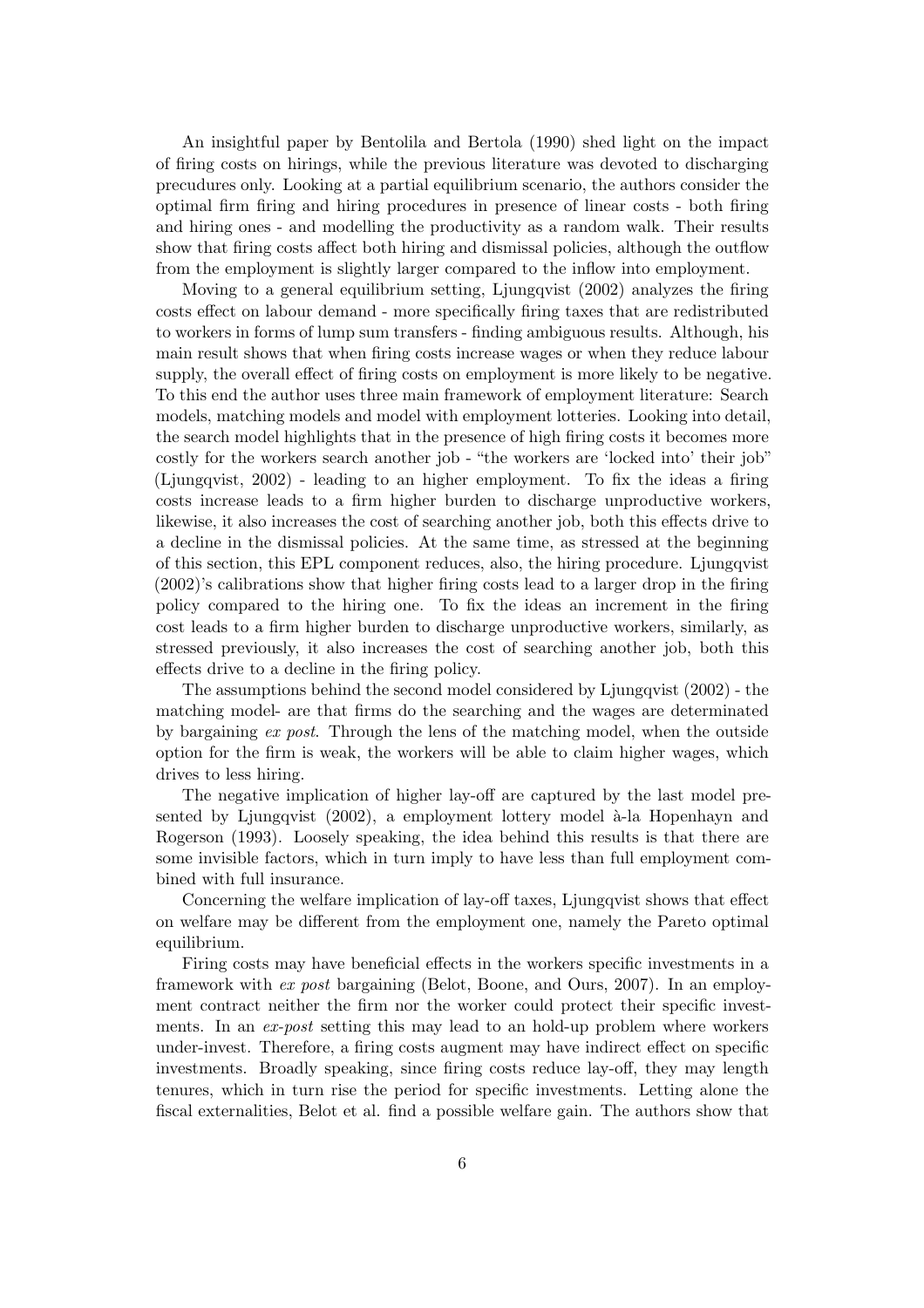a separation determines a fall in tax base and hence an increase in unemployment insurance premiums leading to an higher social return compared to the private one. Furthermore, Belot, Boone, and Ours (2007)' model shows that the effects may vary across different workers groups. More specifically, the same level of firing costs may generate winners - workers who face the hold-up problem - and losers- who do not care about the specific investments. Similarly to Belot, Boone, and Ours (2007), the different effect across different groups have been analyzed by Kugler and Saint-Paul (2004). The authors study the firing costs effects on discrimination against unemployed job seekers. The underline idea workers can be hired either from the employed pool (job-to-job transition) of from the unemployed pool. The pool could be used by the firms as a signal of employees productivity, this highlights a lower productivity for the unemployed compared to the employed. This make firm more reluctant to hire people from the unemployed pool, leading to an higher difference in employment probabilities between insiders an outsiders.

#### 2.2 Empirical Studies on EPL

Since the seminal paper of Lazear (1990) empirical analysis aiming at providing evidence of the EPL effect have spurred.

Using a dynamic model on cross-sectional aggregate data of 10 OECD countries, Bertola (1992) finds that job security provision does not bias labor demand toward lower average employment at a given wage. On the other hand, Grubbs and Wells (1993), using cross-sectional data on 11 EC countries for the late 80s, find that stricter provisions are negatively correlated with employment. These mixed results could be driven by the nature of cross-sectional data, which might be subject to omitted variables biases, simultaneity problems, and potential endogeneity of regulation.

Even those studies which addressed some of these problems using pooled timeseries or panel data have delivered a clear-cut message. Using pooled time-series data on 22 OECD countries over 29 years, Lazear (1990) finds that the severance of payments and advance notice requirements reduce employment. Using data on OECD countries from the 1960s to the 1990s, Nickell, Nunziata, and Ochel (2005) find that shifts in labour market institutions can explain unemployment across OECD countries, although EPL is found not significant. Although very valuable, such strand of literature may still be plagued by omitted variable biases as omitted factors vary over time and therefore may not be captured by country and time fixed effects.

A possible alternative approach is to examine the impact of variation in statuary firing cost within a single country. Recently, several studies using micro data have studied the impact of Employment Protection Legislation on changes in regulation for within a single country. Kugler (1999) explores the impact of the 1990 Colombian Labour Market Reform, which decreased firing costs on worker turnover (exit rates into and out of employment). Using a quasi-experimental setting on repeated cross section from the Colombian National Household (NHS) and controlling for possible selection bias into the formal and informal sector, the author compares the exit rates of formal and informal workers who are affected differently by the labour market reform, but subject to the same non-treatment shocks. She finds that the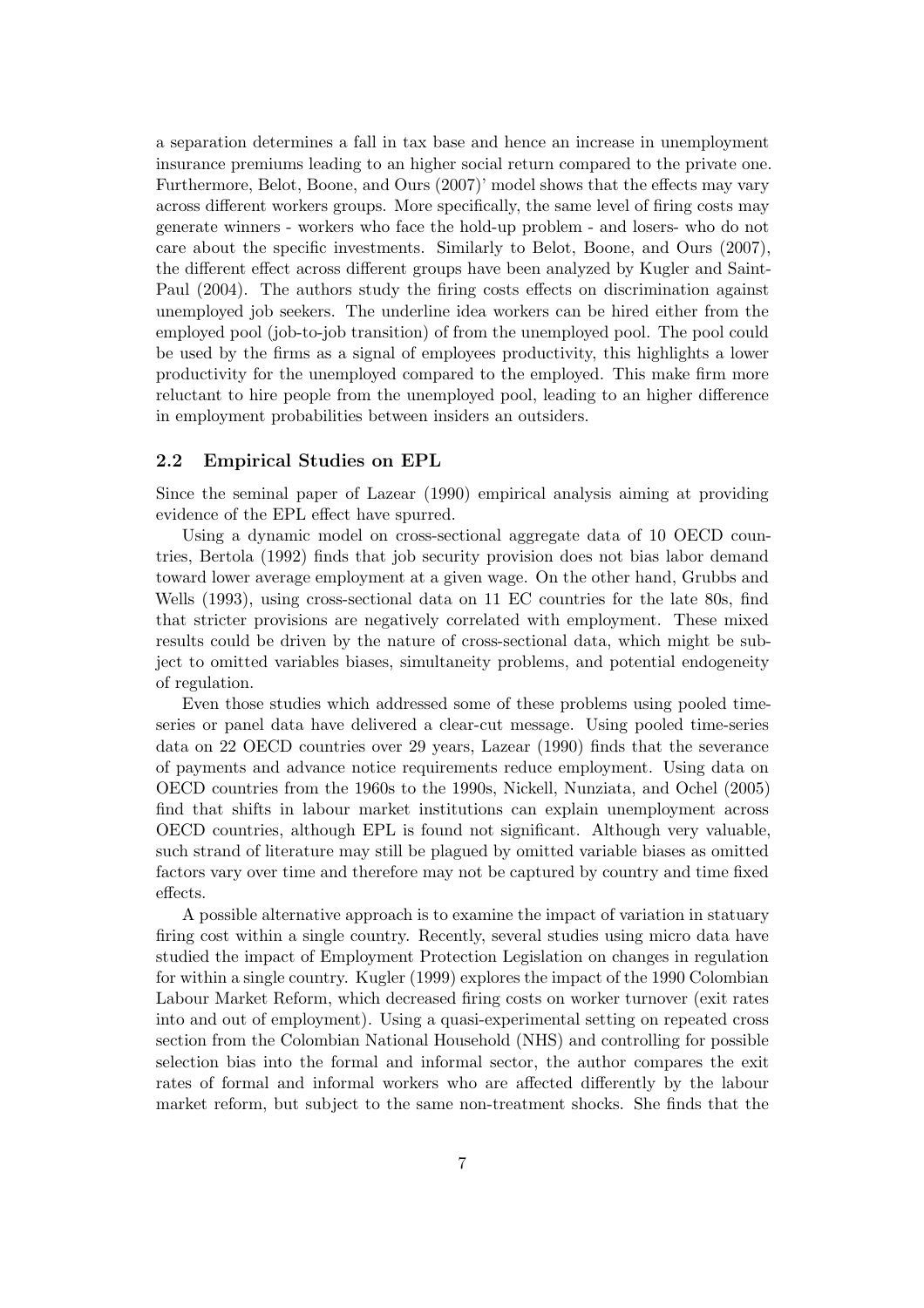aforementioned reform increases the rate into and out of employment by over 1% for formal workers when compared to the informal ones.

Kugler and Pica (2008) study the impact of dismissal cost on worker and job flows on the Italian Labour market. Using administrative data from the Italian Social Security Institute (INPS), the authors examine the effect of the 1990 Italian Reform which increased employment protection for workers under permanent contracts in firms with less than 15 employees relative to those in firms with more than 15 employees. Using a Difference-in-Differences approach, they find that accessions and separations decreased after the reform by about 10% for both genders in small firms compared to larger ones. Moreover, they find that employment changes fell by about 15% in small firms after the reform. Regarding the impact of the reform on firms' external margins of adjustment: Entry and exit rate; the authors find that the reform lead to a statistically significant decline in the small firms entry rate compared to the larger one, by 34%. Moreover, small firms, according to the authors' evidence, are more likely to exit the market after the reform compared to large firms. Autor, Donohue, and Schwab (2006), using regional and temporal variation on Current Population Survey (CPS) from 1978 to 1999, analyze the effects of wrongful discharge protection on employment and wages, adopted by the U.S. states courts. The authors find a negative impact (from  $0.8\%$  to  $1.7\%$ ) of one wrongful discharge doctrine, the implied-contract exception, on states' employmentto-population rates.

#### 2.3 Employment Probationary Periods

In 1999, the OECD provided some indicators aiming at assessing the level of job protection among the most developed countries. The summary index drawn up by the OECD relies on three main components: a) Difficulty of dismissal (i.e. the legislative provision establishing the conditions under which a dismissal is fair) b) Procedural inconveniences that the employer may face in the potential trial in case of termination c) Notice and severance pay provision. As already mentioned in section 1 just workers who has completed the probationary period could claim unfair dismissal, hence this paper focuses on the core component of regulation protection against dismissal (a).

From an economic point of view, probation plays a relevant role in firms behavior for two main reasons. The first is the so-called "screening effect": Probation serves as check for the employee quality when this information is unavailable before hiring. Therefore the unsuited workers could be discharged at a low cost. The second reason is the so-called "sorting mechanism" (Loh, 1994): Trial period could be used by the firms to discourage poor workers from applying to jobs which they are potentially unsuited for. Furthermore, in some countries, like the USA, during probationary periods the workers do not enjoy some rights which are guaranteed just after the seniority, such as access to health insurance or to pension plans.

From the theoretical perspective, the literature has often compared probationary periods versus recontracting employment schemes (Sadanand, Sadanand, and Marks, 1989). Studying the determinants of the optimal length of probationary periods, Wang and Weiss (1998) analyze the relationship between probation and wage-tenure profiles. The authors, comparing probationary periods jobs (i.e. jobs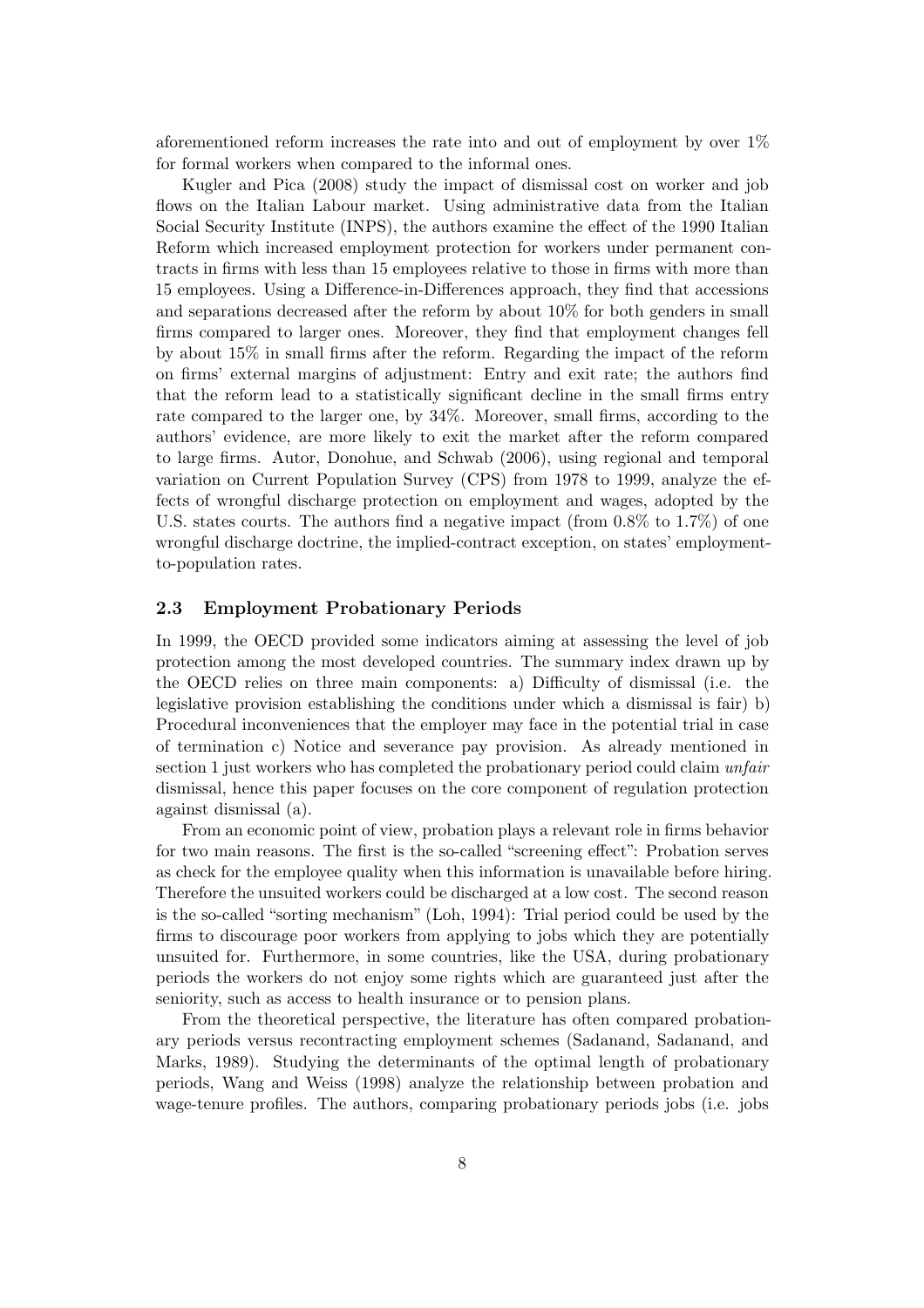which start with probationary periods) with non-probationary jobs, find that those jobs which start with probation tend to have lower wages at the beginning, but, also, their wage-increase tend to be higher after probationary period completion. This theoretical study has been empirically confirmed by Loh (1994), who using 1981 cross-section data on last hired of 1881 firms, finds evidence of self-selection into probationary jobs and positive correlation between probation and wage-tenure profiles.

From the empirical perspective, the literature analyzes the relationship between probationary period and workers absenteeism (Ichino and Riphahn, 2005, Riphahn and Thalmaier, 2001). Riphahn and Thalmaier (2001) find evidence of large jumps in terms of absenteeism, at the end of probation. To this end, the authors use full sample of employees in new employment situation, dividing the workers in three main categories: Blue collar, white collar and white collar public sector employees.

Their evidence has been confirmed by Ichino and Riphahn (2005). The authors, using weekly observations for 545 men and 313 females hired as white-collars workers in a large Italian bank between January 1993 and February 1995, find evidence of a large increase in the number of absence days, after the probationary period completion

More recently, Kersley, Alpin, Forth, Bryson, Bewley, Dix, and Oxenbridge (2005) have investigated on the relationship between the probationary period and higher employer's monitoring effort. Using Workplace Employment Relations Survey (WERS 2004), Kersley et al. show that between 1998 and 2004, there has been no substantial change on the recruitment efforts. The authors use as a measure for the recruitment efforts the tests submit by the employer to the new hired. However, the authors find an increase in the performance appraisals used after the reform: while 73% of employers used them in 1998, 78% did so in 2004.

## 3 The 1999 Unfair Dismissal Reform

According to the OECD, the most flexible countries are the USA and the UK, while Southern European Countries are ranked as the strictest ones.

While the USA labour market is characterized by the "employment at will" legislation − the unsuited workers could be legally discharged by the employers whenever they want and for whichever reason, i.e. "at will"− the European labour market is characterized, by contrast, by a generally stricter job security legislation. Notwithstanding, in the USA, the majority of employment contract are characterized by the "at will" rule, even in the USA, a workers could not be dismissed for reasons such that their ethnicity or for their gender - antidiscrimination laws. On the contrary, Europe is characterized by a stricter labour market regulation, where the employer could discharge the unsuited workers just for their misconduct or their capabilities: i.e. for "fair" reasons. However, even in the most protective "European style" employment protection is not granted from the beginning, but after a amount of period required by law: the so-called *probationary period* or *qualifying period.* 

Even though the institution of the qualifying period in the UK dates back to the early 1970s, its length changed several times in the last 20 years.<sup>7</sup> This paper focuses

 ${}^{7}$ For further details we address the interested reader to Davies and Freedland (1993)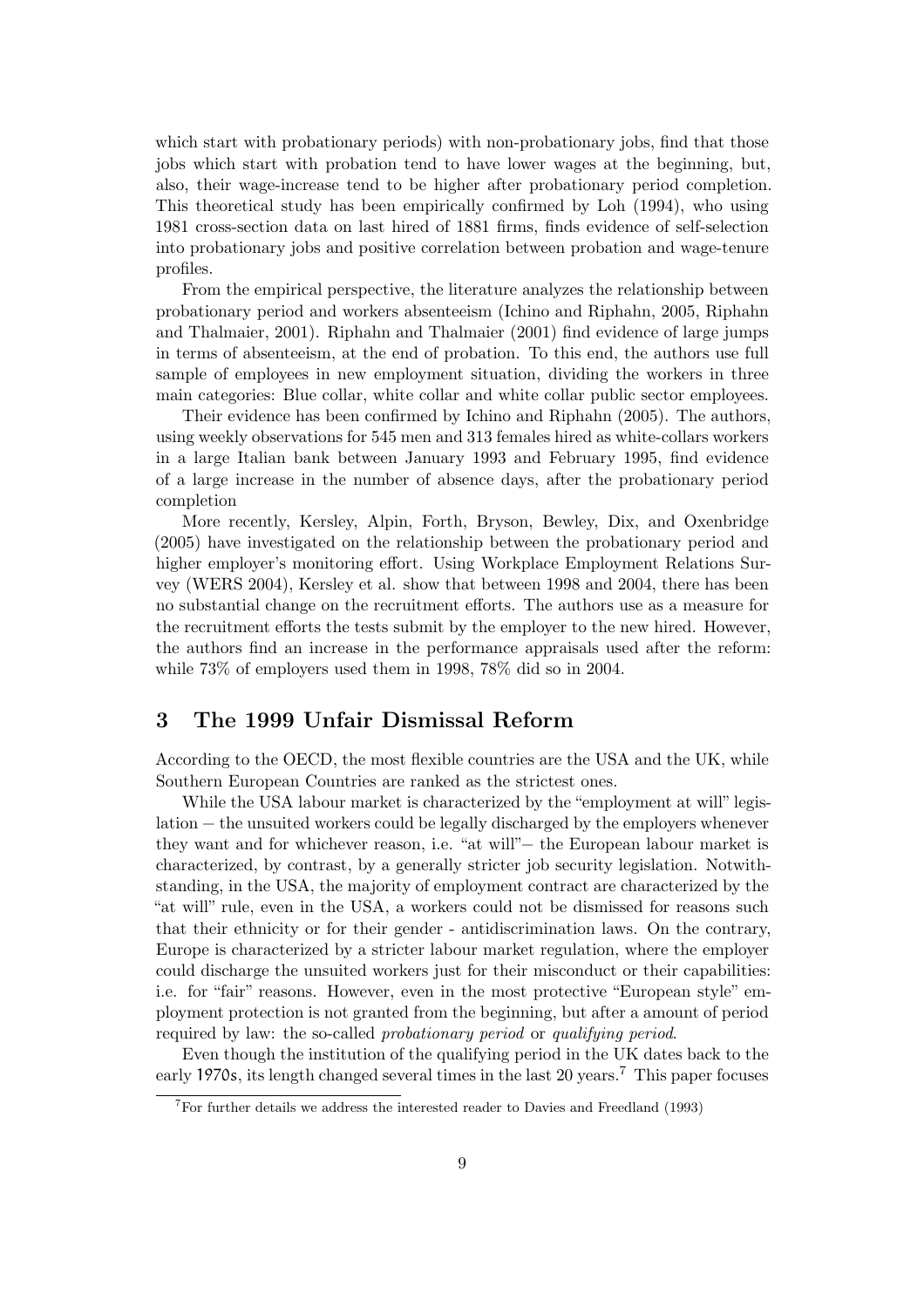on the last probationary period change, introduced by the New Labour legislation came in 1999. In that occasion, it was lowered from 24 to 12 months by the 1999 Unfair Dismissal and Statement of Reasons for Dismissal (Variation of Qualifying Period) Order.

A more flexible labour market organization was the justification used by the new government for the probationary period change. <sup>8</sup> It is worth stressing that the variation of the probationary period was just one of the numerous reforms implemented by the new government. Perhaps the best known was the implementation of the National Minimum Wage in April 1999. The literature is not quite conclusive about the effect of the National Minimum Wage introduction. In fact, Stewart (2004) finds no effect on the labour market, while Arulampalam, Booth, and Bryan (2004) find an increase in training and monitoring due to the introduction of the Minimum Wage. Moreover, Low Pay Commission (2003) shows that spillovers may have taken place on the wage distribution up to the first decile.

In this context we chose to follow the explanation of Low Pay Commission (2003), looking only at workers above the first decile of the wage distribution.

An additional problem may be the fact that the female labour supply may have been particularly affected by the introduction of parental leave and dependent care leave(Employment Relations Act 1999, and Maternity and Parental Leave Regulations 1999) and sex act discrimination (Sex Discrimination (Gender Reassignment) Regulations 1999). We will check the effect of the 1999 Unfair Dismissal Reform by gender, in order to find out whether the results are female driven.<sup>9</sup>

Finally, the Employment Relations Act 1999 increased the limits on the awards workers who win a trial for unfair dismissal can get at court. However as argued by Marinescu (2009), the previous limit was already not binding: 95% of the awards workers obtained in 2003.

## 4 Previous works on the 1999 UK Unfair Dismissal

Up to our knowledge there exists just one paper which deals with 1999 UK Unfair Dismissal Reform: Marinescu (2009). This section aims at explaining her analysis and at showing in which way our paper could be considered a further contribution to the literature.

Using the Two Quarter British Labour Force Survey (LFS) from 1996 to 2004, Marinescu (2009) evaluates the effect of the 1999 UK Unfair Dismissal Reform, which halved the probationary period from two years to one year. She evaluates the effect of the already mentioned reform using a Cox Proportional Hazard Model comparing the difference in the propensity of being laid off between the controls (i.e. all the individuals whose tenure is higher than 24 months) and two separate treatment groups (i.e. those whose tenure is less than 12 months and those whose tenure is between 12 and 24 months). She finds evidence that the British probationary shift led to a decline in probability of being laid off by 19% for workers with 0 to 11 months tenure and by 26% for workers with 12 to 23 months tenure.

<sup>8</sup>For further details we address the interested reader to www.dti.gov.uk/er/fairness/

<sup>&</sup>lt;sup>9</sup>The estimates are not significant for women, the results have to been added.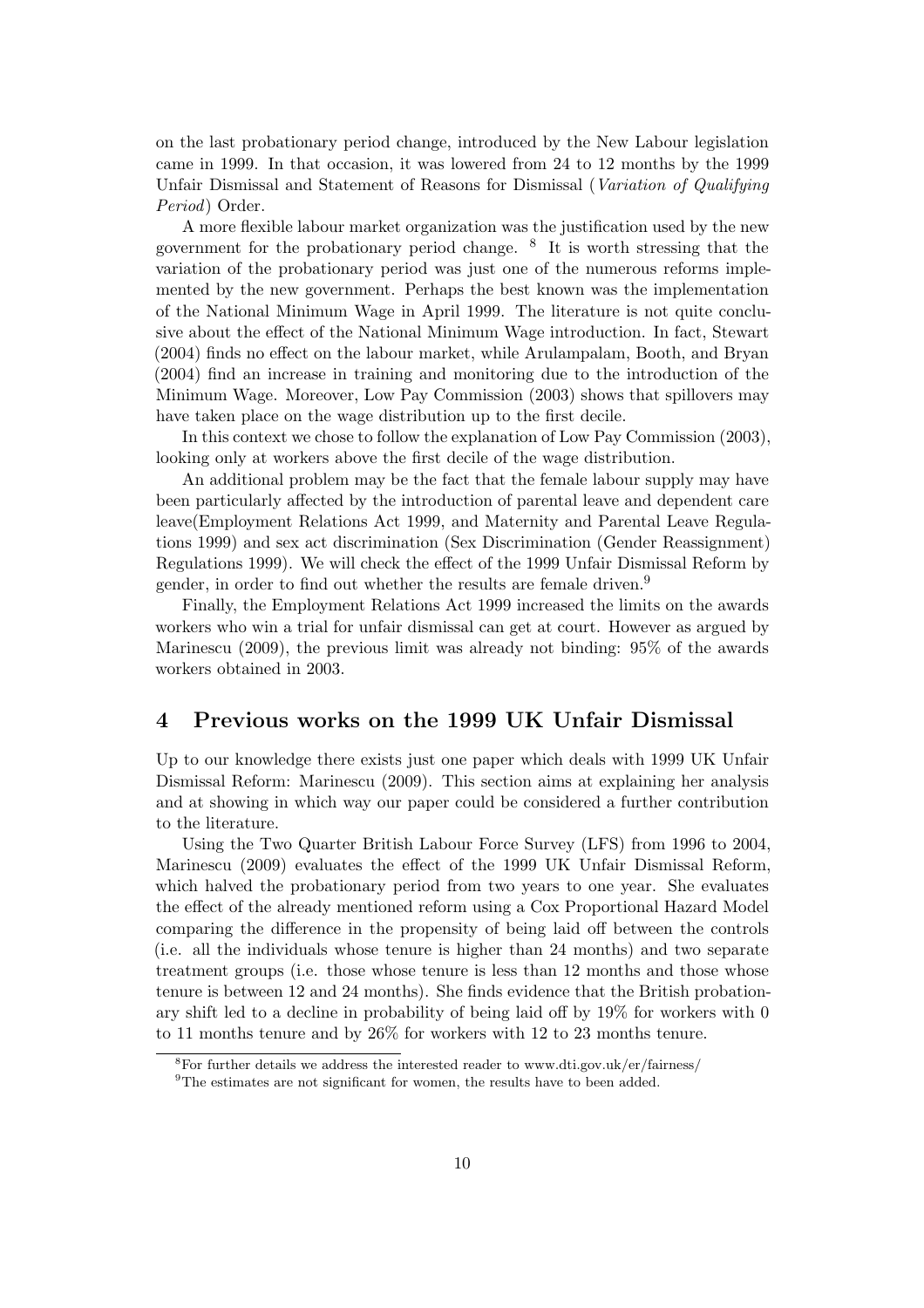The first step of our empirical research is to replicate Marinescu's analysis. Aiming at outlining similarities and differences in the data and in the definition of the variables table 1 reports the replicated results using Marinescu's definition of treated and controls in a sample of individuals aged between 20 and 50 years old. In this regard the left panel of table 1 presents the results using LFS from 1996 and 2004 trying to reconstruct the data as close as possible to Marinescu's definition.<sup>10</sup> The right hand side replicates her results using our analysis sample.

|                                    | Data between  | Data between  |
|------------------------------------|---------------|---------------|
|                                    | 1996 and 2004 | 1997 and 2001 |
|                                    |               |               |
| $0 \text{ to } 11 \text{ months}$  |               |               |
| of tenure                          | $-0.249***$   | $-0.274*$     |
|                                    | (0.088)       | (0.164)       |
| $12 \text{ to } 23 \text{ months}$ |               |               |
| of tenure                          | $-0.328***$   | $-0.420**$    |
|                                    | (0.101)       | (0.206)       |
| Observations                       | 432823        | 53332         |

Table 1: Replication of Marinescu's results

Robust standard errors in parentheses \*\*\* p<0.01, \*\* p<0.05, \* p<0.1

The estimated coefficients represent the interaction between tenure and after dummy in a Cox Proportional Hazard Model. Closely related to Marinescu this specification includes all her controls i.e.: 2 cohort dummies, 2 education dummy, female dummy, white dummy, 8 occupational dummies,

9 industry dummies, private sector dummy, 11 region dummies, quarter-year dummies.

Our evidence shows that, using treated and controls according to Marinescu the probationary period shift lead to a stark decrease in the dismissal hazard. Looking at our results, using data from 1996 to 2004, we find that the 1999 UK Unfair Dismissal Reform drove to a decrease significantly in the dismissal probability by about 25%, for those tenured between 0 and 11 months, and by about 33% for those tenured between 12 and 23 months. This results are significantly higher than Marinescu's ones, in this regard we impute the difference to the different sample. Conversely to her we leave out from the sample those people between 16 and 19 and those older than 50 years hence we are capturing the reform effect to those people who are mainly attached to the labour market. Looking at the right hand side table panel, we can notice that between 1997 and 2001 the effect of the reform was strikingly higher than in the time span 1996-2004. We find evidence that the British probationary shift led to a decline in the lay-off probability by about 27% for those tenured less than 12 months, by about 42% for those tenured between 12 and 24 months. It is worth pointing out that moving the observational period, in

 $10$ Letting alone the age difference between our sample and Marinescu' one and the difference in the analysis time-span, from our understanding in her sample Marinescu includes all the individuals who are permanently employed and working more than 16 hours in the first wave not in all waves.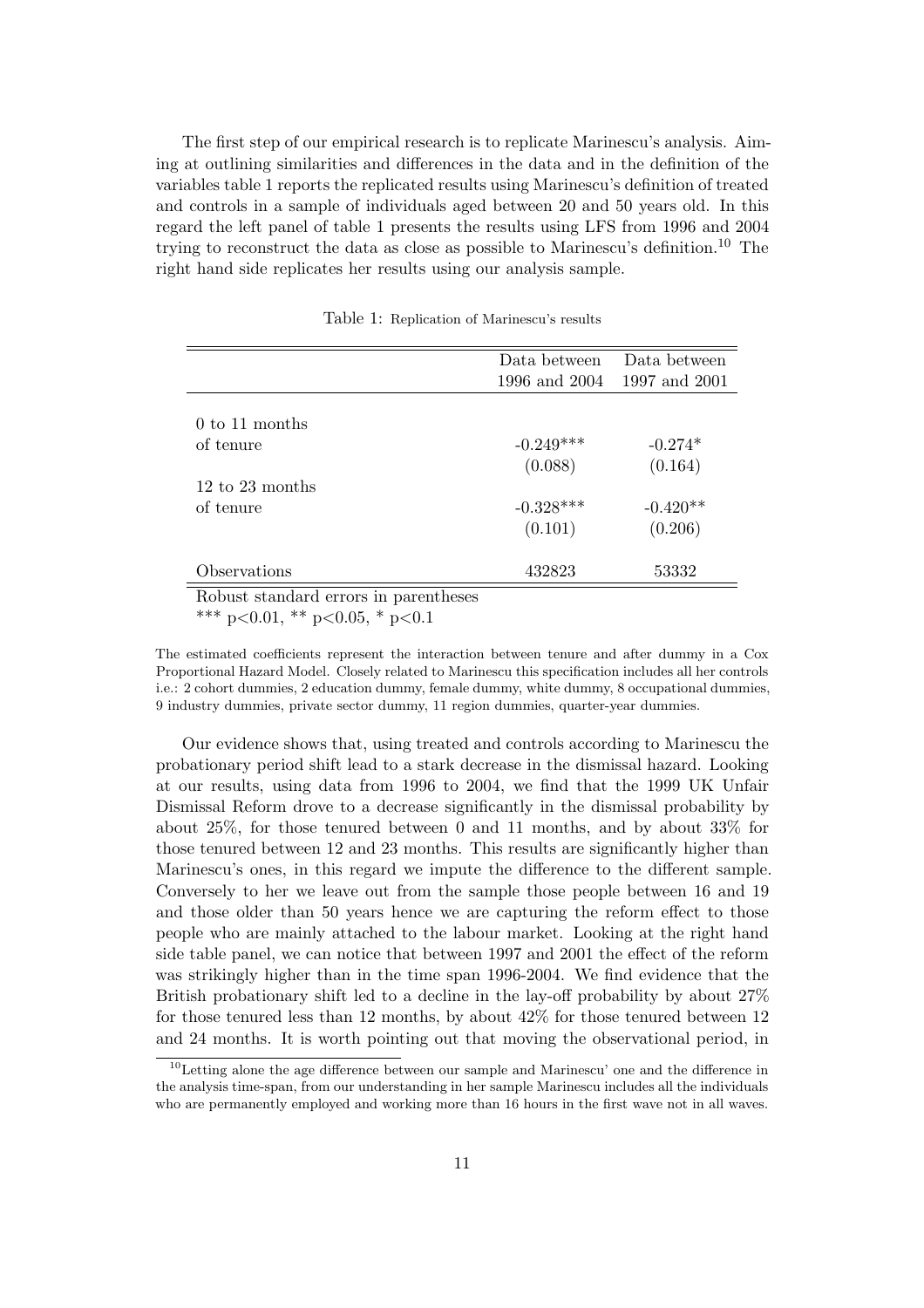addition to leading to higher coefficients it also decreases the significance for those tenured less than 12 months.

Although the relevant research question Marinescu (2009) is investigating on, we tried to contribute to literature on a purely methodological base. Since the treatment assignment is not randomly selected, but defined according to some observable characteristics, the job tenure in our context, some pre-treatment factors may affect both the treatment status and the potential outcome.

Table 2 reports some descriptive statistics for the treatment and the control group, defined according to Marinescu (2009), using UK LFS from 1997 to 2001 . Treatment group appears to be younger, less educated, more likely to be nonwhite and there is an higher percentage of females in that group. <sup>11</sup>

| Variable                               | Controls | л.<br>Treated |
|----------------------------------------|----------|---------------|
|                                        |          |               |
| Age                                    | 33.24    | 32.93         |
| Female                                 | 0.54     | 0.55          |
| <b>Black</b>                           | 0.01     | 0.01          |
| Other Ethnicity, different from Whites | 0.03     | 0.02          |
| Low - Educated                         | 0.21     | 0.23          |
| High-educated                          | 0.30     | 0.33          |
| Married                                | 0.67     | 0.65          |
| Number of observations                 | 12309    | 41023         |

Table 2: Covariate means and observational control samples

Dehejia and Wahba (2002) using different comparison groups on LaLonde's data found evidence that matching treated and controls, using the Propensity Score matching, in a non-randomized study leads to results close to a randomization. Regarding the circumstances where propensity score matching provides more reliable estimates, compare with regression, the literature does not deliver a clear-cut message (Angrist and Pischke, 2009). In this context we find evidence that Propensity Score matching may be a way to "correct" the treatment effects estimation, controlling for the existence of these confounding factors, based on the idea that the bias, due to the selection, is reduced when comparison of outcomes is performed using treatment and control who are similar, conditional on a set of covariates (Dehejia and Wahba, 2002, Rosenbaum and Rubin, 1983). Hence, we adopt the following procedure:<sup>12</sup> First, we define as treated those workers tenured between 12 and 24 months after the reform enactment, and as controls all the others (i.e. those workers whose tenure is higher than two years, those workers whose tenure is lower than one year and those whose tenure is between 12 and 24 in the pre-reform scenario). Second, we match, via Propensity Score matching technique (Rosenbaum and Rubin, 1983) on a set of observable characteristics namely: year of birth, gender, ethnicity, education, region of residence, job industry. Third, once the treated and the controls are similar on a set of covariates, we can deal with the reform evaluation. To

<sup>&</sup>lt;sup>11</sup>We test, using a simple t-test, whether the difference between treated and controls appear to be significant. We find evidence that the two group are significantly different at level 5%.

 $12$ Further details in section 5.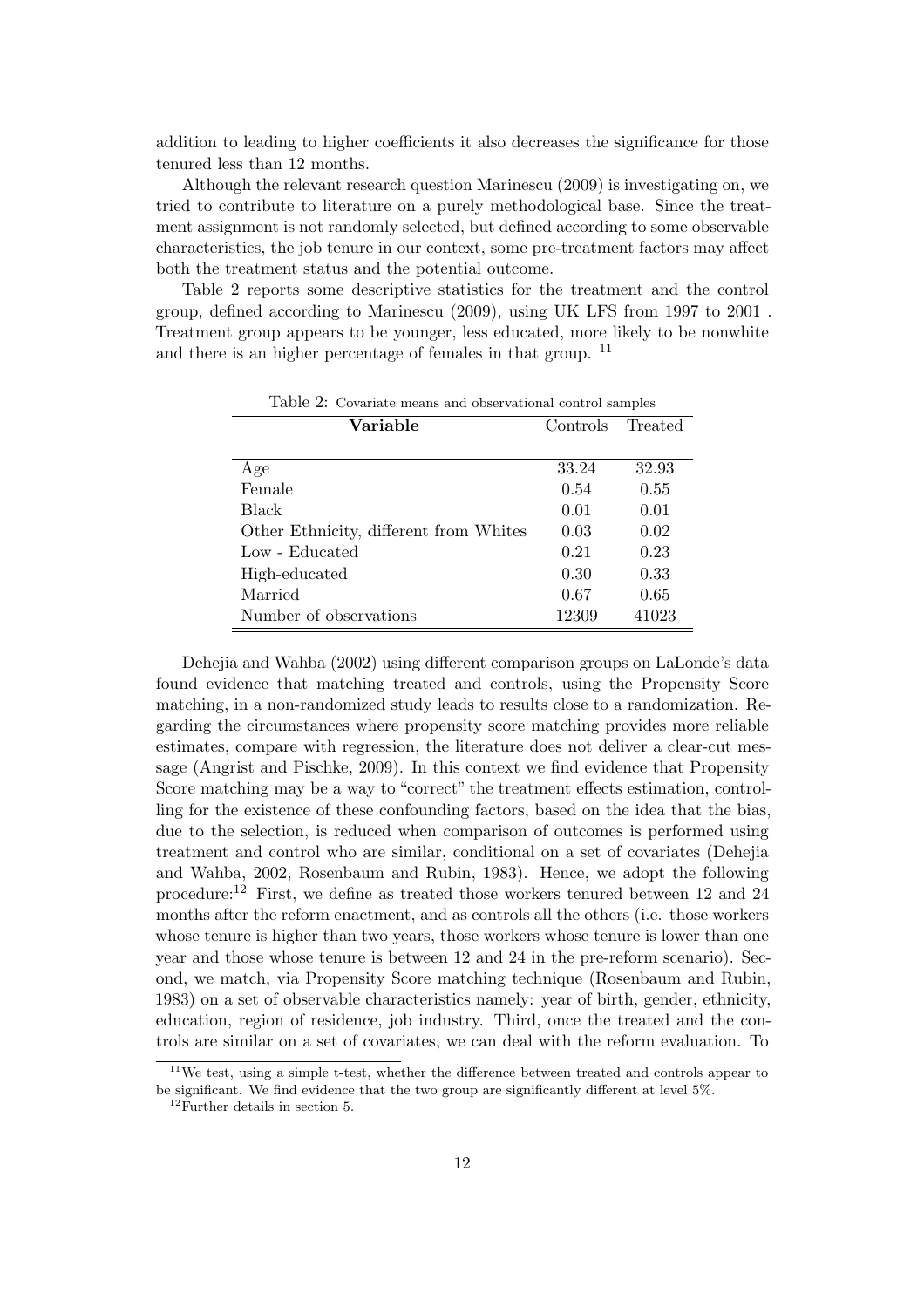this end we perform a Difference-in-Differences estimator.<sup>13</sup>

Furthermore, this paper contributes to the literature identifying the reduction, in term of dismissal hazard, due to probationary period end. To this end we carry out the combination between Regression Discontinuity Design and Survival Data Analysis, <sup>14</sup> as already mentioned in section 1, to the best of our knowledge, would be the first time use in the literature.

## 5 Identification

This paper assesses the identification of the reform impact using two different approaches typical of the evaluation analysis, namely Conditional Difference-in-Difference approach and Regression Discontinuity Design, which are explained in the following sections.

#### 5.1 The Conditional Difference in Differences Approach

Let  $h_{it}^{D}$  be the potential outcome of interest for individual i (i.e. the hazard function at firm, in our setting) at time t in state D, where  $D = 1$  if exposed to the treatment (i.e. tenure between 12 and 24 months) and 0 otherwise. Let treatment take place at time t (from June 1999, in this context). In this setting one wants, ideally, to observe for the same individual i both states, treatment  $(D = 1)$  and no treatment  $(D = 0)$ , in order to capture the impact of the treatment for the same individual, which is given by:  $\Delta_{it} = h_{it}^1 - h_{it}^0$ . Unfortunately, this is impossible. Therefore, the issue becomes to find a counterfactual that needs to be as close as possible to the unobserved outcome. The overwhelming majority of the econometric literature uses, if provided with a convenient control group, estimates of the average effect of the treatment on the treated (ATT).

For the rest of the paper, the individual index will be dropped to reduce notation.

Given this consideration, in order to identify  $\Delta_t$ , we need to make the following assumptions (Abadie, 2005):

$$
E[h_t^1 - h_t^0 | X, D = 1] = E[h_t^1 - h_t^0 | X, D = 0]
$$
\n(1)

Assumption 1 is the crucial for the DID model identification. It requires that conditional on a set of covatiates X, the average outcomes for treated and controls would have followed parallel paths in absence of the treatment.

As noted by Abadie (2005) when  $E[h_t^0|X, D = 1] = E[h_t^0|X, D = 0]$  assumption 1 fall in the so-called "selection on observables" (or CIA) requirement, which can be written in the following fashion:

$$
H_t^1, H_t^0 \perp D|X \tag{2}
$$

Assumption 2 requires that conditional on observed characteristics X selection bias disappears.

<sup>13</sup>More details in section 5.1.

<sup>14</sup>More details in section 5.2.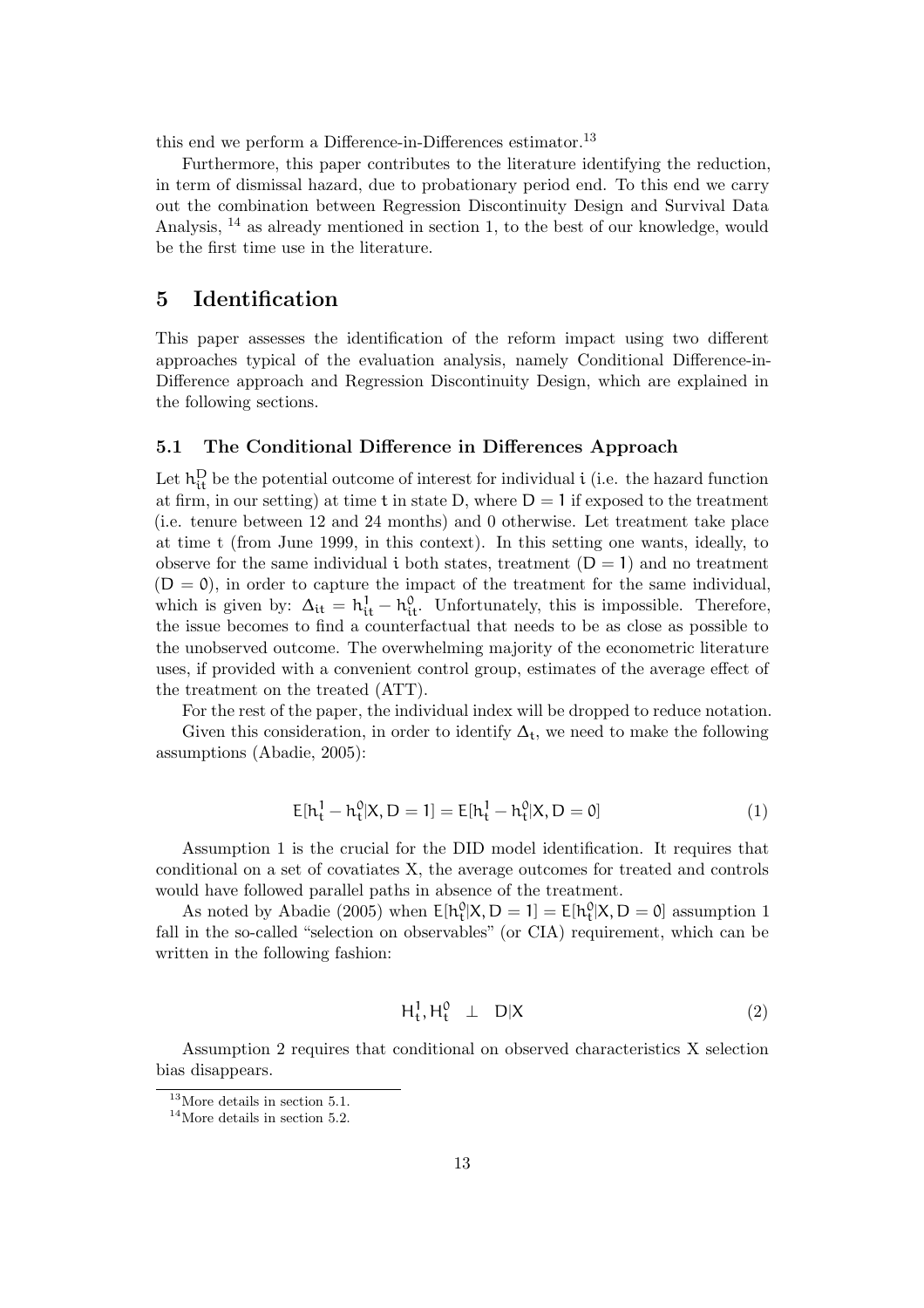If assumption (2) holds the effect of the treatment on the treated conditional on set of covariates X could be written as:

$$
E[h_1^1 - h_1^0 | X, D = 1] = \{E[h_1 | D = 1] - E[h_1 | D = 0]\} +
$$
  
- 
$$
\{E[h_0 | D = 1] - E[h_0 | D = 0]\}.
$$
 (3)

where  $t = 0$  before June 1999 and  $t = 1$  after June 1999, respectively.

However, as argued in section 4 we are concerned whether condition 2 may hold. Thus, in order to correct for selection bias based on observable characteristics we perform a matching procedure.<sup>15</sup> Matching is widely used in the Policy Evaluation literature to "correct" the treatment effects estimation, controlling for the existence of these confounding factors. This procedure is based on the idea that the bias, due to the selection, is reduced when comparison of outcomes is performed using treatment and control who are similar, conditional on a set of covariates (Dehejia and Wahba, 2002, Rosenbaum and Rubin, 1983).

To carry out the Propensity Score matching implementation we need to make the following further assumption:

$$
0 < \Pr(D = 1 | X = x) < 1, \ \forall x \in \widetilde{X} \tag{4}
$$

Assumption 4 requires that the propensity score support for the treated is a subset of propensity score support for the controls. The quantity  $Pr(D = 1|X =$  $x) = p(X)$  represents the Propensity Score (Rosenbaum and Rubin, 1983), thus if assumption ( 1- 3 -4) hold we can rewrite ATT in the following fashion:

$$
ATT = E[h_1^0 - h_0^0|D = 1] =
$$
  
\n
$$
= E_{p(X)}[(E(h_1^0|D = 1, p(X)) - E(h_0^0|D = 1, p(X)|D = 1] =
$$
  
\n
$$
= E_{p(X)}[(E(h_1^0|D = 1, p(X)) - E(h_0^0|D = 0, p(X)|D = 1] =
$$
  
\n
$$
= E_{p(X)}[(E(h^0|D = 1, p(X)) - E(h^0|D = 0, p(X)|D = 1] =
$$
  
\n
$$
= E[h_1^0 - h_0^0|D = 0],
$$
  
\n(5)

Equation (5) states that the evolution of the outcome variable for the treated  $(D=1)$  in the event that they would not be treated would be the same as actually observed for the individuals not exposed to the treatment  $(D = 0)$ . In other words the previous equation states that the average outcomes for treated and controls would have followed parallel paths over time if there had been no treatment, the so-called time-invariance assumption. <sup>16</sup>

Given the previous conditions, we can adopt a typical Conditional Difference −in −Differences (CDID) estimator (Heckman (1997)), which relies on the assumption

<sup>15</sup>With this regard we implement a Propensity Score Matching (Rosenbaum and Rubin, 1983) using the Stata-package psmatch2 Leuven and Sianesi (2003)

<sup>&</sup>lt;sup>16</sup>Aiming at evaluating the the so-called time-invariance assumption in section C are presented the activity rates, the Gross Domestic Product and the unemployment rate growth during in the analyzes period, see for further details graphics (12)- (14).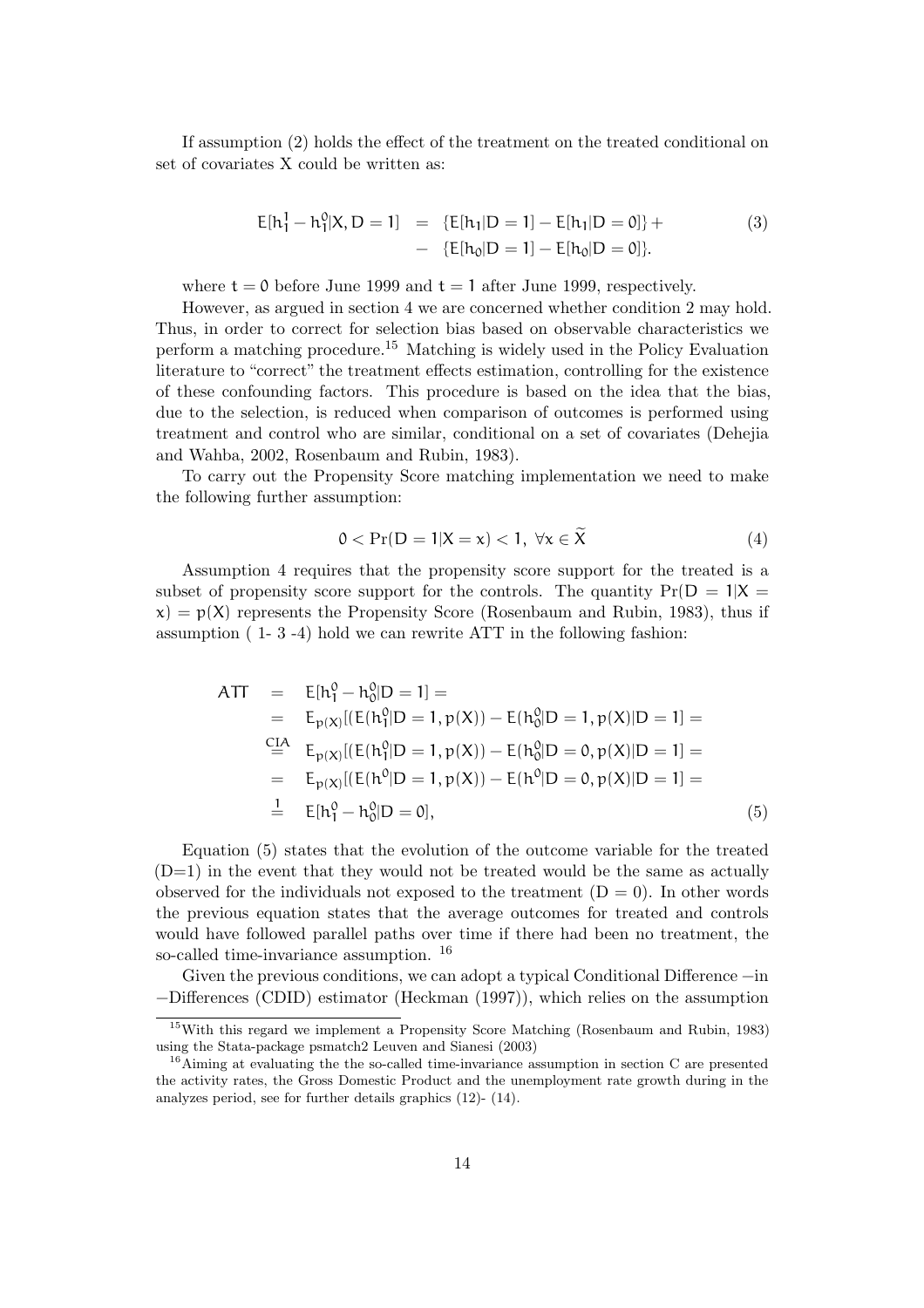that the average treatment effect on the treated could be identified by the difference between average outcomes for treated and controls over time.

$$
\beta_{\text{CDID}} = \{E[h_1|\mathbf{p}(\mathbf{x}), D = 1] - E[h_1|\mathbf{p}(\mathbf{x}), D = 0]\} + \n- \{E[h_0|\mathbf{p}(\mathbf{x}), D = 1] - E[h_0|\mathbf{p}(\mathbf{x}), D = 0]\}
$$
\n(6)

In what follows, we briefly explain the identification strategy we use in order to estimate our outcome.

The individuals in our data set are asked for up to five consecutive quarters whether they are employed, and how many months they have been in the current state. They are also asked the year and the month in which they started the current job. From this information, we can construct tenure from their hiring date by the present firm up to the last interview. However, the reason why they left the previous job is missing in the fifth quarter, hence we decided to drop it. In other words, since we aim at calculating the dismissal hazard and we can track it just for the first 4 waves, we drop the last wave. Individuals who abandon the sample are supposed to do so at the end of the quarter covered by the interview. This allows us to calculate the monthly empirical survivor function on the basis of complete durations of entrants and surviving non-censored samples, it is worth noting that we can follow an individual for up to 12 months. It is worth pointing out that we are concerned about the 1999 UK Unfair Dismissal Reform enacting date, in fact while according Marinescu (2009) the enacting date was June 1999, according to Smith and Morton (2001) the enacting date was October 1999, which would be especially relevant for the construction of the after-reform cohort. Thus for the construction of our cohorts we decide to start from the third quarter (i.e. September/November) of each year: 1997, 1998, 1999. On the basis of this information we define three main groups that can be followed for up to 12 months:

- 1. The group of those individuals who is in probation in the new regime. More precisely, those workers who start the first year of employment, particularly those whose tenure is between 0 and 3 months at the time of the first interview. This time span allows us to have exactly 12 months tenure for the first group, at the end of four waves, hence when the new probationary period ends.
- 2. The group of those individuals who switch between probation and non probation due to the reform. More precisely, those workers who start the second year of employment, particularly those whose tenure is between 12 and 15 months at the time of the first interview. This time span allows us to have exactly 24 months tenure for the second group, at the end of four waves, hence the former probationary period end.
- 3. The group of those individuals who have never been in probation. More precisely, those workers who start the third year of employment, particularly those whose tenure is between 24 and 27 months at the time of the first interview. This time span allows us to have exactly 36 months tenure, at the end of four waves. Even though, in principle, we may use as controls workers tenured more than three years (i.e. given that the third tenure year does not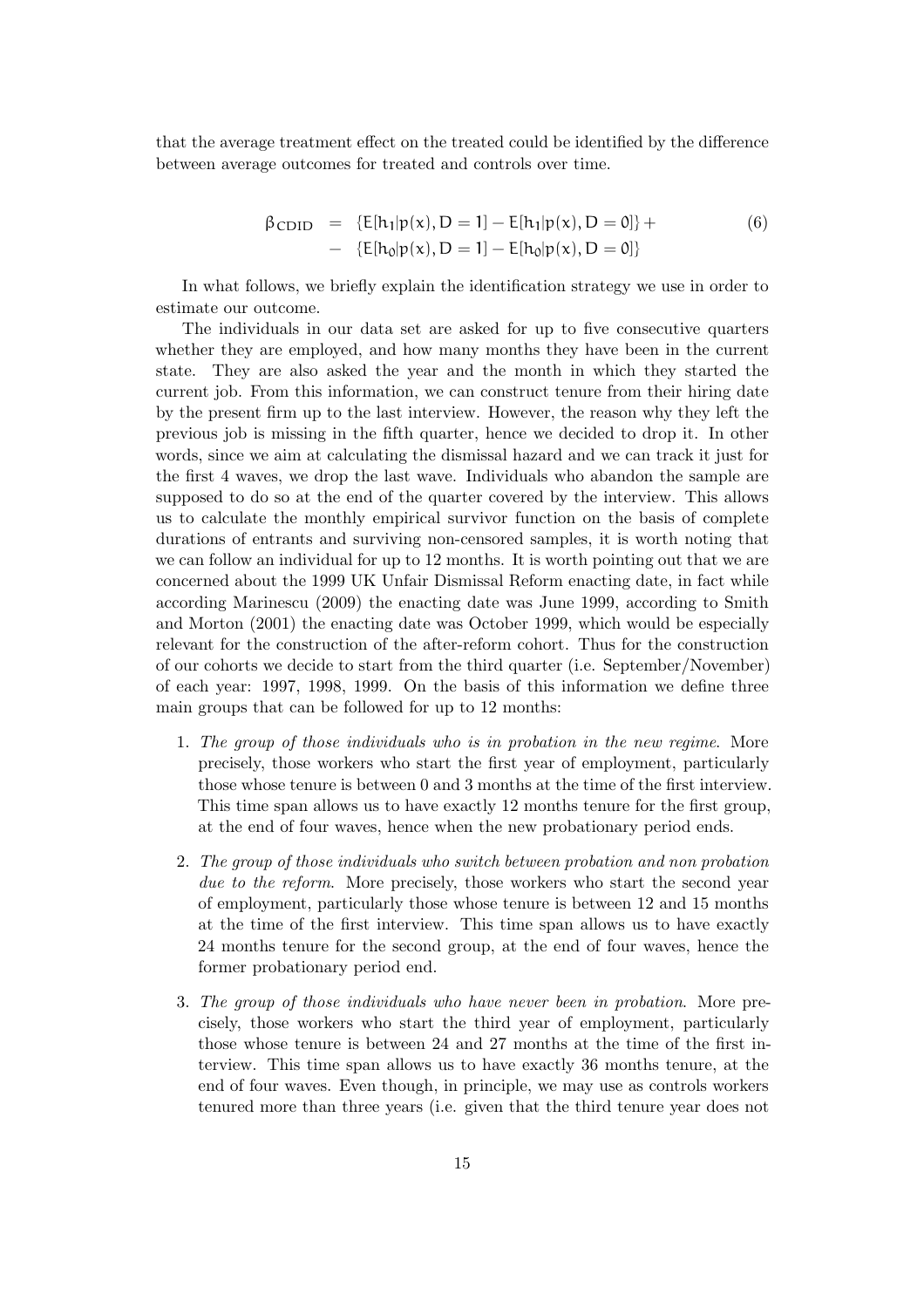represent any relevant tenure deadline), we decide to maintain the same observational period, aiming at comparing the observational time span among the thee groups.

Ideally we can identify the effect of the reform, for each group g, looking at the difference in terms of two different survival function cohorts, one pre-reform and one after-reform, but belonging to the same group. However, the result of this difference is a biased estimate of the effect of the reform, since it includes some confounding factors, such as the trend in firing between two different years.

However if assumption (3) holds we can rewrite equation (5):

$$
\beta_{\text{CDID}} = E[h_{g99}|p(X), D = 1] - E[h_{g99}|p(X), D = 0] =
$$
\n
$$
= E[h_{g99}|p(X), D = 1] - E[h_{g98}|p(X), D = 0] +
$$
\n
$$
+ E[h_{g98}|p(X), D = 0] - E[h_{g99}|p(X), D = 0] =
$$
\n
$$
= E[h_{g99}|p(X), D = 1] - E[h_{g98}|p(X), D = 0] +
$$
\n
$$
- (E[h_{g99}|p(X), D = 0] - E[h_{g98}|p(X), D = 0]) =
$$
\n
$$
\frac{1}{2} [h_{g99}|p(X), D = 1] - E[h_{g98}|p(X), D = 0] +
$$
\n
$$
- (E[h_{g98}|p(X), D = 0] - E[h_{g97}|p(X), D = 0]) \tag{7}
$$

Where 97, 98, 99 define the cohort year, more specifically 1997, 1998, 1999. Using a typical evaluation approach, the former difference identifies the effect the reform, the latter the bias. In what follows we present the second identification strategy, namely Regression Discontinuity Design.

#### 5.1.1 Matching Algorithms

As stated in section 1, a possible source of bias might arise when treated and control group systematically differ along several dimensions which are relevant to the outcome. The so-called matching estimators are useful when selection into treatment is on observables only. Among the great variety of matching estimators, we choose the Propensity Score (Rosenbaum and Rubin, 1983), which rather than matching the regressors matches the conditional probability of receiving treatment given x, denoted in section 5.1  $p(x)$ .

Defining as treated those individuals tenured between 12 and 24 months and as controls all the others,  $17$  we perform a nearest neighbour matching on the propensity score with no-replacement using as covariates: Year of birth, ethnicity, gender, education, region and industry. Furthermore, we use as measure of precise conditioning, the caliper imposition of 0.01, which represents the maximum allowed distance between the treated and the controls of  $1\%$ , whether the distance between the treated and the controls would exceed the caliper, the pairs would be automatically discharged. <sup>18</sup>

<sup>&</sup>lt;sup>17</sup>Particularly the matching has been realized comparing the treated and each control group one at a time

<sup>&</sup>lt;sup>18</sup>The covariates comparison between matched and unmatched samples is available upon request, while the estimated propensity score is presented in figure 21 .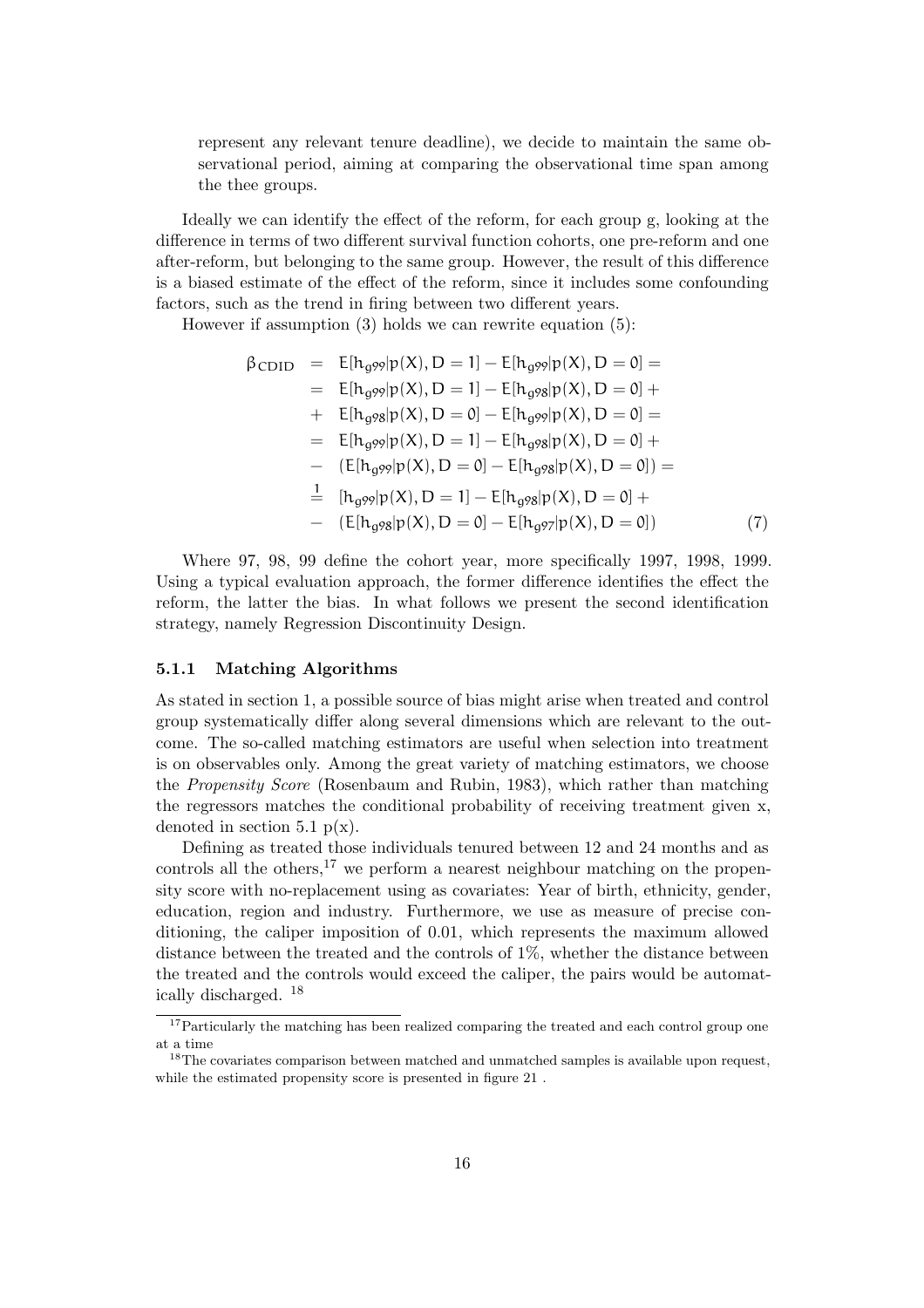#### 5.2 The Regression Discontinuity Design Approach

This section presents the basic feature of regression discontinuity analysis following the discussion in Hahn, Todd, and Van der Klaauw (2001).

Despite this approach goes back to the 60s (Campbell, 1969), quite few papers have relied on it until relatively recently. Following the notation of potential outcome approach to causal inference, let  $(h_1, h_0)$  be the two potential outcome, one would experience by being treated or not being treated. In our setting,  $h_1$ ,  $h_0$ represents the hazard <sup>19</sup> of being laid off for the treatment and the control group respectively. The causal effect of the reform on the hazard of being laid off would be potentially captured by the difference:  $h_1 - h_0$ . However, as noted in section 5.1 since the counterfactual 'policy-off' situation can never be observed in the 'policyon' situation (i.e. we could not observed both status for the same individual at the same time), we have to use alternative strategies to estimate the effect using a suitable comparison group.

Let L be the binary variable denoting the layoff status, with  $L = 1$  for those individuals who has been dismissed, and  $L = 0$  otherwise. According to the evaluation setting, the identification of a treatment effect could be addressed using a Regression Discontinuity Design when the probability of receiving a treatment is a discontinuous function of one or more continuous underline variables. In our setting, the probability of being laid off varies discontinuously with the observable variable tenure  $\mathcal T$ . Formally we can we rewrite the previous statement in the following way:

$$
\Pr\{L=1|\overline{t^+}\}\neq \Pr\{L=1|\overline{t^-}\}
$$

Following Battistin, Brugiavini, Rettore, and Weber (2009) and Imbens and Lemieux (2007)' s notation,  $\overline{t}$  and  $\overline{t}$  refer to those individuals whose tenure is slightly lower or slightly higher than the probationary period threshold. In so doing our identification strategy relies on a rather standard assumption made in the treatment evaluation literature (Imbens and Lemieux, 2007): We assume that in the absence of the reform no discontinuity would be observed in the hazard of being dismissed or "made redundant" around the threshold. In other words this means that only treatment status accounts for a possible discontinuity in L at the cutoff point, as there are no other factors accounting for such a discontinuity.

Depending on the discontinuity size, the design could be *fuzzy* or *sharp*. More specifically, a sharp design, is characterized by the fact that the selection process is a deterministic function  $\mathcal{T}$ . To fix the ideas, when the individuals are deterministically assigned to the treatment group whether they are all one one side of a cut-off score  $t^*$  in our context (i.e.  $\mathcal{T} \geq t^*$ ), while all the other are, analogously, assigned to the control group. When the probability of being treated is not a deterministic function of reaching the threshold level, according to literature the RDD design is called  $fuzzy<sup>20</sup>$  Since the treatment status is a deterministic function of one or more covariates - the tenure in our case - according to the treatment evaluation definition, the hazard of being dismissed fits neatly the sharp design.

<sup>19</sup>"The hazard rate is defined as the probability per time unit that a case that has survived to the beginning of the respective interval will fail in that interval" (Lancaster, Econometric Society Monographs No. 17).

<sup>20</sup>See Trochim (1984) for further details.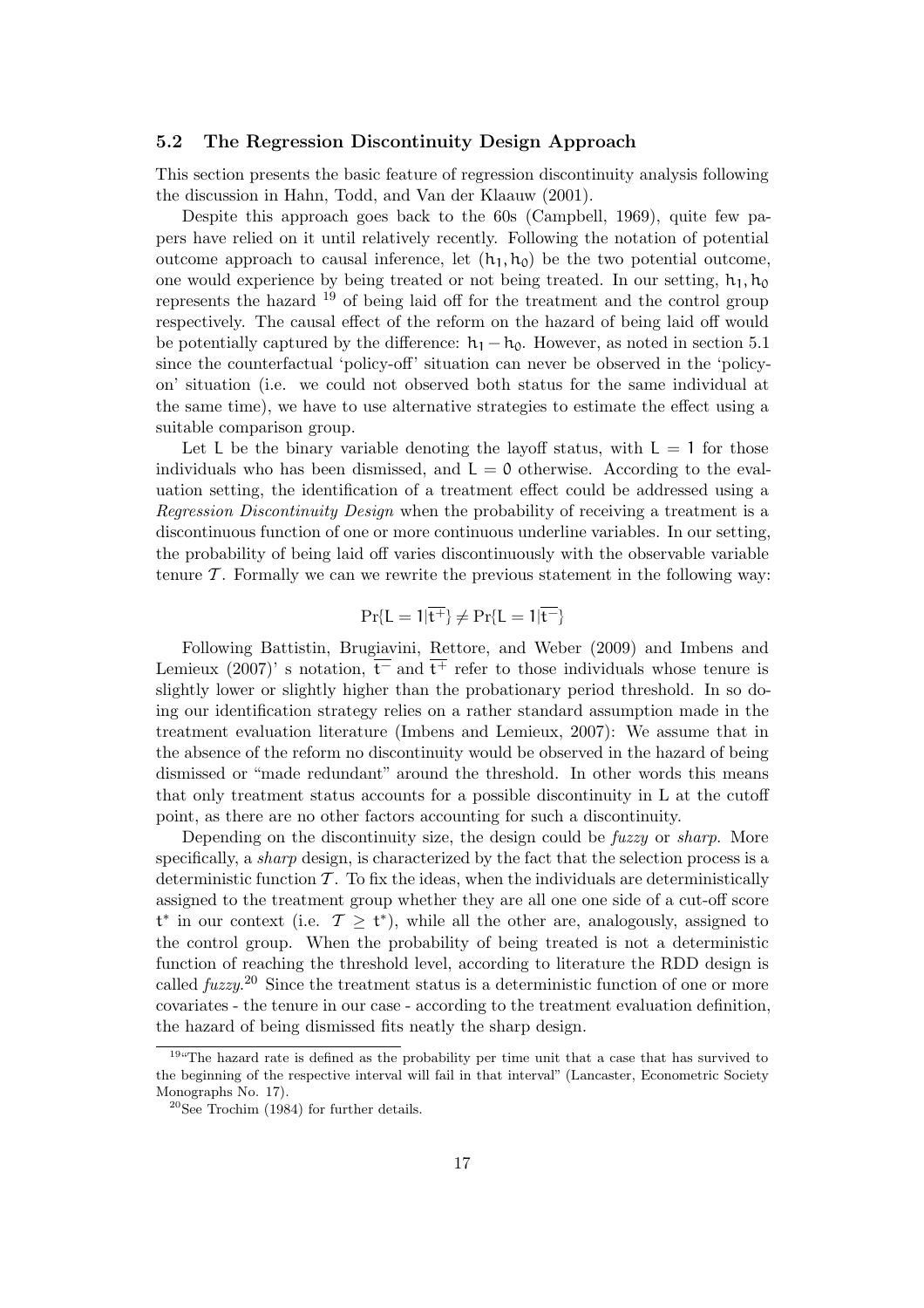Imbens and Lemieux (2007) shows that, as long as the continuity assumption holds, the average casual effect of the treatment is given by the following outcome:

$$
\lim_{t\downarrow\overline{t}}\mathbb{E}[h_i|T_i=t]-\lim_{t\uparrow\overline{t}}\mathbb{E}[h_i|T_i=t]
$$

which is interpreted as the average casual effect of the treatment status i at the discontinuity point:

$$
ATE = \mathbb{E}[h_1 - h_0|T = t]
$$

In our context we could draw two points of discontinuity represented by the 12th and 24th months of tenure. Since the pre-reform formal length of the probationary period was 24 months, therefore 24 represents a point of discontinuity. Furthermore, after the reform the legal probationary period was shorten to 12 months. Therefore 12 represents another discontinuity.

In what follows, figure 1 depicts the relationship between the dismissal hazard function at tenure level for two pre-reform cohorts (1997 and 1998, respectively - on the left hand side), i.e. when the probationary period length was 24 months, and for two post-reform cohorts (1999 and 2000, respectively - on the right hand side), i.e. when the 1999 UK Unfair Dismissal Reform was enacted, halving the probationary period from 24 to 12 months.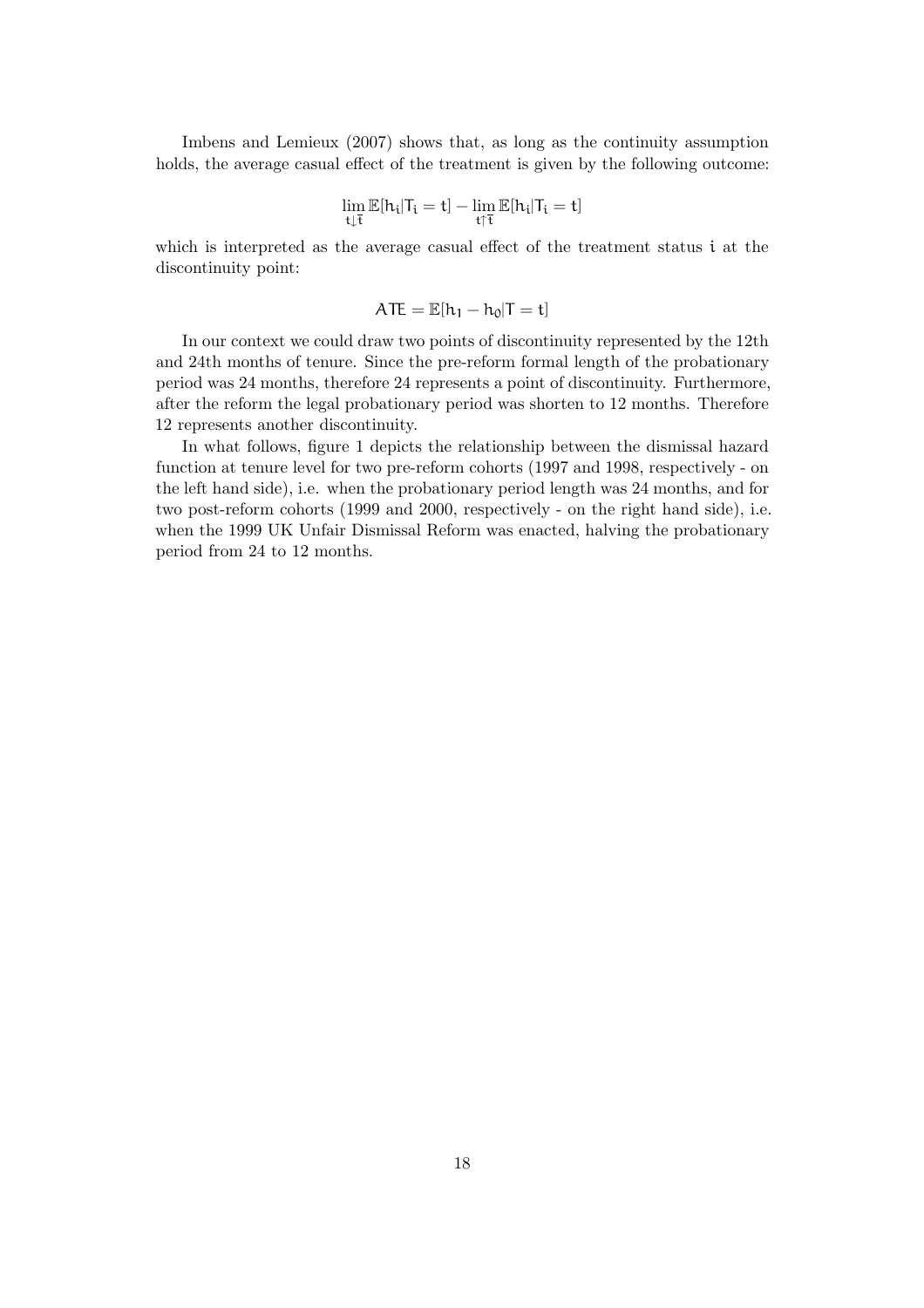The picture neatly shows that in both cases the probationary period end corresponds to a discontinuity in the dismissal hazard, i.e. with a large drop in the hazard of being laid off. In this regard we can aptly see a large drop at the 24th month of tenure for the left hand side (ante-reform scenario) picture and a large drop, corresponding to the 12th month of tenure for the right hand side (post-reform scenario).



Figure 1: Estimation of the causal effect of the reform on the hazard of termination

The dashed red line represents, in both cases, the approximation, which we think, better empirically capture the phenomenon. In what follows we briefly explain the empirical strategy to estimate the drop in term of dismissal hazard due to the probationary period end.

Let  $D_1$  a dummy variable denoting the treatment status (after the reform), with  $D = 1$  for those individuals tenured more than 12 months, and  $D = 0$  otherwise.

Let  $D_2$  a dummy variable denoting the control status (pre-reform scenario), with  $D_2 = 1$  for those individuals tenured more than 24 months, and  $D_2 = 0$  otherwise. The effect of the reform on the hazard of being laid off could be empirically captured by the following equation, which , we think, represent a good approximation of the data: <sup>21</sup>

$$
h_i = \alpha_i + \gamma_i \cdot \text{Tenure} + \gamma_{i2} \cdot \text{Tenure}^2 + + \beta_i D_i + \beta_{i2} D_i \cdot \text{Tenure} + \text{beta}_{i3} (D_i \cdot \text{Tenure})^2 + \varepsilon
$$
 (8)

where  $D_i$  represents the treatment status, respectively  $D_1$  the no-reform scenario, while  $D_2$  represent the reform scenario. More specifically, we run the two regressions,

 $^{21}$ In what follows we show graphically the hazard distribution and the model, we use to estimate the reform impact on the probability of job termination. See graphics 20 for further details.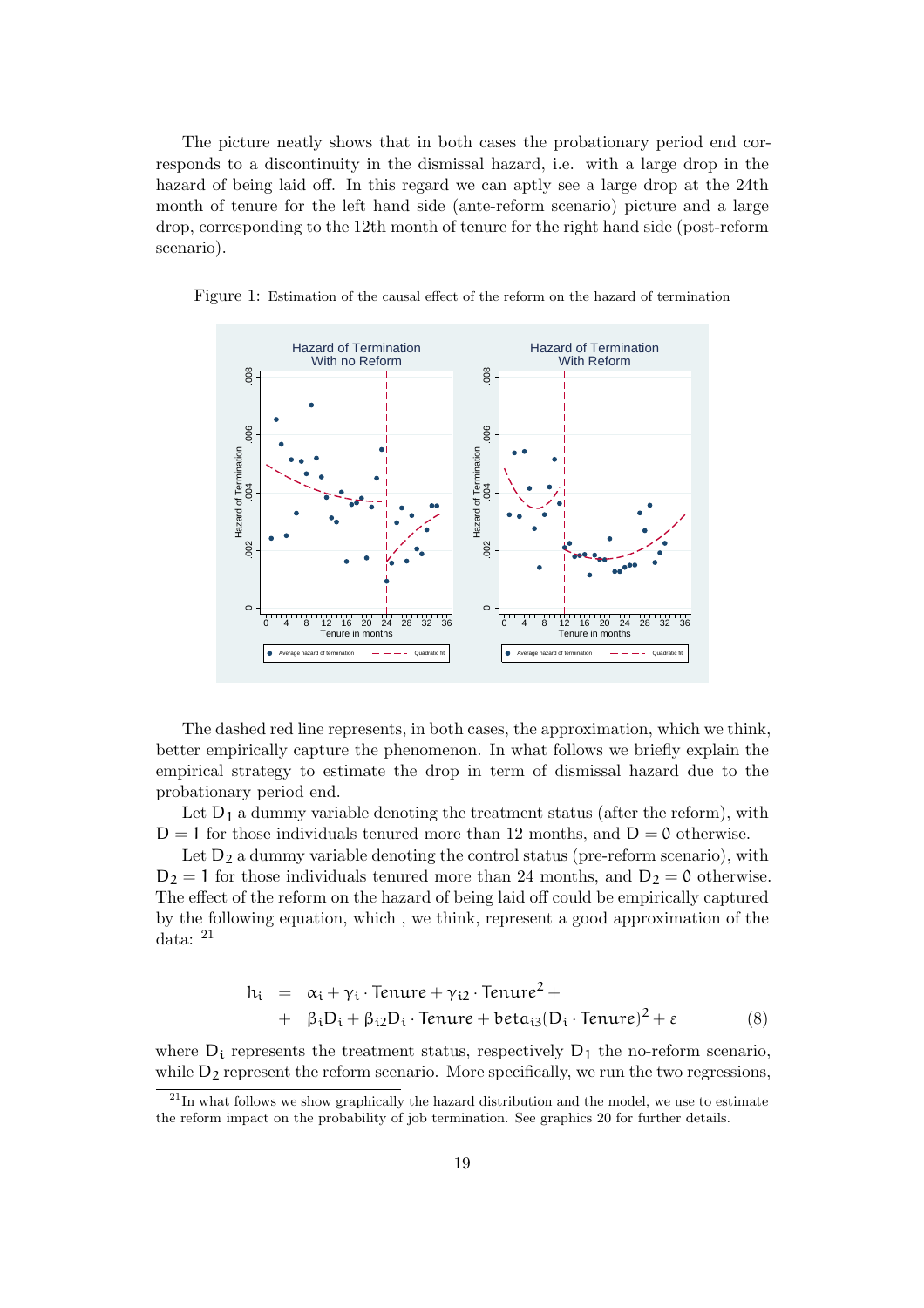the pre-reform and the post-reform scenario, separately, pooling two years for each regression, particularly 1997 and 1998 for the pre-reform scenario; 1999 and 2000 for the post-reform scenario.

## 6 The Data

The data we use come from the rotating panel of the British Labour Force Survey  $(LFS)^{22}$  for the period 1997-2000.

The LFS is conducted every quarter since  $1992^{23}$  on all individuals aged 16 or older of around 60,000 households. One fifth of the sample is renewed quarterly: hence we can observe the labour market situation of the individuals for up to five waves. However, since we can determine the termination reason up to the fourth one, we stop our observation setting to the fourth wave.

The UK LFS has a number of advantage for the analysis of the probationary period change effect. First, by focusing on extreme rare event, such as dismissal in UK, the LFS with such large sample, allows us to work with a reasonable sample size. Second, the detailed employment information included in the LFS allow us to determine job tenure with high precision. The LFS provides two retrospective sections: one regarding the labour market situation in the previous year and another regarding the labour market situation in the previous three months. In addition to these two sections, there are also some retrospective information regarding the current situation, such as how long the individual has been in the current job, or how long the individual is looking for a job.

However, this dataset has at least two important shortcomings. First, it is a short panel, hence we can keep track a limited number of transitions. Second, we can not identify those spells lasting less than three months. Since the job termination reason is a central issue in the analysis, this means that short tenure patterns cannot be examined.

Only permanent employees working more than 16 hours a week could claim unfair dismissal. We do not consider temporary workers for two main reasons: On the one hand, until 2002 (Fixed Term Employees - Prevention of Less Favourable Treatment - Regulations 2002) fixed-term contract and permanent ones have different treatment with respect permanent ones.<sup>24</sup> Moreover, in our sample the vast

- The right to a statutory redundancy payment where the expiry of a fixed-term contract gives rise to a redundancy situation;
- Limiting the use of successive fixed-term contracts unless the continued use of a fixed-term contract can be justified on objective grounds;
- The right to be informed of open contract vacancies within the organisation. Source: http://www.opsi.gov.uk/si/si2002/20022034.htm

 $^{22}$ A brief description of the dataset and the covariates is included in appendix A.

<sup>23</sup>From 1979 to 1983 the LFS was carried out every two years. Following a change in the requirements of the EC Regulation, from 1984 to 1991 it was an annual survey. In 1984, the ILO definition of unemployment was adopted in the UK Labour Force Survey. Source: http://www.statistics.gov.uk.

 $^{24}$ The regulations provide protection for fixed-term employees in a number of areas:

<sup>•</sup> The right not to be treated less favorably than a comparable open contract employee in respect of contractual terms and conditions or being subjected to any other detriment on grounds of status as a fixed-term employee;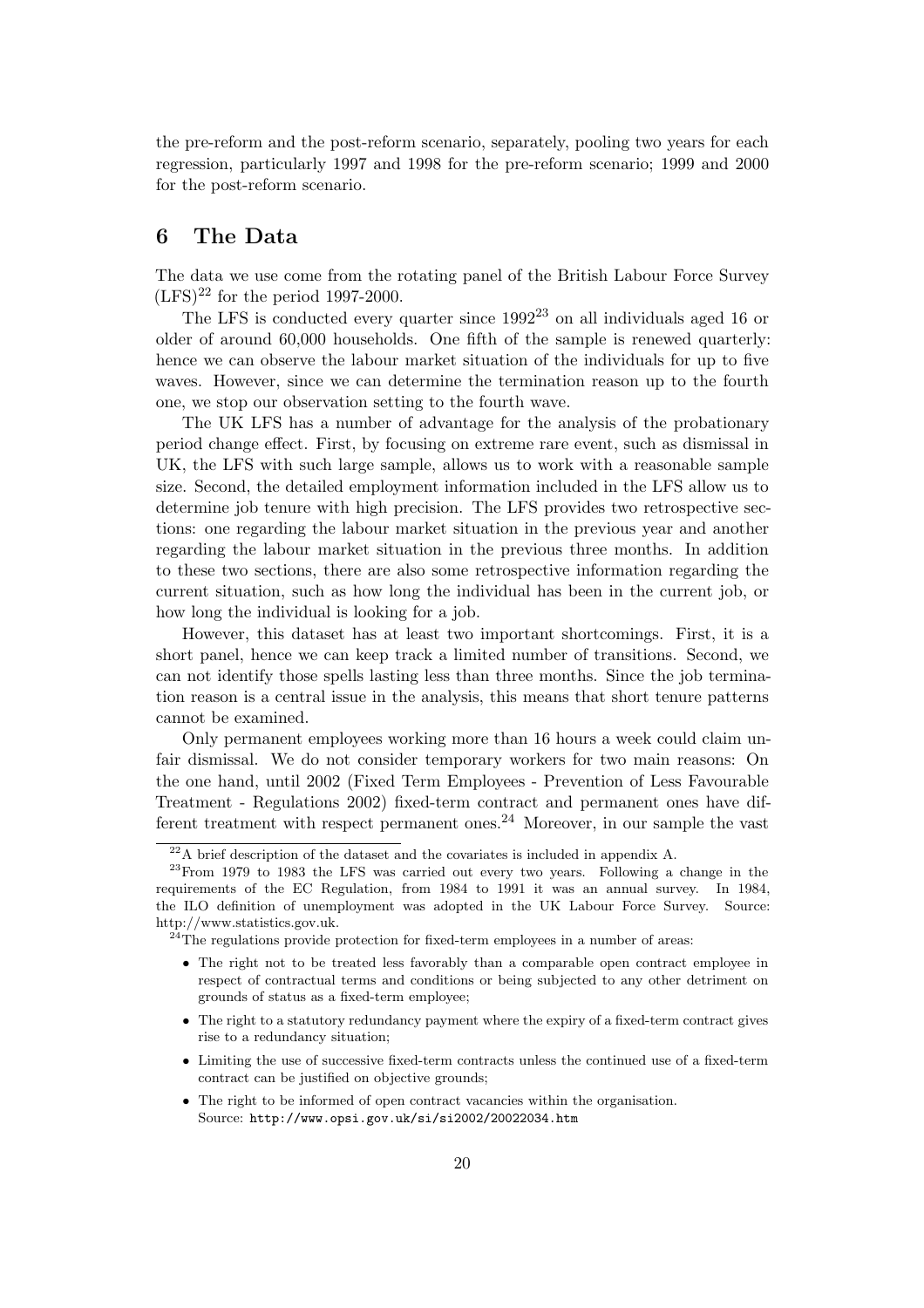majority of them have a tenure lower than 24 months which makes identifying the probability of being fired after 2 years difficult, therefore we decide to stress our attention just to permanent workers, reducing the sample by 29.22% of individuals (equal to 32.89% of the job spells).

Next, we also exclude from our sample individuals who are aged between 16 and 19 years old given the instability of their attachment to the labour market, and people aged 50 or older, due to the relative small probability to be dismissed at that age and due to the importance of transition to retirement at that age.<sup>25</sup> This leaves us people age 20 to 49 years old, equal to 51.98 % of the original individuals sample (or 45.27% of the original job spell sample). Furthermore, we drop 7 individuals (equal to 20 job spells) because we could not determine the industry in which they were employed, or their occupation.

The final sample consist of 41213 job spells for 22349 individuals. Tables 10 and 11 summarize the deletion that yields to the final sample.

In this analysis tenure computation is a central issue. Therefore we rearrange the data aiming at constructing consistent job spells histories<sup>26</sup>. The tenure computation is obtained comparing the job situation at three subsequent quarters: t,  $t+1$ ,  $t+2$ . We classify an individual in the same spell if among this three waves the following conditions apply:

- she does not change the industry where she works;
- she does not change the hiring date;
- the variable "Reason why you left the previous job (redylft)" is missing.<sup>27</sup>

Where there is not an exact match of job characteristics among the three quarters (i.e. the industry is different but the hiring date is the same or viceversa and using others variables we can not keep track of any job change) we tried to reconcile the spells where possible by relying on information from prior or subsequent spells.

For those workers who change their employment and do not declare the new hiring date (or the date when they left the previous job), we impute the new hiring date to the previous interview month<sup>28</sup>

<sup>25</sup>See appendix for more details C.

 $26$ When we use the term "consistent histories" we adopt the Maré (2006) definition "When I refer to "consistent" work-life histories, I have in mind two quite different meanings. The difference between these meanings is at the heart of the problems of extracting histories from the BHPS data. The first meaning is that the resulting history should be consistent with the responses given by respondents. The second meaning is that the resulting history should be internally consistent, meaning that it is a non-overlapping sequence of spells that accounts for all of the respondent's experience"

<sup>&</sup>lt;sup>27</sup>We dropped the individual when the hiring date is partially missing (i.e. where month or year information is missing) and can not be detected by relying on information from prior or subsequent spells.

<sup>&</sup>lt;sup>28</sup>Those individuals represent less than 5% of the sample  $(4.6\%)$ . This imputation strategy could overestimate the new tenure by a maximum of three months. Although, if those individuals are tenured, after the reform, between 11 and 14 months, at the end of the observational window, we dropped them from our sample).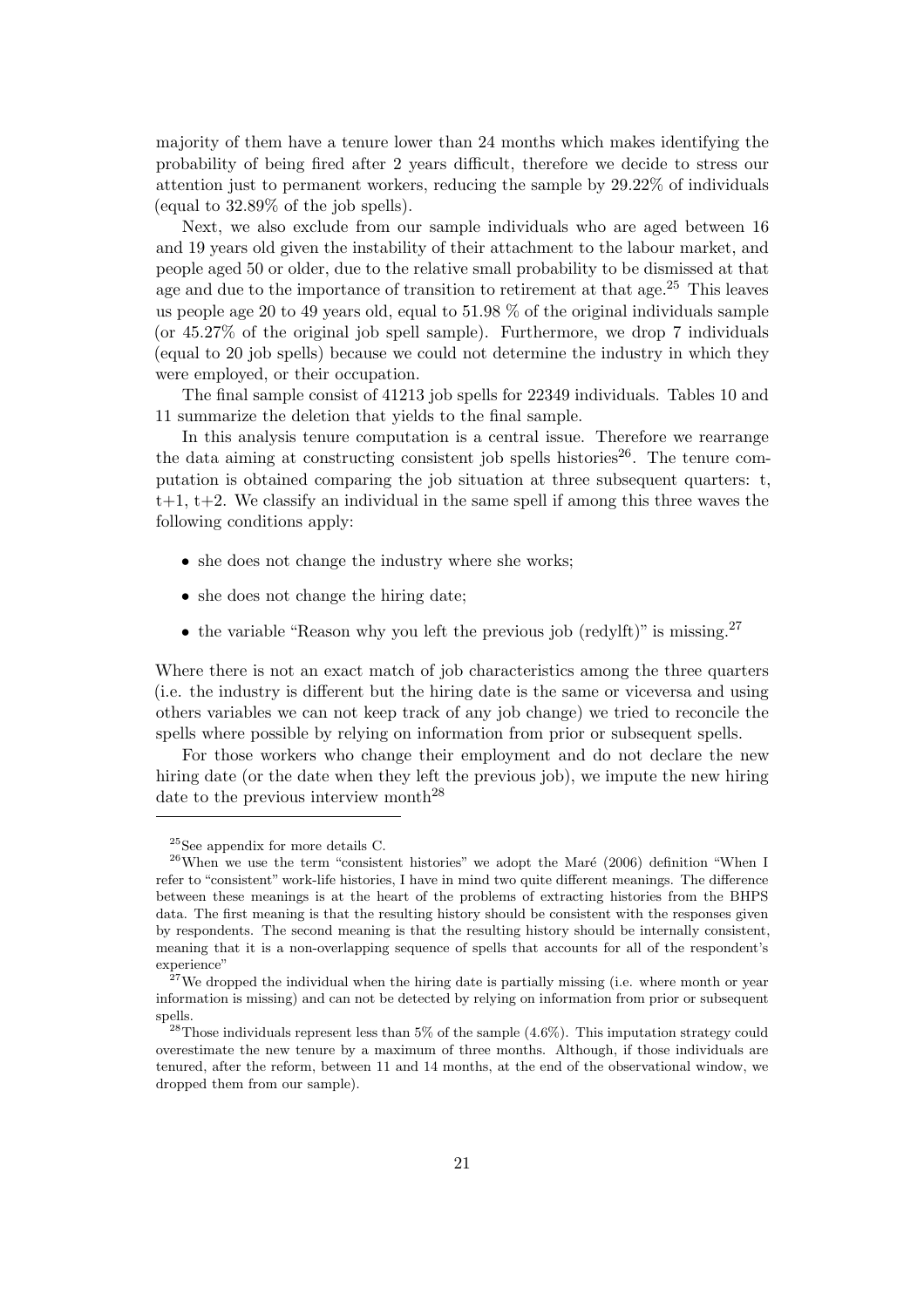For almost all of those workers, who loose their job we know the reason (more than  $90\%$ <sup>29</sup> Closely related to Marinescu (2009) we divide the type of separations in three main categories: dismissal (dismissed or made redundant), quits (resigned), others (gave up for health reasons, took early retirement, retired, gave up for family or personal reasons, other reason, temporary job finished).

Table 12 reports some descriptive statistics. Looking at this, we can see that the main reason for terminate a job are other types of termination  $(43.51\%)$ , the second one is quitting (38.83%) and after this to be laid off (17.66%). Analyzing our descriptive statistics, we find that the proportion of other type of termination is definitely higher than Marinescu's ones<sup>30</sup>, however it is worth pointing out that conversely us in Marinescu's classification "Other types of terminations" leave out: gave up for health reasons, took early retirement, retired, gave up for family or personal reasons, temporary job finished.

The empirical relevance of the 1999 UK Unfair Dismissal is clearly evident from figure 2, which contains the Kaplan - Meier monthly survivor function at firm by cohort and group of tenure in the raw data.



Figure 2: Kaplan - Meier survivor function at firm

The picture depicts the relationship between the survivor function at tenure level for two pre-reform cohorts (1997 and 1998, respectively) and for two post-reform cohorts (1999 and 2000, respectively).<sup>31</sup>

 $31$ To be precise, the survivor function is computed by following for up to 12 months those indi-

 $29$ The list of possible reason for terminate a job are: dismissed, made redundant, temporary job finished, resigned, gave up for health reasons, took early retirement, retired, gave up for family or personal reasons, other reason. It is worth noting that in the LFS the individuals declare how they perceive their contract: permanent or temporary. There are some people who perceive their contract as temporary even if it is permanent. This type of distinction is not present in the reason for leaving a job. Therefore we conclude that those people who declare as reason for job termination "temporary job ended" perceived their contract as temporary even if their contract was permanent.

 $30\,\text{We remind the interested reader that Marinescu's frequencies for each type are respectively:}$ dismissal and redundancies  $(21.4\%)$ , quits  $(35.4\%)$  and others  $(22.4\%)$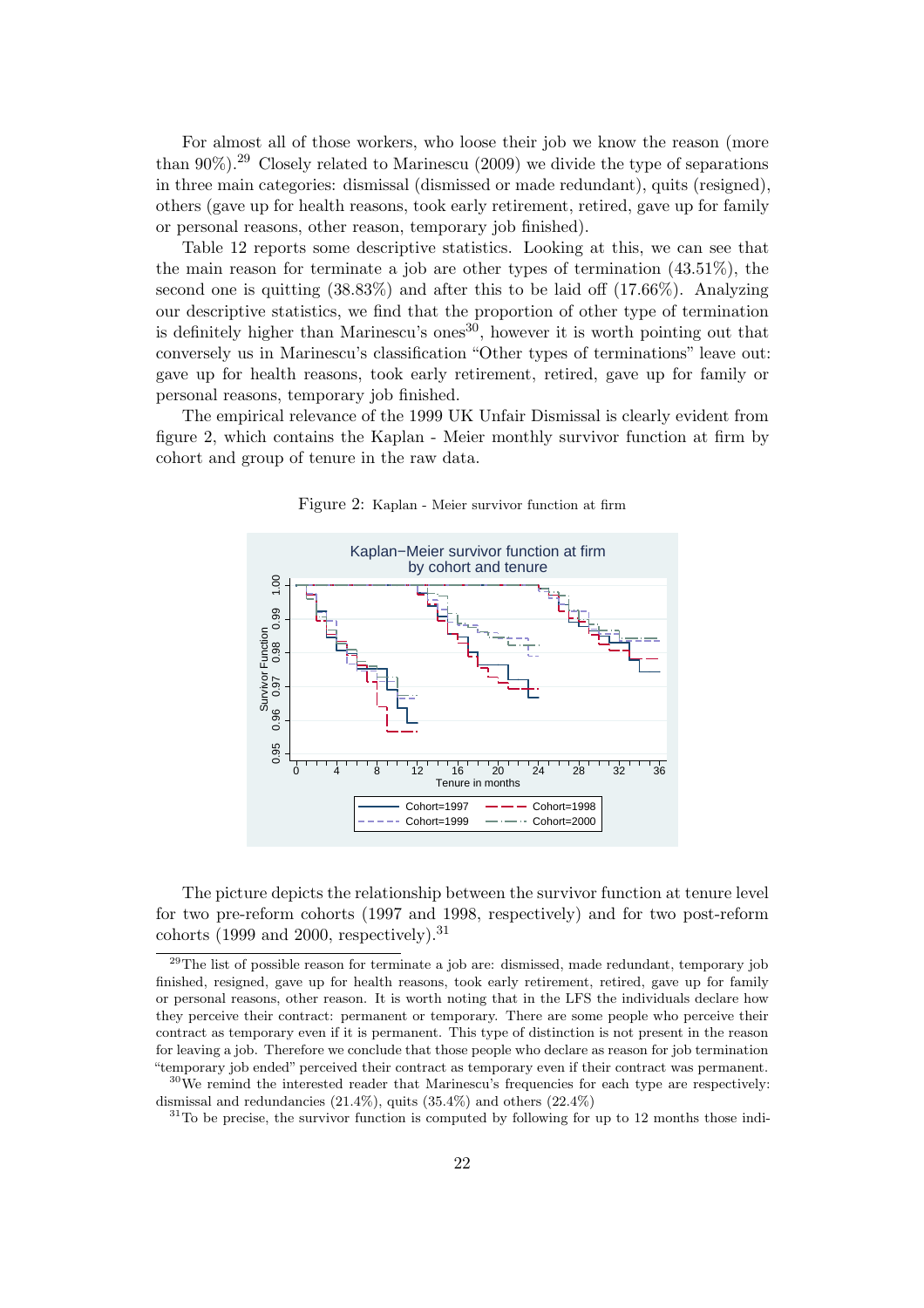We can draw two main conclusions from the raw data: First, the probability to be discharged decreases with tenure. It is clearly evident that the first two groups have (the left and central panel) a lower survival function compared to the third one (the right panel). With this in mind, the picture, neatly, shows that as tenure goes by, the survival probability drop is lower (i.e. it is evident that the biggest survival function drop could be observed in the first group, hot on the heels of the less tenured workers we can observe the survival function drop of the second group and lastly with the lowest fall in the survival function we could observe workers tenured between 24 and 36 months).

Second, the 1999 UK Unfair Dismissal Reform drives an increase in the survival function. Figure 2 highlights a sharp difference between the pre and the post reform cohorts just for those people belonging to the second group of tenure and for those workers tenured more than 32 months. One aspect is worth noting: while in principle the difference for those tenured between 12 and 24 months should be due either to observable characteristics or to the reform, for those tenured 32 months or more it should be due to the observable characteristics only.

viduals who are tenured between :

- 0 and 3 months (for the left panel)
- 12 and 15 months (for the central one)
- 24 and 27 months (for the right panel)

respectively in the third quarter of each year. The reform was enacted in June 1999 (second quarter), thus aiming at getting rid of any possible confounding factors for the 1999 cohort we chose to define the three years cohorts starting from each third quarter year.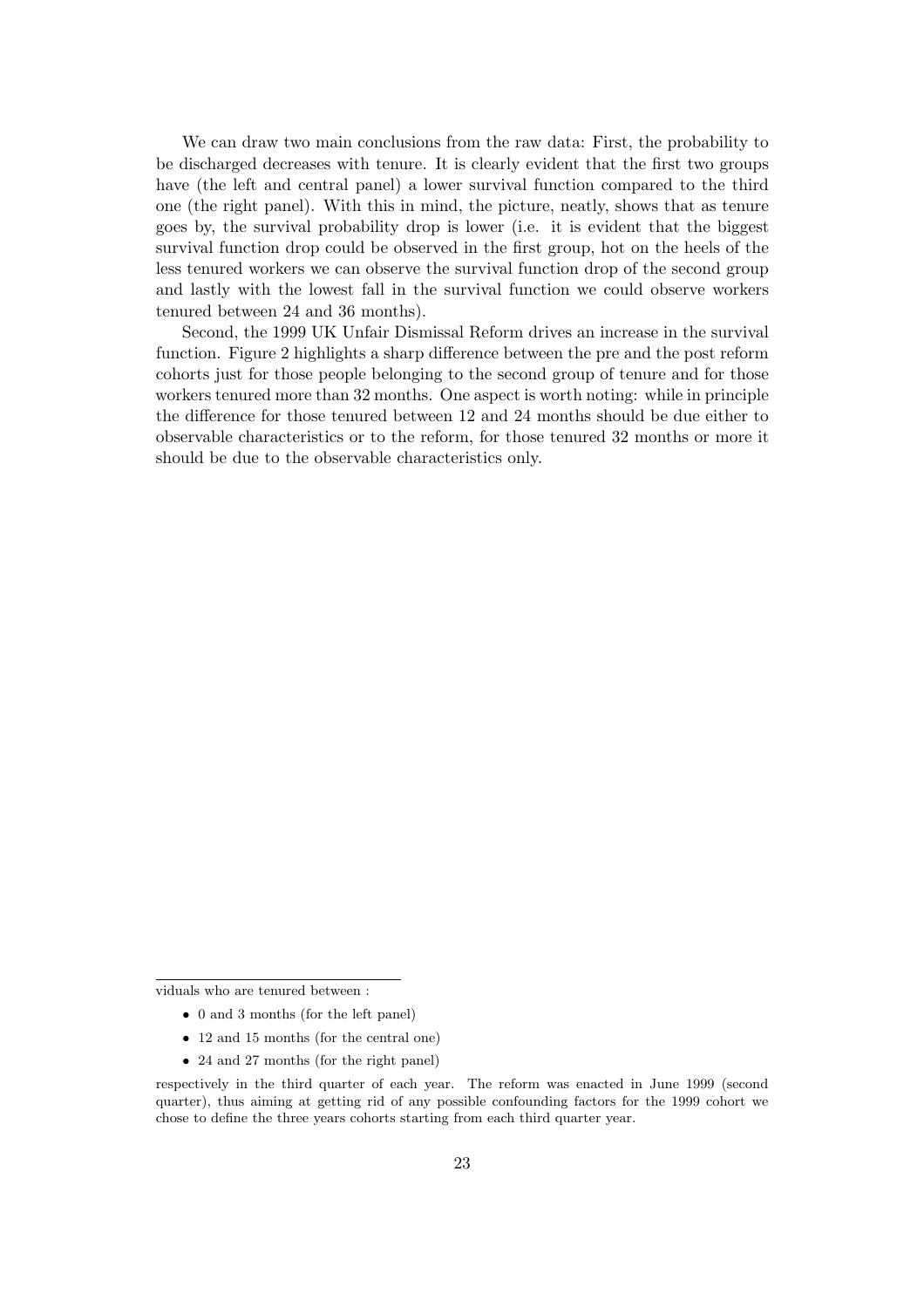Figure 3 contains the empirical monthly hazard function for job ending by dismissal at tenure level. With this regard the dashed line, i.e. the pre reform hazard, is obtained using the 1997 and 1998 cohort, whereas the line one, i.e. the hazard of being dismissed after the reform implementation, is obtained using the data from the 1999 and 2000 cohort.



Figure 3: Comparison between the pre and the post smoothed hazard of being dismissed

What is most striking is the non-monotonicity of the hazard function in tenure. It is clearly evident that the hazard ia relatively low in the first month at 0.0017 before the 1999 UK Unfair Dismissal Reform implementation (0.0019 after the reform implementation) rising to a peak amounting to 0.0024 at the ninth month of tenure (0.0022 in the seventh month of tenure after the 1999 UK Unfair Dismissal Reform implementation) and sharply decreasing thereafter before leveling off at the level 0.0018 corresponding to 17th month of tenure (0.0014 corresponding to the 16 month of tenure in the post reform scenario). From the 17th month of tenure in the pre-reform scenario (16th month of tenure in the post-reform scenario) it starts slightly to increase before leveling off at the level 0.00185 corresponding to the 22nd month of tenure (0.0014 corresponding to 27th month of tenure) and sharply decline thereafter.

The empirical hazard function confirms the Jovanovic classical model. Jovanovic (1979) predicts that initially for the firms the value of separating is higher than value of waiting to learn more about the real productivity of a match (whose current productivity is low), that means that at the beginning the hazard of termination should sharply increase. After some time, only the most productive matches should remain and therefore the hazard of termination decreases. In particular, Farber (1994), who empirically tested Jovanovic 's ideas, looking at the job termination of young workers using the National Longitudinal Survey of Youth (NSLY), finds that the peak of termination occurs around the third months. However, as previously stated in the raw data which we are working on the dismissal peak occurs at the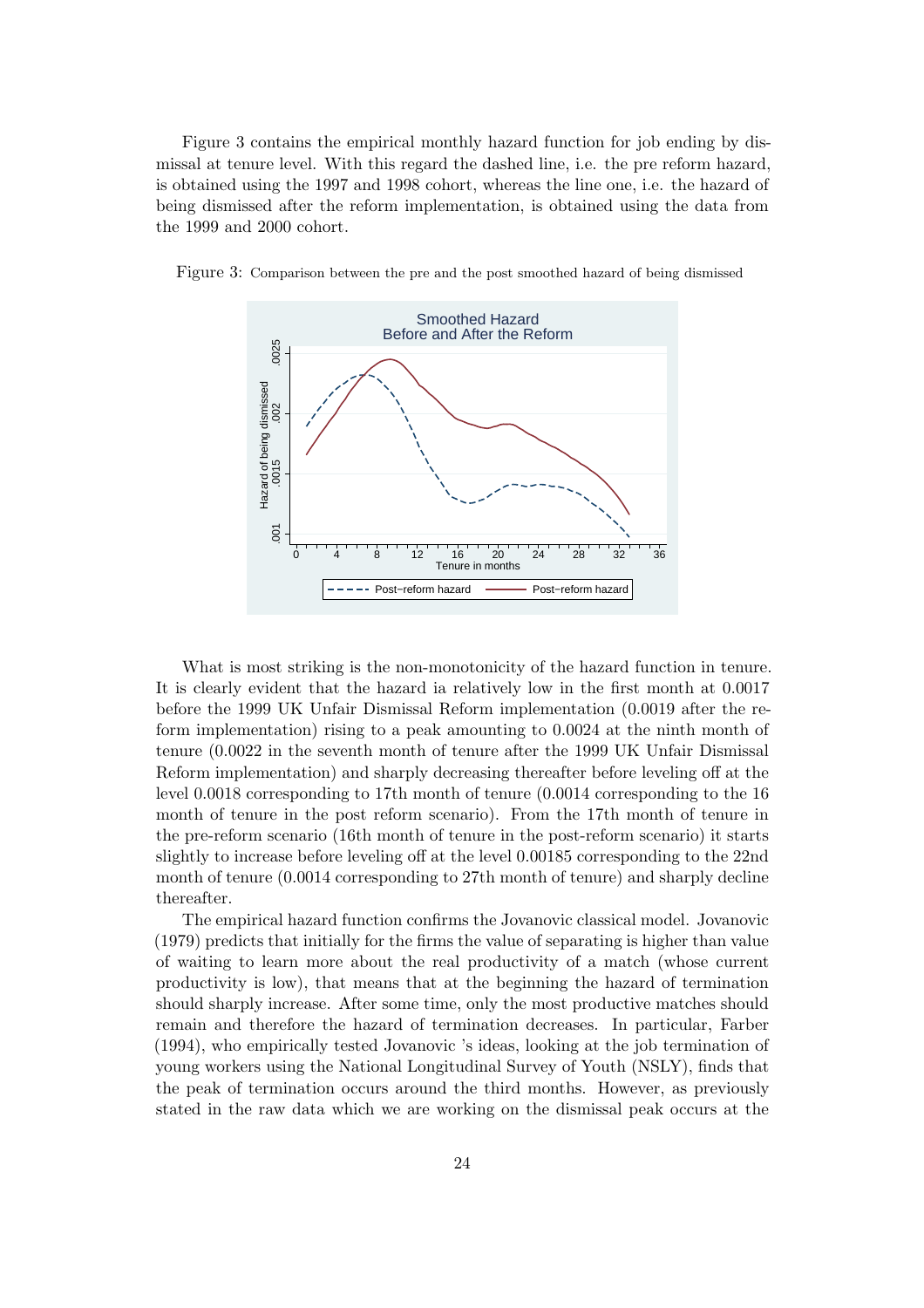ninth month of tenure before the reform implementation (seventh month of tenure in the post reform scenario). It is worth pointing out that there are at least three main differences between Farber's data and ours, which may explain the different peak in the hazard functions. Firstly, the different age composition between the two sample: Farber analyzes the labour turnover on a sample of young workers aged between 16 and 30, <sup>32</sup> while we are working on individuals aged between 20 and 49 years old. Secondly, the labour context. Even though, The UK is consider the second country with the lowest employment protection after the USA (OECD, 2005), some differences still exists between the two countries. Thirdly, the different time span between the two analyzes. Whereas Farber time span cover the year between 1979 and 1988, we are working with the year between 1996 and 2000, hence we are subject to different economic cycles.

In addition to the previous ones, we can draw two main conclusions from picture 3 the implementation of the 1999 UK Unfair Dismissal Reform seems to lead to an increase in the probability of being dismissed in the first seven months, while thereafter it seems that the reform drives to a sharp decrease in the probability of being laid off, particularly for those tenured between 12 and 24 months that was apparent from the survivor function in figure 2. However, one aspect is worth noting: The comparison between the hazard and the survivor function (figure 3 and figure 2) shed light on one main evidence while according to the survivor function people tenure between 24 and 32 months were, not significantly different in the pre and in the post reform, from the hazard function, at the first glance it appears that the reforms drives to a decrease, although as previously stated this difference should be due to the observable characteristics only.

In what follows we present the results of our estimation results.

## 7 Results

In this section we briefly explain the results of the probationary period change on the dismissal hazard. With this regard we will start with presenting the DID results and thereafter the RDD results. We conclude this section comparing our results with Marinescu's ones.

#### 7.1 Conditional Difference in Differences

The estimation procedure we take can be described as follows. First, we define three main groups according to their tenure and we define as treated those individuals whose tenure is between 12 and 24 months of tenure after the reform and as controls all the others, namely workers tenured between 0 and 12 months, workers tenured between 24 and 36 months and workers tenured between 12 and 24 months before the reform implementation.

Second, a relevant issue, which we accounted for in this evaluation setting, is whether the 1999 UK Unfair Dismissal Reform impact is heterogeneous with respect to observable characteristics (see section 4). In our setting the assignment

 $32$ With this regard, Farber's used NLSY data from 1979 though 1988, covering all the individual aged between 16 and 21 in 1979. Hence the final sample contains individuals aged between 16 and 30.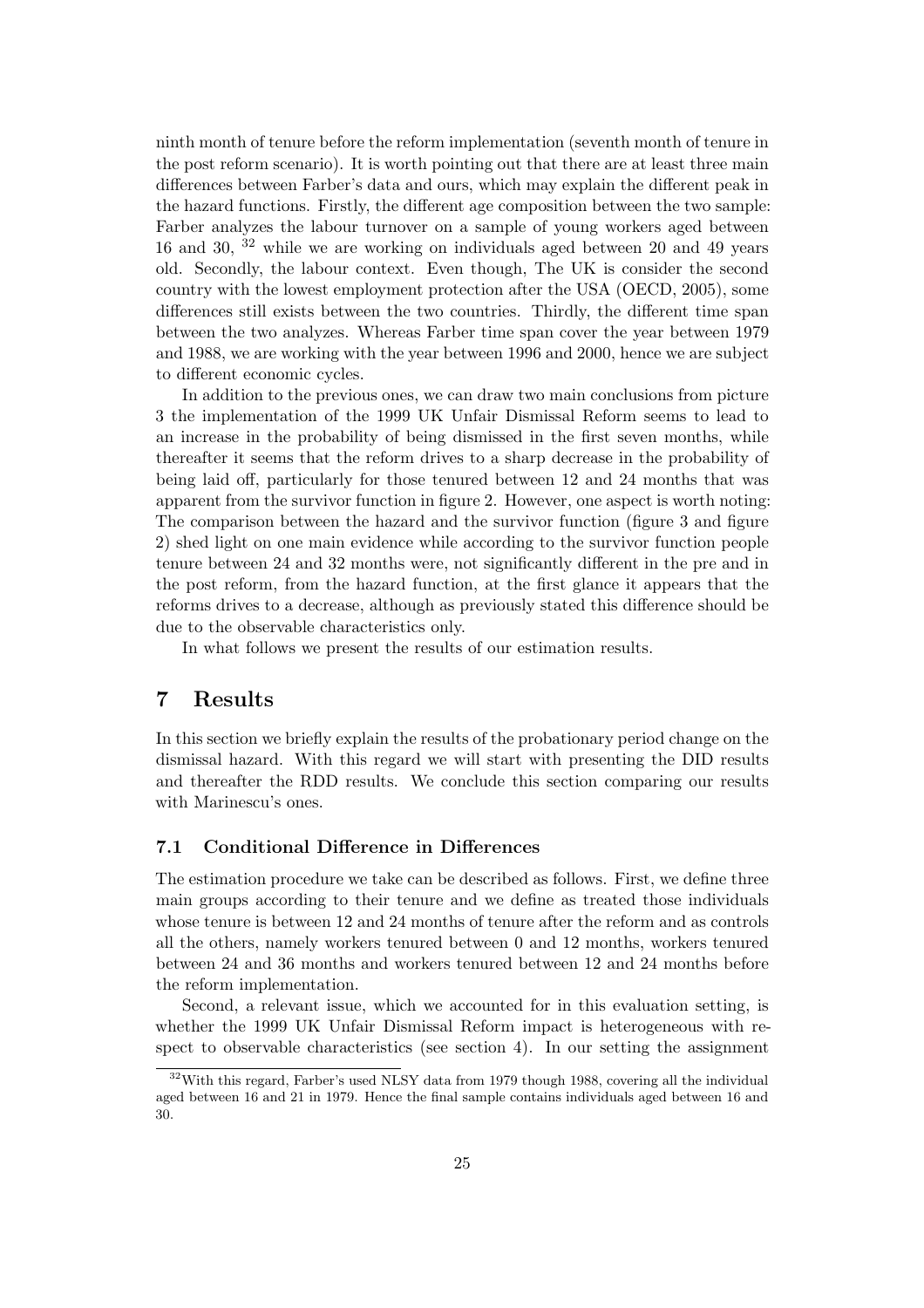is not random, in fact it depends on the tenure and on the relevant time period (i.e. before or after the reform implementation). One possible way to address this issue is to guarantee that treatment and controls have the same distribution of the relevant characteristics, namely year of birth, gender, industry, region, education and ethnicity. To this end we implement the propensity score matching.

Third, we identify the effect of the reform using a DID estimator. In so doing we relied on a rather standard assumption of the treatment evaluation literature which states that the evolution of the outcome variable for those treated in the event that they would not be treated would be the same as actually observed for the individuals not exposed to the treatment, which seems a quite a plausible assumption. Looking at the crude data (figure 2) it seems that there is no significant differences in the two cohorts before the reform (i.e. 1996 and 1997) implementation for all the groups considerer.

We report our estimation results by way of graphical illustration. Figure 4 displays graphically the estimated effect of the 1999 UK Unfair Dismissal Reform on the hazard of being dismissed, the estimated effect is rounded by a 95% confidence interval.<sup>33</sup>



Figure 4: The effect of the reform on the hazard of being dismissed at firm by tenure

The reform implementation leads to a significant effect whether the confidence intervals around the line do not contain the red dash line corresponding to zero. The reform effect varies according to the tenure level. We observe a general negative trend since the first month, which is progressively declining till reaching the largest drop corresponding to the ninth month of tenure. In that particular tenure level the decline, in term of dismissal hazard, varies between -4% to -0.8% which is also statistically significant at level of 5%. This peak might be due to the fact that according to figure 3 the ninth month of tenure represents the peak of dismissal hazard in the pre-reform period, while after the reform implementation the peak

 $33$ For the estimation of the confidence intervals has been used a bootstrap procedure with 300 replications, furthermore for the first group of tenure we clustered the estimation by individual.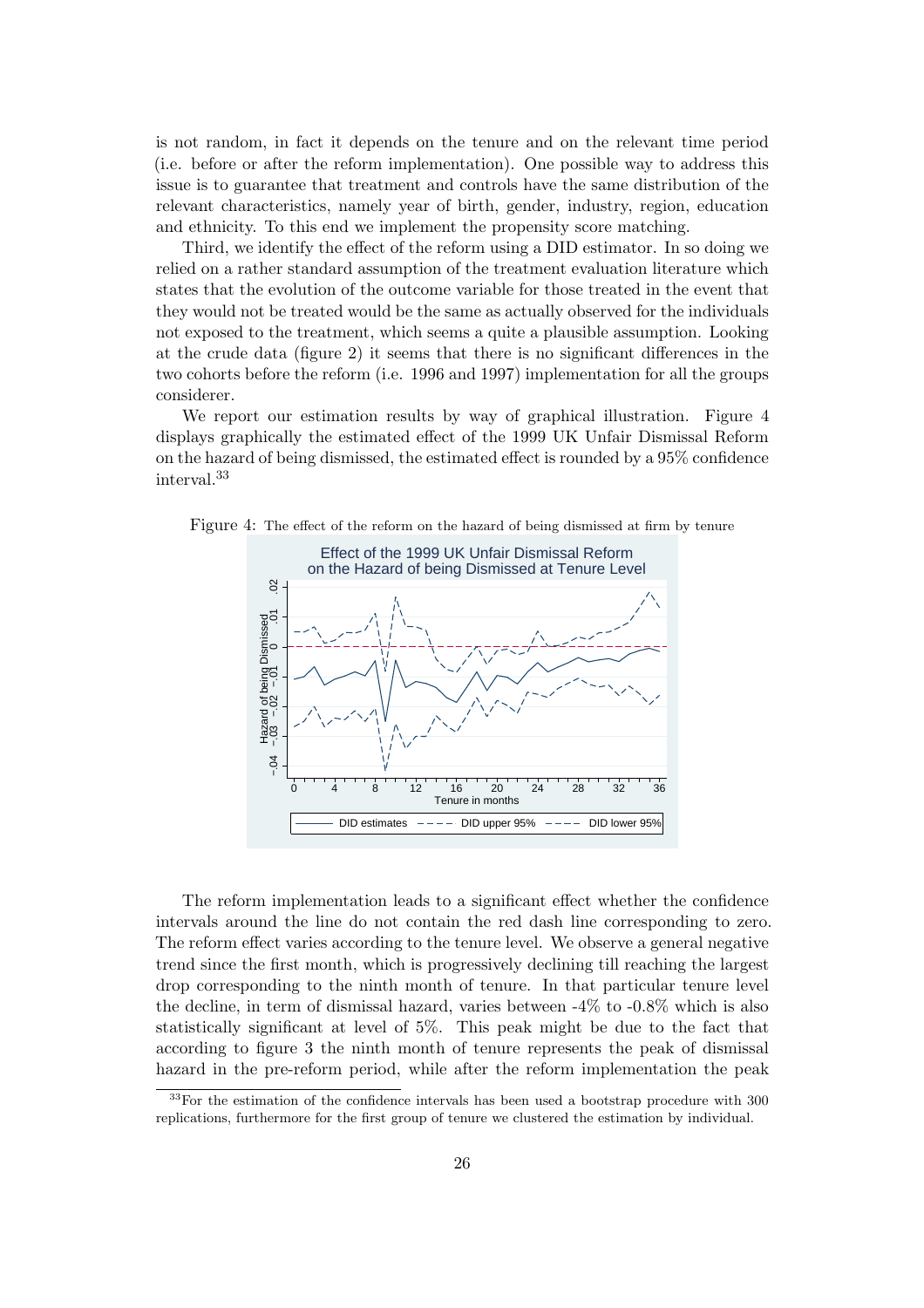was anticipated to the seventh month. From the 10th to the 13th month of tenure the picture starkly highlights that the difference between the post-reform hazard and the pre-one is steeply vanishing.

With regard to the treatment group, i.e. those workers tenured between 14 and 24 months, the probationary period shortening drives to a statistically significant decrease in the probability of being dismissed amounting to 1%, except for those tenured 18 months, which turns out to be not statistically different from zero. It is worth pointing out that close to the probationary period threshold -i.e. 12 months - we do not find any significant result. To gather evidence on the validity of this result we address the interested reader to results in section 7.2.

Furthermore, the former graphic emphasizes that the reform does not lead to any relevant effect for those tenured more than two year.

#### 7.2 Regression Discontinuity Design

The Regression Discontinuity Design approach aims at evaluating the effect of the probationary period end on the threshold. The estimation procedure we take can be summarized as follows.

First, respectively for two pre-reform years, i.e. 1997 and 1998, and for two post-reform years, i.e. 1999 and 2000, we compute the average hazard of being dismissed by tenure level (between 0 and 36 months). Second, we run two separate regression one for the pre-reform scenario and one for the post-reform scenario. For both scenarios we regress the hazard of being dismissed on a quadratic polynomial in tenure and on the treatment dummy and a quadratic polynomial in the interaction between treatment dummy and tenure as presented in 8.

The results are summarized in table 3, suggesting a drop in the dismissal hazard both in the pre-reform - i.e. with no reform - on the left-hand side and in post-reform scenario - i.e. with the reform - on the right-hand side.

|                 |                     | Coefficients |                                                 |
|-----------------|---------------------|--------------|-------------------------------------------------|
| Variables       |                     |              | With no Reform With Reform                      |
| Impact          | $-0.034$<br>(0.001) | ***          | $-3.26 \cdot 10^{-5}$<br>$(4.71 \cdot 10^{-6})$ |
| N. observations | 27110               |              | 26330                                           |

Table 3: Impact of the 1999 UK Reform on the termination hazard using RDD approach

\* significant at 10%, \*\* significant at 5%, \*\*\* significant at 1%. The regression model is the one specified in eq. (8). Bootstrapped standard errors (in parentheses), using 1000 replications. Particularly for the pre-reform scenario has been used data up to two years before the reform introduction (particularly 1997 and 1998), while for the post reform scenario has been used data for up to 1 year after the reform (particularly 1999 and 2000).

Results for the former probationary period end -i.e. 24 months - suggest a dismissal probability drop of around 3.4%, which is statistically different from zero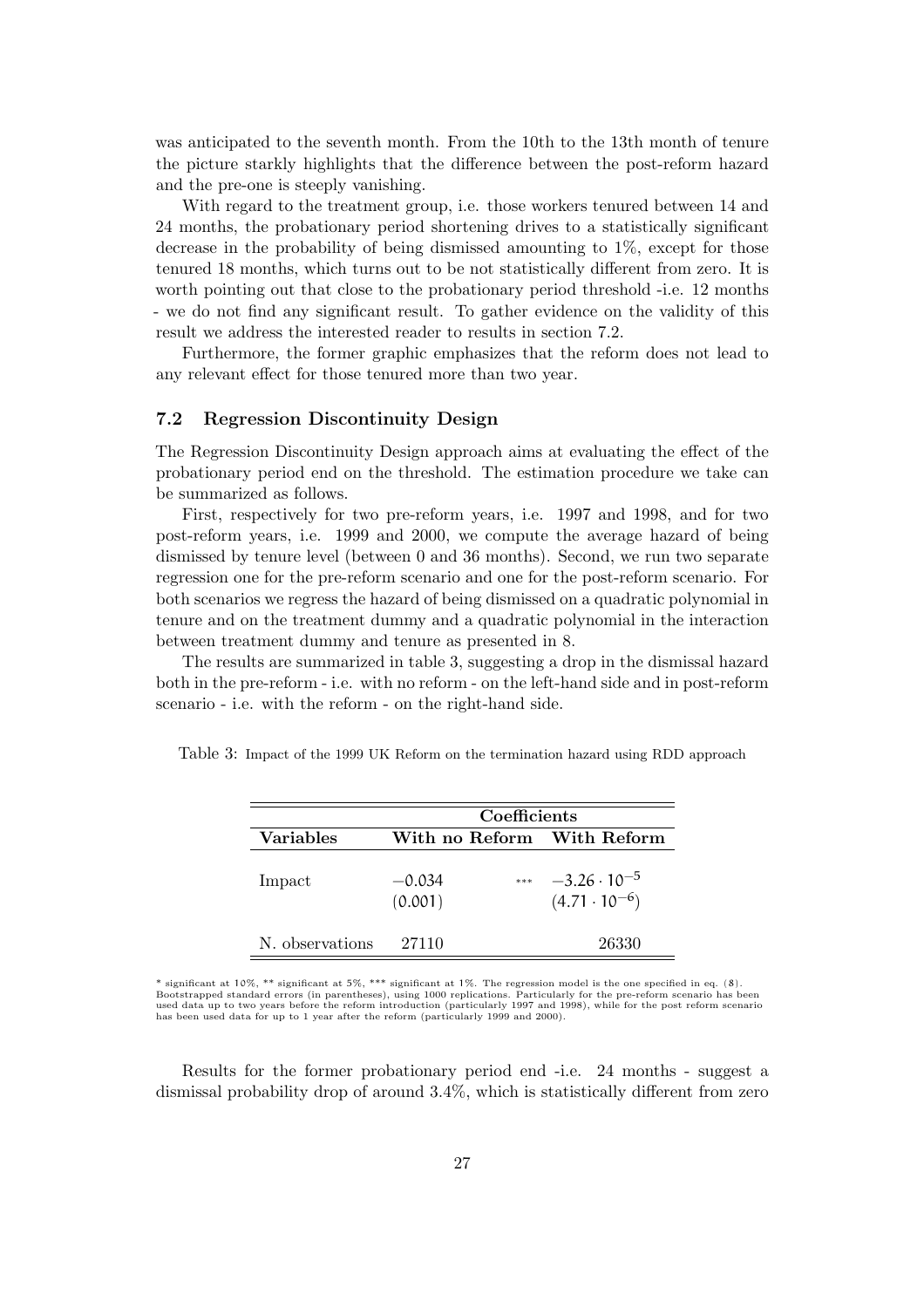at conventional levels. In other words workers tenured two years or more, in the prereform scenario, tend to be, for a significant 3.4%, less likely dismissed compared with the less tenured peers.

Conversely the new probationary period end - i.e. 12 months - does not drive to any relevant effect. This validity of this result is confirmed by the results presented on section 7.1 close to the threshold - i.e. 12 month of tenure.

### 7.3 Discussion of the results: a comparison with the existing literature

Our findings suggest that the 1999 UK Unfair Dismissal Reform leads to a small negative effect of the dismissal probability for the treated, i.e. those tenured between 12 and 24 months only, although the probationary period end is found not significant. With respect to this particular group the economic interpretation of our findings is quite simple. From  $1<sup>st</sup>$  of June 1999 the qualifying period was lowered from 24 to 12 months, thus the dismissed or "made redundant" workers whose tenure was between 12 and 23 months were automatically entitled to claim unfair dismissal, differently from before. The reform implied, therefore, an increase in EPL for British workers. At the same time the reform implementation leads to firms higher costs for dismissing those workers. This higher burden implies, after the reform, a lower probability of being dismissed for this group.

At the same time, the reform decreases the dismissal probability for those tenured less than one year, although the decline turns out to be not significant. We interpret this results at the light of Jovanovic's model. At the beginning of the employment relationship the firm is not able to distinguish "bad types" workers from "good types" workers. In the initial phase the principal (i.e. the firm) puts more weight on worker's output deciding whether dismiss the workers or not. In other words, initially, for the firm waiting to acquire more information on worker's ability is less costly than dismiss her. Thus, the dismissal probability would be higher at the beginning. From the worker's perspective, her effort would be higher at the beginning and just the "good types" would remain in the firm (Ichino and Riphahn, 2005). After some time, only the most productive matches remain, thus the dismissal probability would be lower.

Concerning the effect of probationary period ending, i.e. 12 months, both the DID and RDD estimation do not find evidence of any significant results. In other words, those workers who have just completed the probationary period do not show a significant decline in the probability of being dismissed compared to those who are quite close to end the required period. However, analyzing the former probationary period end, i.e. 24 months, our results suggest a dismissal probability drop of around 3.4%, which is statistically different from zero at conventional levels. Broadly speaking, workers tenured two years or more, in the pre-reform scenario, tend to be, for a significant 3.4%, less likely dismissed compared with the less tenured peers.

How do our findings compare with Marinescu's one?

The results are out of the line with Marinescu's ones. Analyzing the same reform as us, she finds a decrease in the probability of being dismissed amounting to 26% for the treatment group. For less tenured workers, i.e. less than 12 months, she finds a drop in the probability of being dismissed of around 19%.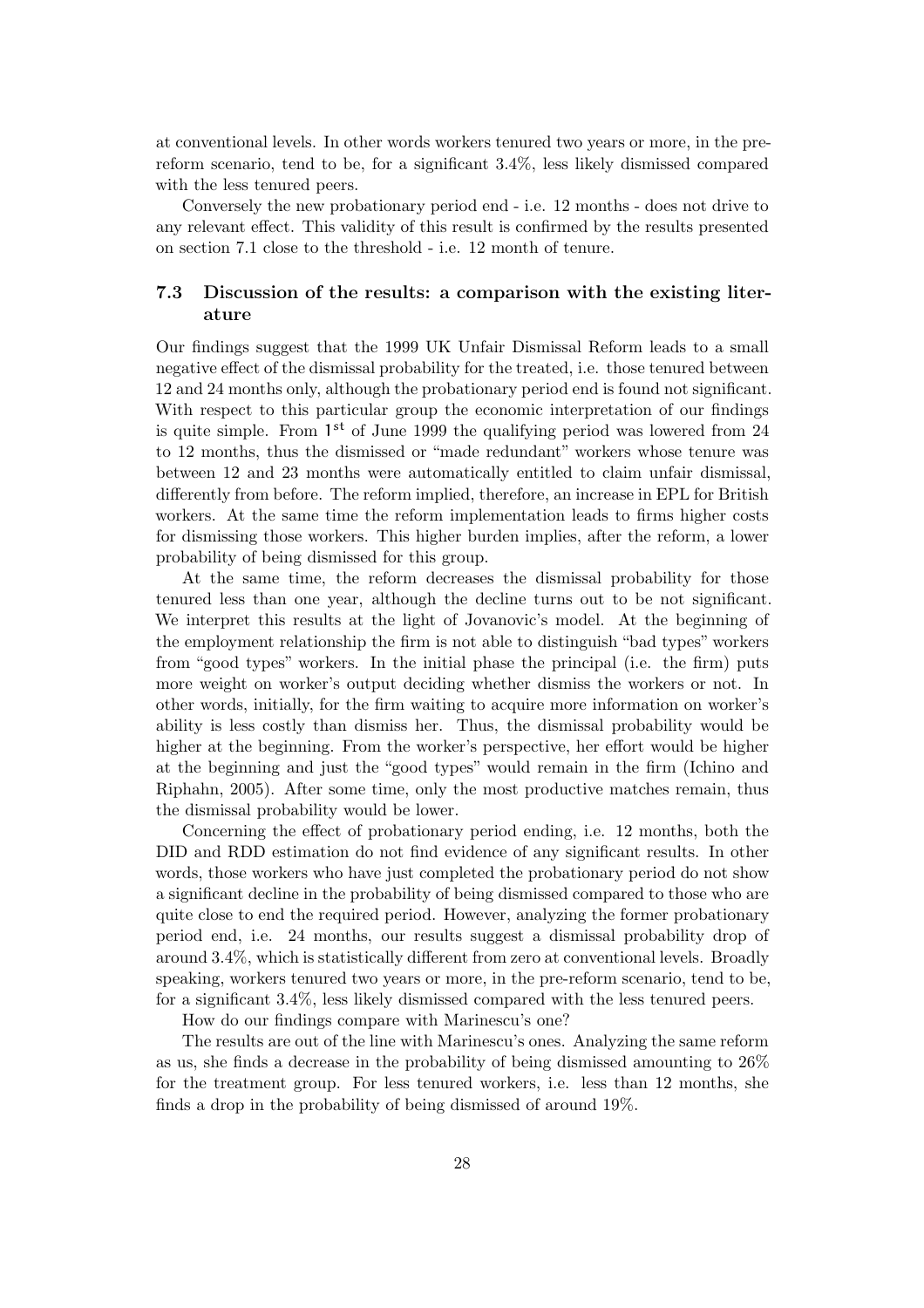Our main concern on Marinescu's identification is due to the controls group she focuses on. Since already as mentioned in section 4 the treatment assignment is not randomly selected but defined according to some observable characteristics, the job tenure in our context, some pre-treatment factors may affect both the treatment status and the potential outcome. In such a case, the difference in observed characteristics creates a "non-parallel outcome dynamics for treated and untreated groups"(Abadie, 2005) leading to biased estimation. In this context the fundamental assumption of DID estimation may be implausible leading to bias estimations.

We address this issue matching treated and controls by observable characteristics.<sup>34</sup>

To enhance our concerns about Marinescu's approach we find evidence, in section 4, that using her definition of treated and controls our estimated results are close to hers, while using our approach we find results that partly contradict refMarinescu's ones.

## 8 The case of Manufacturing

Manufacturing has been severely hit by the global financial crises. In April 2009, the UK Office of National Statistics estimated an output fell by 12.7% compared to prior year for the month of May. Fortunately, for the UK economy,"the latest purchasing managers' index (PMI) survey data suggests that after months of gloom and doom, there are some signs of relief for the UK manufacturing sector".<sup>35</sup> However, the question of what impact various economic shocks and pieces of labour legislation had on manufacturing labour turnover since the 70s is of great interest for two main reasons. First, the magnitude of its labour turnover (Burgess and Nickell, 1990). Second, the data availability for this sector. Wickens (1978) analyzes the effect of labour legislation in 1965/6 on labour turnover and he finds that this legislation had a significant influence on the demand for labour. Burgess and Nickell (1990), analysing the impact of economic fluctuation on labour turnover in UK manufacturing, find that EPL strongly influences the speed at which firms adjust their labour force, particularly they find that the degree of labour market tightness strongly influences and move pro-cyclically quits, which has outweighed the reduction in the layoff-rate. Considering other countries, a part for the UK, DeFreitas and Marshall (1998), using a sample of Latin American and Asian manufacturing industries, find that strict EPL has a negative impact on labour productivity growth.

In this section we aim at evaluating the effect of 1999 Unfair Dismissal Reform looking at the manufacturing industry. Beside the existing literature, it worth stressing that at the beginning of the century, manufacturing accounted for about 20% of the national economy employing more than four million people, representing roughly  $14\%$  of the working population in the UK.<sup>36</sup> Furthermore, in the same period manufacturing industry provided 60% of the UK's exports. Moreover, looking at the raw data, the afore mentioned industry shows a completely different pattern in

 $34$ See section 5.1.

<sup>35</sup>David Noble - the chief executive of the Chartered Institute of Purchasing and Supply (July 01, 2009).

<sup>36</sup>www.ons.uk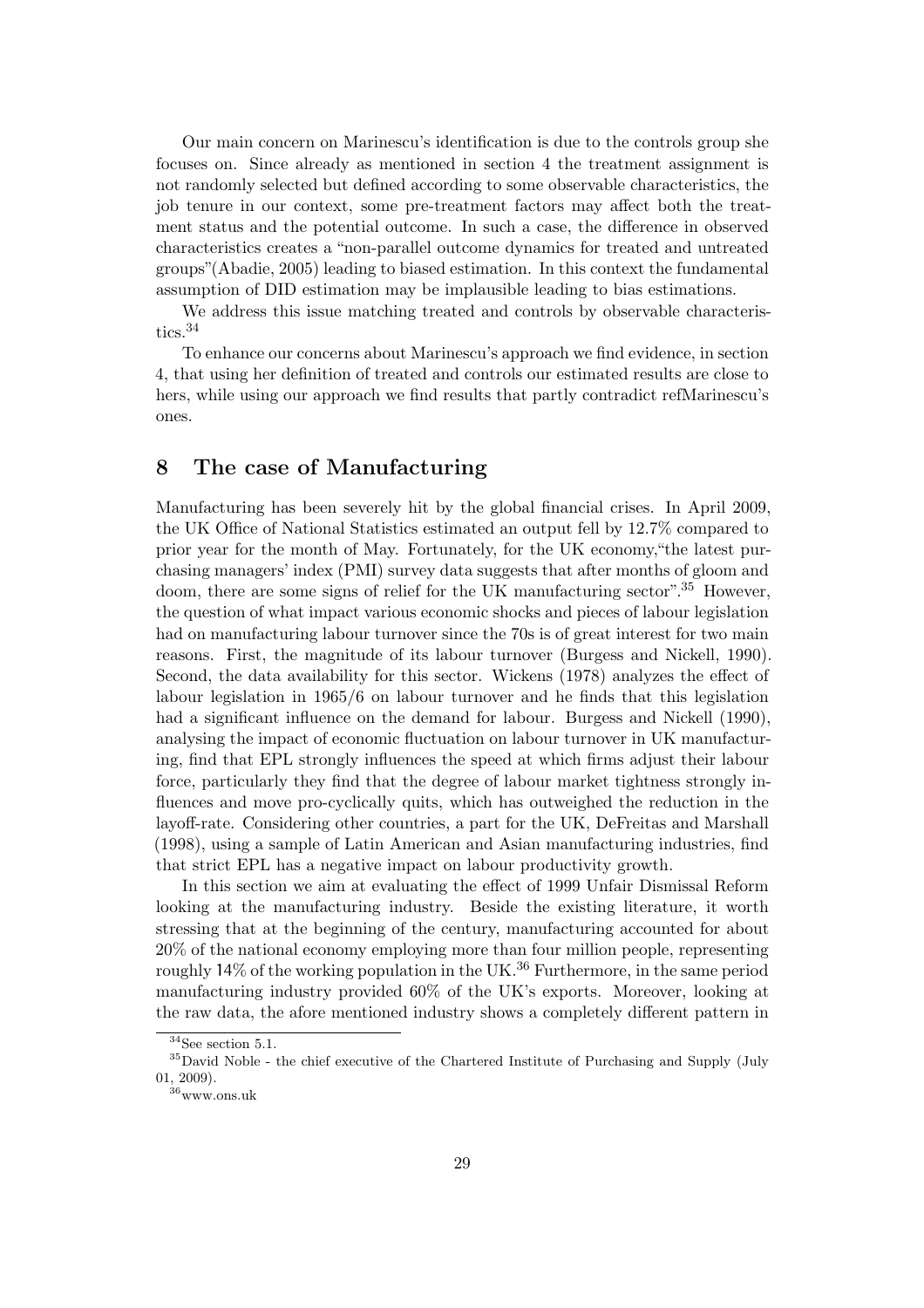terms of layoffs compared with the others industries: Such as public administration and defence, primary sector and health and social work.<sup>37</sup>

Figure  $5^{38}$  depicts the relationship between the survivor function at tenure level for two pre-reform cohorts (1997 and 1998, respectively) and for two post-reform cohorts (1999 and 2000, respectively) and by group tenure (those belonging to the first year of tenure, those belonging to the second year of tenure and finally those belonging to the third year of tenure).



Figure 5: Kaplan - Meier estimate of firing survivor function, by cohort and tenure - Females

At first glance, while in the aggregate group the picture highlights a sharp difference between the pre and the post reform cohorts just for those people belonging to the second group of tenure and for those workers tenured more than 32 months (see section  $6$ ), in the manufacturing sector we could not get a glimpse of a possible reform effect. Although, looking at the raw data it seems that the 1999 Unfair Dismissal Reform leads to an increase in the firms firing behaviour for those belonging to the first group of tenure, while we could not identify any clear pattern for the others tenure groups. However, it is worth noting that at first view none of this patterns seems to be statistically significant.

We report our estimation results by way of graphical illustration. Figure 6 depicts the estimated effect of the 1999 UK Unfair Dismissal Reform on the hazard of being dismissed for those employed in the manufacturing sector, the estimated effect is rounded by a 95% confidence interval. The picture confirms the findings highlighted by figure 5, hence the probationary period shortening does not lead to any relevant effect in this sector. In other words, it is clearly evident from the former picture 6 that, for all the time span we consider: 0-36 months of tenure, the confidence intervals always contain the red dash line corresponding to zero - i.e. no

<sup>37</sup>Picture not included but available upon request

<sup>&</sup>lt;sup>38</sup>It is worth stressing that all graphs presented in this section have a different scale compared to the graphs in the other sections, therefore it would not be possible to compare them. The reason for this choice is given by the higher firing hazard present in the manufacturing sector.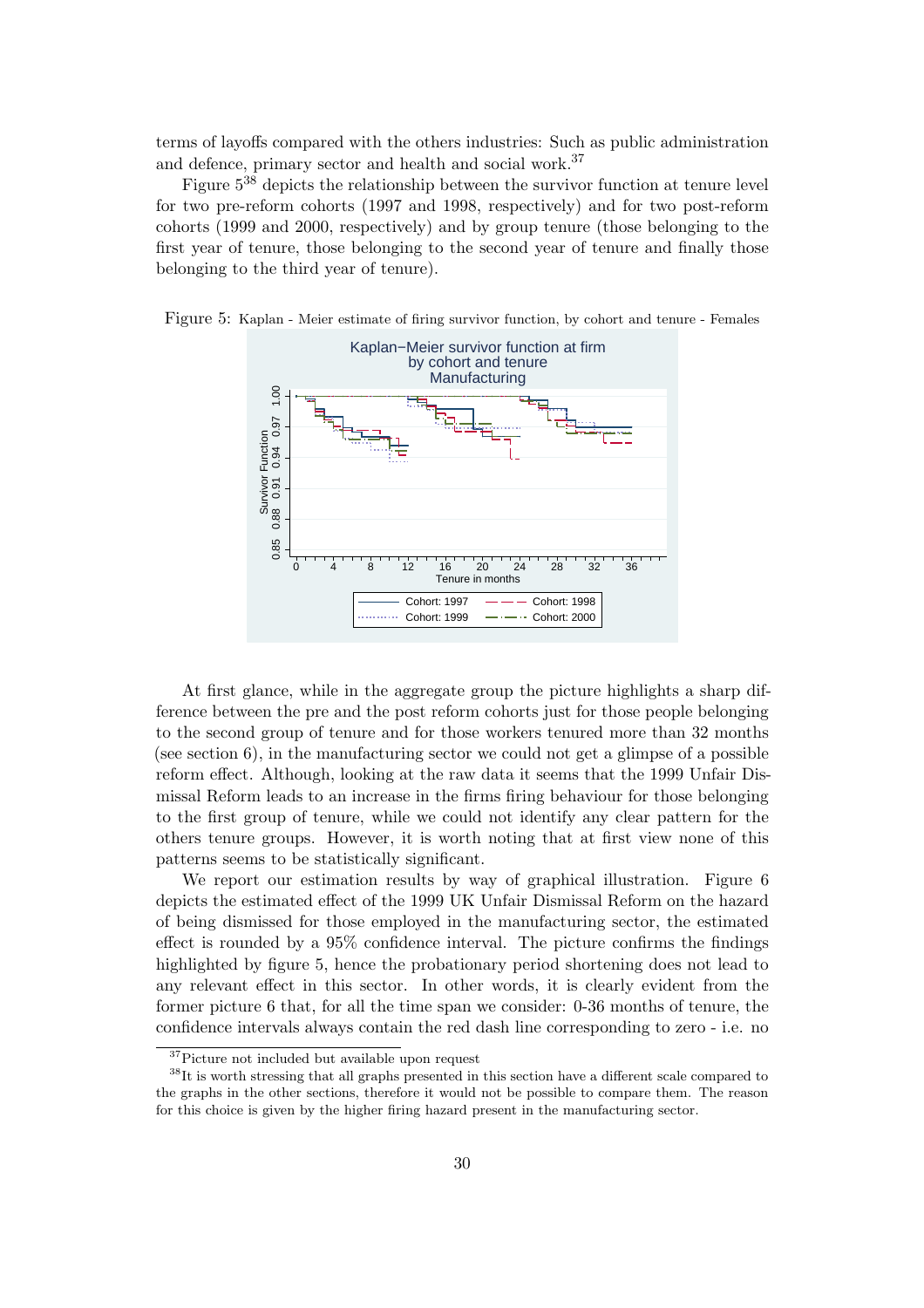effects.



Figure 6: The effect of the reform on the hazard of being dismissed by tenure separately by industry: manufacturing

Even though the results do not highlight any significant effect, what is most striking is that our results show that shortening the probationary period tends to have an increase in the dismissal hazard, even if negligible, for those tenured less than one year. Since the first month of tenure, picture 6 shows us a general "jagged" trend for the first 12 months of tenure, while thereafter the mean effect overlaps with the red dash line corresponding to zero. Concerning the first group of tenure we observe that the reform increases the probability of being dismissed by about 2% in the first months and it is progressively increasing till reaching the level of 7% corresponding to the fourth month of tenure. Between the fifth and sixth month of tenure the probability of being dismissed, after the reform, decreases by about 2%, while from the seventh month of tenure it jumps again at the level of  $7\%$ . Around the new probationary period end threshold - i.e. 12 months - our evidence shows a not statistically significant drop in the hazard by about 3%, which confirm our RDD results (explained later). For the second - i.e. between 12 and 24 months and the third - i.e. between 24 and 36 months - group of tenure we do not find a clear pattern. As stressed in the introduction of this section none of this effect turns out to be statistically significant.

Concerning the effect on the threshold the results are summarized in table 4, suggesting a drop in the dismissal hazard both in the pre-reform - i.e. with no reform - on the left-hand side of the panel and in post-reform scenario - i.e. with the reform - on the right-hand one.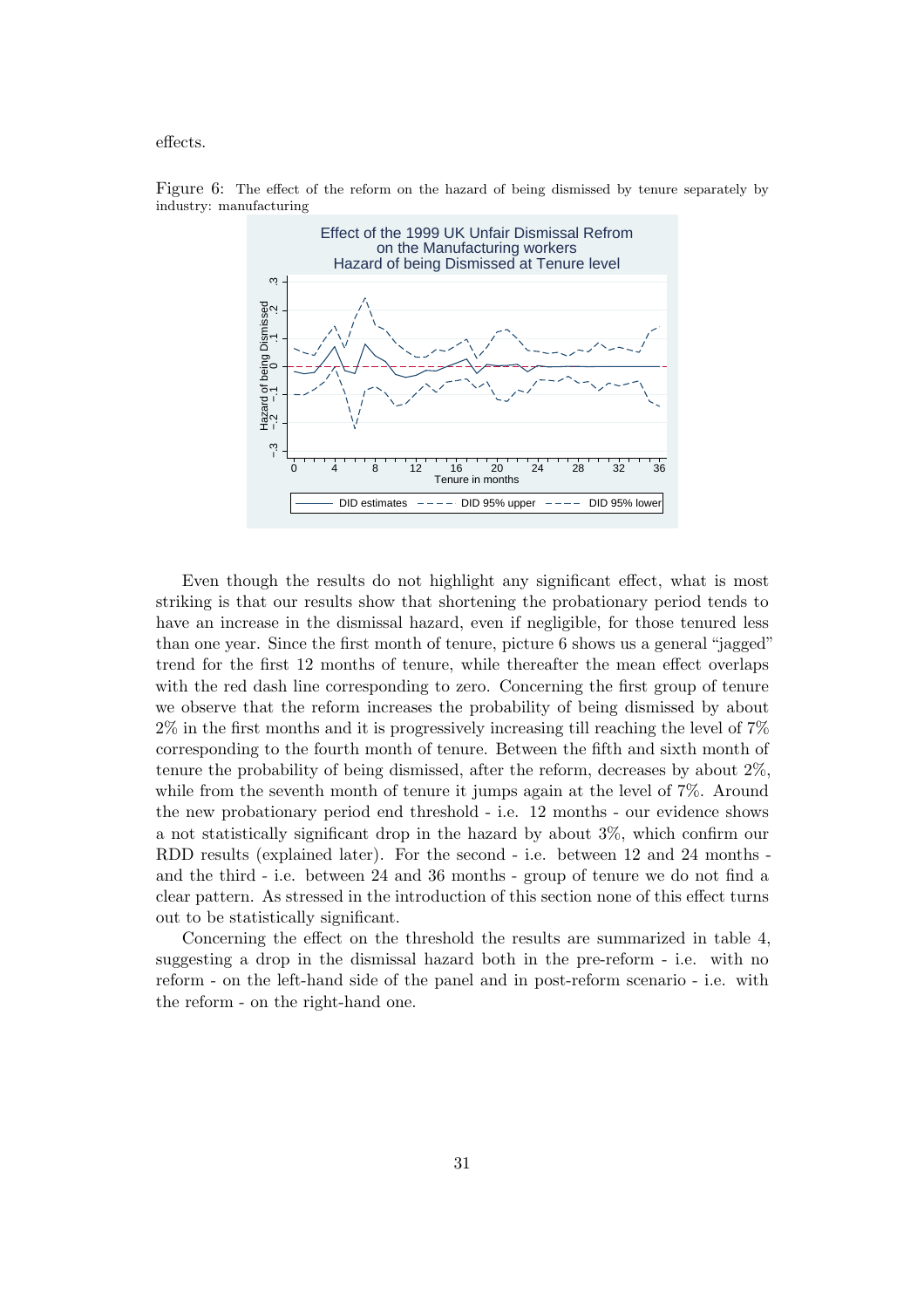Table 4 summarizes the RDD<sup>39</sup> results.

|                  | Coefficients       |       |                            |     |  |
|------------------|--------------------|-------|----------------------------|-----|--|
| <b>Variables</b> |                    |       | With no Reform With Reform |     |  |
| Impact           | $-.0335$<br>(.003) | $***$ | $-.0374$<br>(.022)         | $*$ |  |
| N. observations  | 5041               |       | 4027                       |     |  |

Table 4: Impact of the 1999 UK Reform on the termination hazard using RDD approach- Manufacturing

\* significant at 10%, \*\* significant at 5%, \*\*\* significant at 1%. The regression model is the one specified in eq. (8) but<br>the sample includes just manufacturing workers . Bootstrapped standard errors (in parentheses), us Particularly for the pre-reform scenario has been used data up to two years before the reform introduction (particularly<br>1997 and 1998), while for the post reform scenario has been used data for up to 1 year after the refo and 2000).

Our evidence show that the former probationary period end -i.e. 24 months suggest a dismissal probability drop of around 3.3%, which is statistically different from zero at conventional levels. In other words workers tenured two years or more, in the pre-reform scenario, tend to be, for a significant 3.3%, less likely dismissed compared with the less tenured peers.

Conversely, the new probationary period end - i.e. 12 months - drives to a decrease in a dismissal probability of about 3.7%, which turns out to be statistically significant at 10% relevant effect. This results is pretty close to the one presented in picture 6 close to the threshold - i.e. 12 month of tenure.

Our evidence shows that the probationary period shortening tends to have a positive effect on the dismissal probability for the first group of tenure - i.e. between 0 and 12 months of tenure - while for the second group of tenure - i.e. between 12 and 24 months of tenure - we are not able to identify a clear pattern. However is worth pointing out that none of these results is significant at usual statistical levels.

In the existing literature (Jovanovic (1979), Parsons (1972), Becker (1962)) the value a worker has to a particular firm may be due to skills and knowledge peculiar to the firm. Large investments in firm-specific human capital, either by the firm or the worker, are likely to reduce labor mobility, since the economic cost of worker-job separations is increased. Thus, the firm would be less likely to lay off that worker whose skills are particularly relevant for the firm productive process, either during normal demand periods or during a decline demand period. The firm, in fact, would suffer a capital loss if such workers were permanently lost to the firm.

Given the large sample size<sup>40</sup> we aim at investigating whether shortening the probationary period affected differently skilled and unskilled workers. To this end we split blue from white collar workers.

<sup>&</sup>lt;sup>39</sup>The graphs representing the discontinuity effect led by the probationary period end has been reported in section C

 $^{40}$ Manufacturing accounts for more than 17% of the sample size, represents the largest industry in the raw data.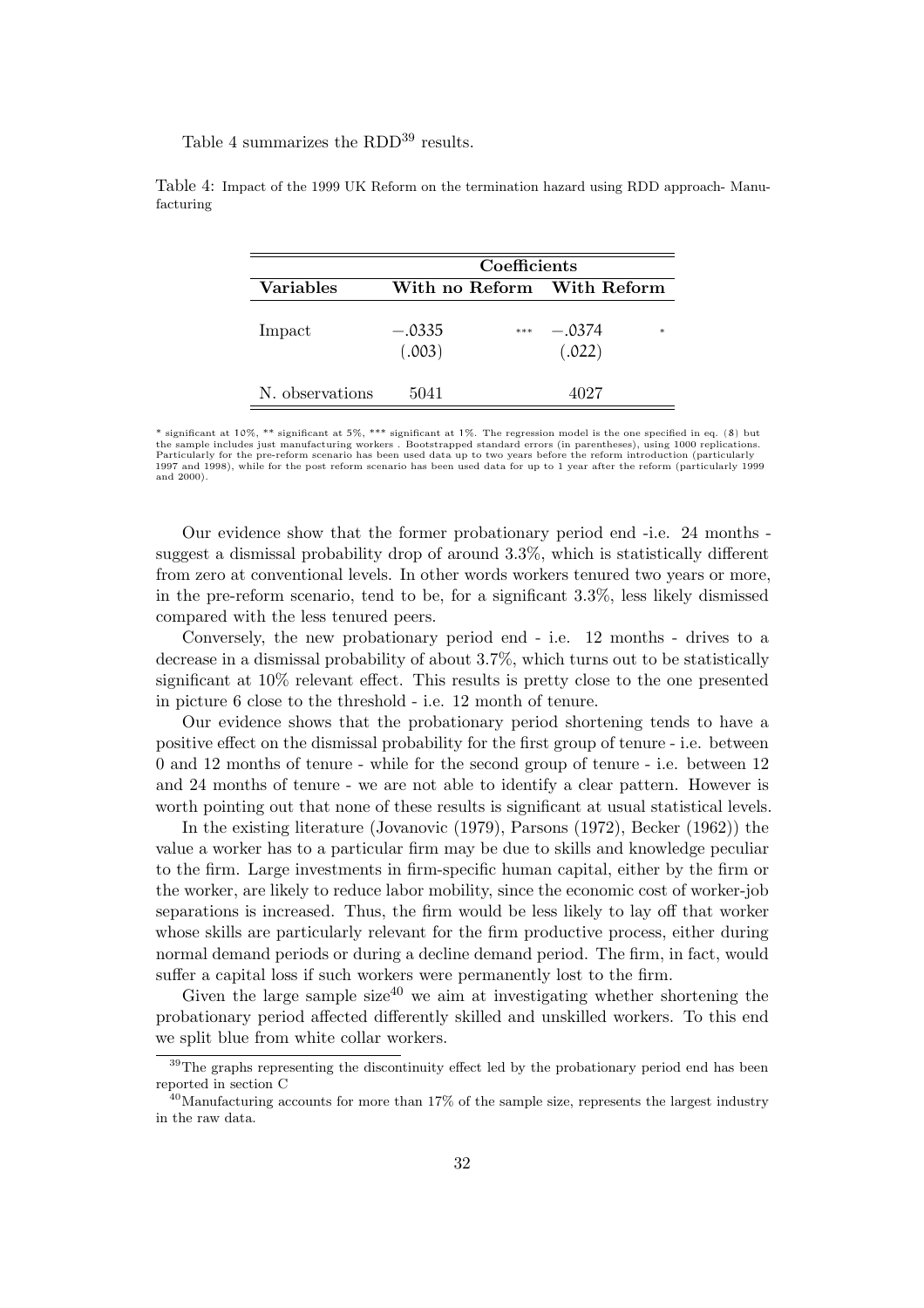Figure 7 and 8 display the 1999 UK Unfair Dismissal Reform Effect on the hazard of being dismissed respectively for skilled manufacturing workers and for the unskilled ones.



Figure 7: The effect of the reform on the hazard of being dismissed by tenure separately by workers skills: skilled

Figure 8: The effect of the reform on the hazard of being dismissed by tenure separately by workers skills: unskilled



Even though the results do not highlight any significant effect, what is striking is that our results show that shortening the probationary tends, on the one hand, to have an increase in the dismissal hazard, even if negligible, for the unskilled workers tenured less than one year. On the contrary, our evidence shows a completely different pattern for the skilled ones. Since for those tenured two years or more, both for skilled and unskilled worker, the mean effect of the reform almost overlaps perfectly with the dash red line corresponding to zero we address the interpretation explanation just or the first group of tenure, i.e. 0-12 months.

On the one hand, for the skilled workers our results show a sharp decrease in the dismissal hazard until the third month of tenure, amounting to 5%. From the forth month of tenure, the drop in the dismissal probability progressively declines,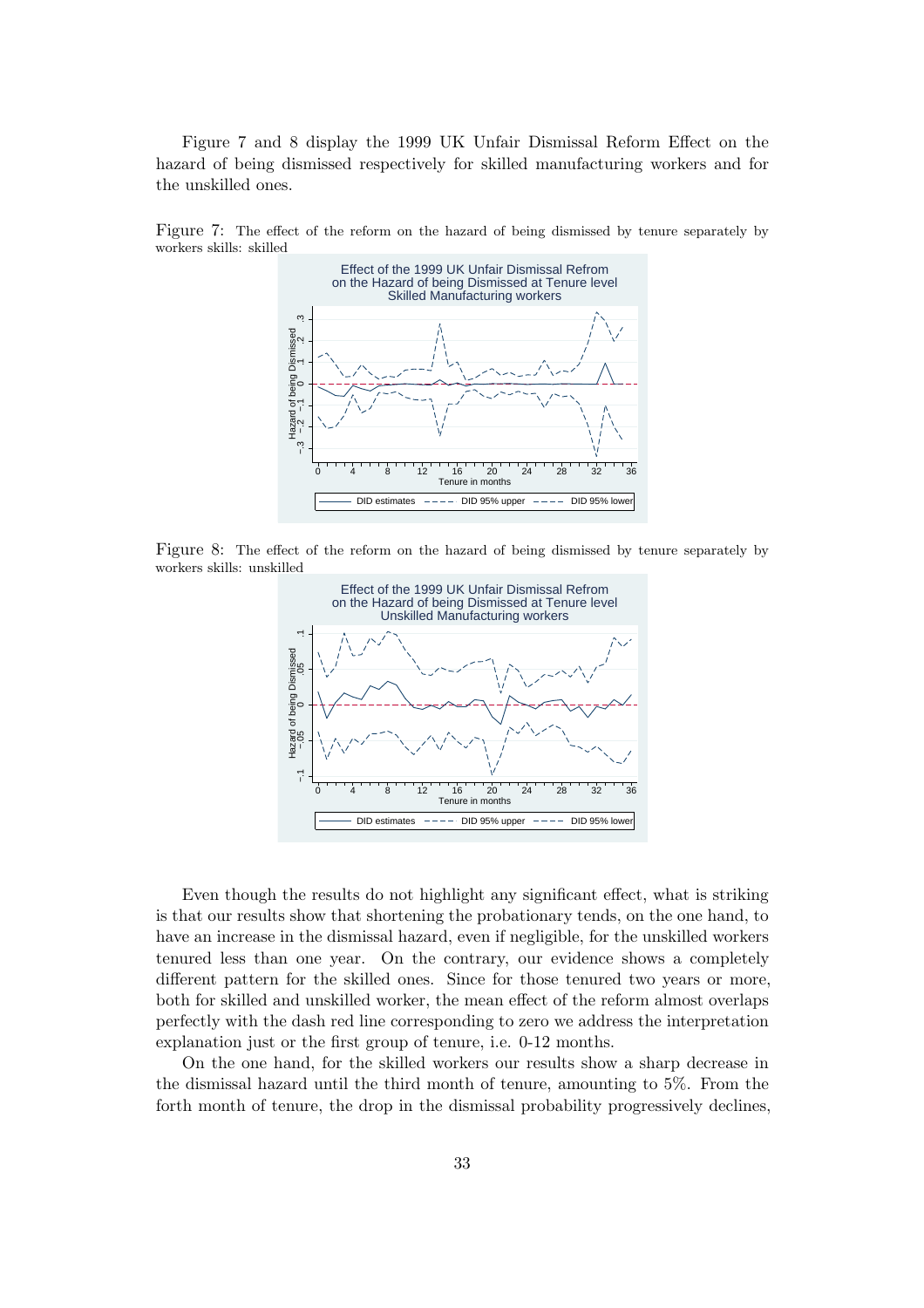assessing to a level lower than 0.5% from the 11th month of tenure. With respect to the slight decrease close to the probationary period threshold, i.e. 12 months, this result is confirmed by RDD estimation results shown in table 5. From table 5 can be seen that overcoming the probationary period drives to a decrease in the hazard of been maid redundant amounting to 0.1%, however this result is not statistically different from zero. Conversely, our evidence shows that for the same sample overcoming the former probationary period decrease the probability of being dismissed by 3.2%. In other words, workers tenured two years or more, in the prereform scenario, tend to be, for a significant 3.2%, less likely dismissed compared with the less tenured peers

On the other hand, since the second month of tenure, picture 8 shows us that the reform implementation leads to an increase in the probability of being laid off for the unskilled manufacturing workers amounting to  $1\%$ .<sup>41</sup> The probability increases till reaching the maximum (3.3%) in the eight month of tenure. However, as for the aggregate group our evidence shows a decline in the above mentioned probability close to the new probationary period.<sup>42</sup> The effect on the threshold is confirmed by the RDD estimation results (see 6). Tables 5 and 6 present the estimation results using the RDD technique.

<sup>41</sup>With this regard the exact amount is 1.6% in the third of tenure, 1.1% in the fourth one.

<sup>42</sup>With this regard from the tenth month our evidence show a decrease in the above mentioned probability, which amount goes from 0.3% to 0.6%.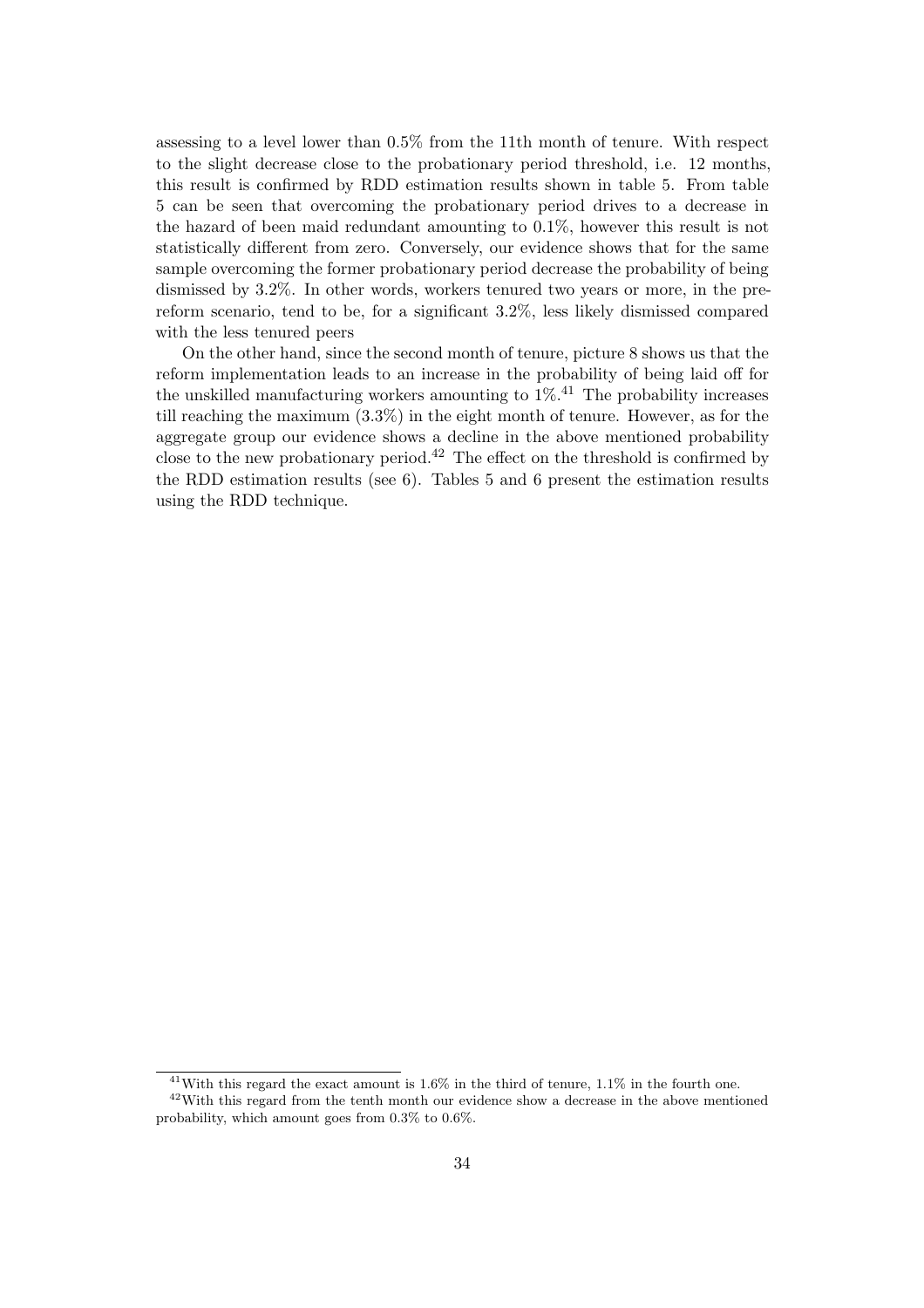|                       |  |  | Table 5: Impact of the 1999 UK Reform on the termination hazard using RDD approach - Skilled |  |  |  |  |
|-----------------------|--|--|----------------------------------------------------------------------------------------------|--|--|--|--|
| Manufacturing Workers |  |  |                                                                                              |  |  |  |  |

|                  | Coefficients               |       |                   |  |  |
|------------------|----------------------------|-------|-------------------|--|--|
| <b>Variables</b> | With no Reform With Reform |       |                   |  |  |
| Impact           | $-.033$<br>(.005)          | $***$ | $-.002$<br>(.002) |  |  |
| N. observations  | 1921                       |       | 1462              |  |  |

\* significant at  $10\%$ , \*\* significant at 5%, \*\*\* significant at 1%. The regression model is the one specified in eq. (8) but<br>the sample includes just skilled manufacturing workers. Bootstrapped standard errors (in paren

Table 6: Impact of the 1999 UK Reform on the termination hazard using RDD approach - Unskilled Manufacturing Workers

|                  | Coefficients      |                            |                   |  |  |
|------------------|-------------------|----------------------------|-------------------|--|--|
| <b>Variables</b> |                   | With no Reform With Reform |                   |  |  |
| Impact           | $-.021$<br>(.005) | $***$                      | $-.003$<br>(.005) |  |  |
| N. observations  | 3120              |                            | 2565              |  |  |

\* significant at 10%, \*\* significant at 5%, \*\*\* significant at 1%. The regression model is the one specified in eq. (8) but<br>the sample includes just unskilled manufacturing workers . Bootstrapped standard errors (in paren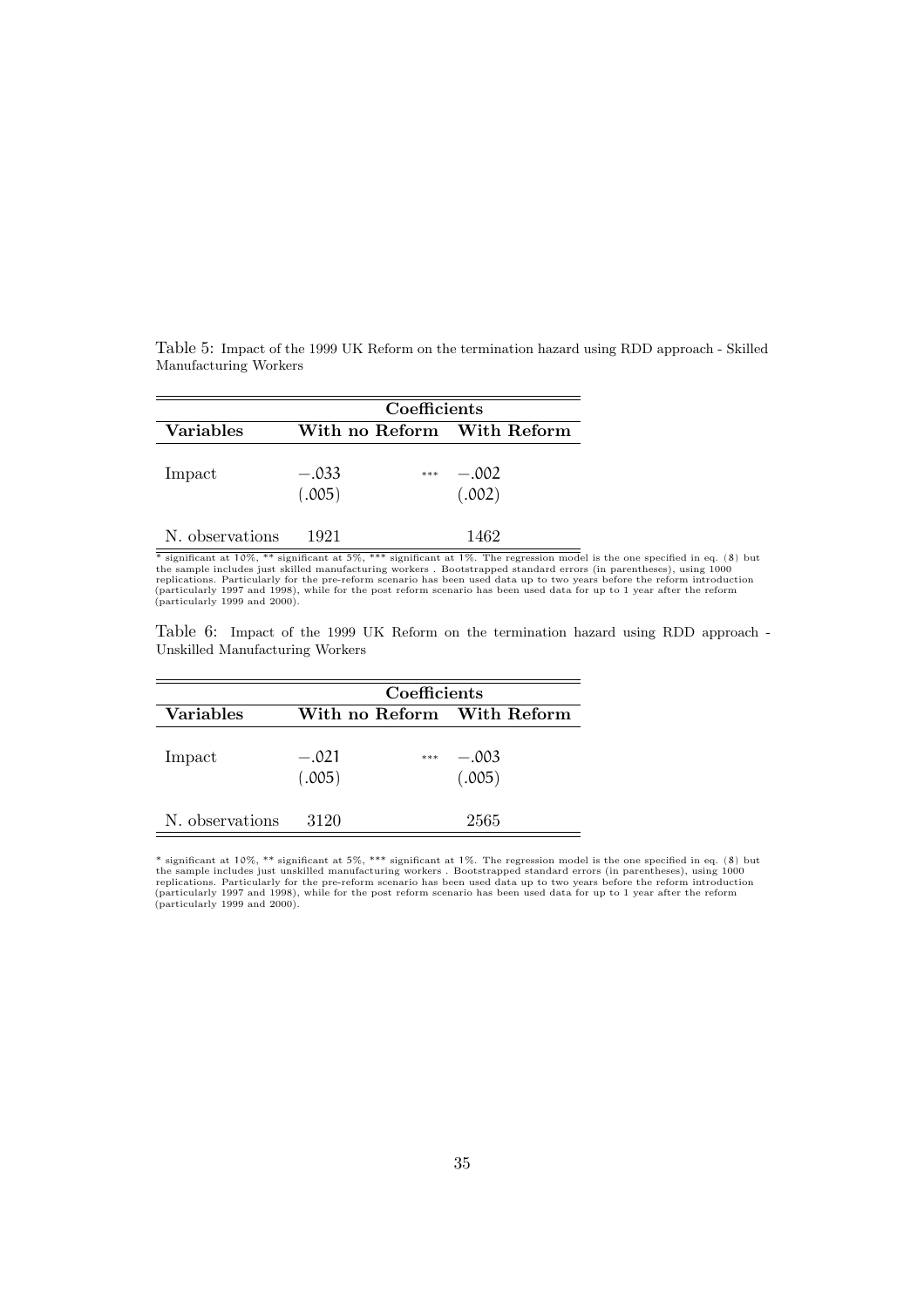Around the new probationary period end threshold - i.e. 12 months - we can observe a not significant drop in the hazard by about 0.3%, which is close to DID estimation results. Conversely the former probationary period end - i.e. 24 months - for the same sample (unskilled manufacturing workers) suggests a drop in the probability of being laid off by 2%, which is statistically different from zero at conventional levels.

The results presented above are in line with existing literature on human capital Becker (1962). Our results show that the reform leads to an anticipation effect for those workers whose skills are not firm specific, i.e. unskilled. Put in other words, in the post reform period, the firm, since has less time to screen the individuals, tends to anticipate dismissal of "bad types" workers. Although, when the worker has firm specific skills, i.e. skilled workers in our context, our results show that the reform leads to a decrease in the probability of being dismissed also for those workers not covered by the reform.

### 9 Robustness checks

In this section we present a number of robustness checks for both estimation techniques: Difference-in-Differences and Regression Discontinuity Design. First, we present the results separately by gender. Second, we asses the sensitivity of the estimates changing the definition of treated.

#### 9.1 Gender differences

Our evidence supports the thesis that the probationary period shift leads to a decrease in the dismissal probability. Although, as previously stated, 1999 was a particularly rich period in terms of enacting reforms (see section 3). Aiming at avoiding the confounding factors coming from the implementation of the National Minimum Wage we kept the workers whose wage was above the 10th percentile of the wage distribution.<sup>43</sup> Moreover, given the introduction of reform particularly addressed to female labour participation: i.e. parental leave and dependent care leave (Employment Relations Act 1999, and Maternity and Parental Leave Regulations 1999) and sex act discrimination (Sex Discrimination (Gender Reassignment) Regulations 1999) we want to check if our results are mainly female driven.

In figures 26 and 27, the raw data show that the reform decreased the probability of being dismissed for both genders (i.e. we can see that for all the groups the survival functions after the reform are higher compared with the before ones). However, the difference seems significant just for men belonging to the second group of tenure and for males workers tenured more than 28 months. One aspect is worth noting: While in principle the difference for those tenured between 12 and 24 months should be due either to observable characteristics or to the reform, for those belonging to the third it should be due to the observable characteristics only.

<sup>&</sup>lt;sup>43</sup>For those whose wage was not available we looked at the education level if the worker has a college or an high school degree we classify him/her above the 10th percentile. When the worker's education was low we looked at the house tenure - i.e. the individual rents freely the house - and at the types of allowances the individual is entitle to.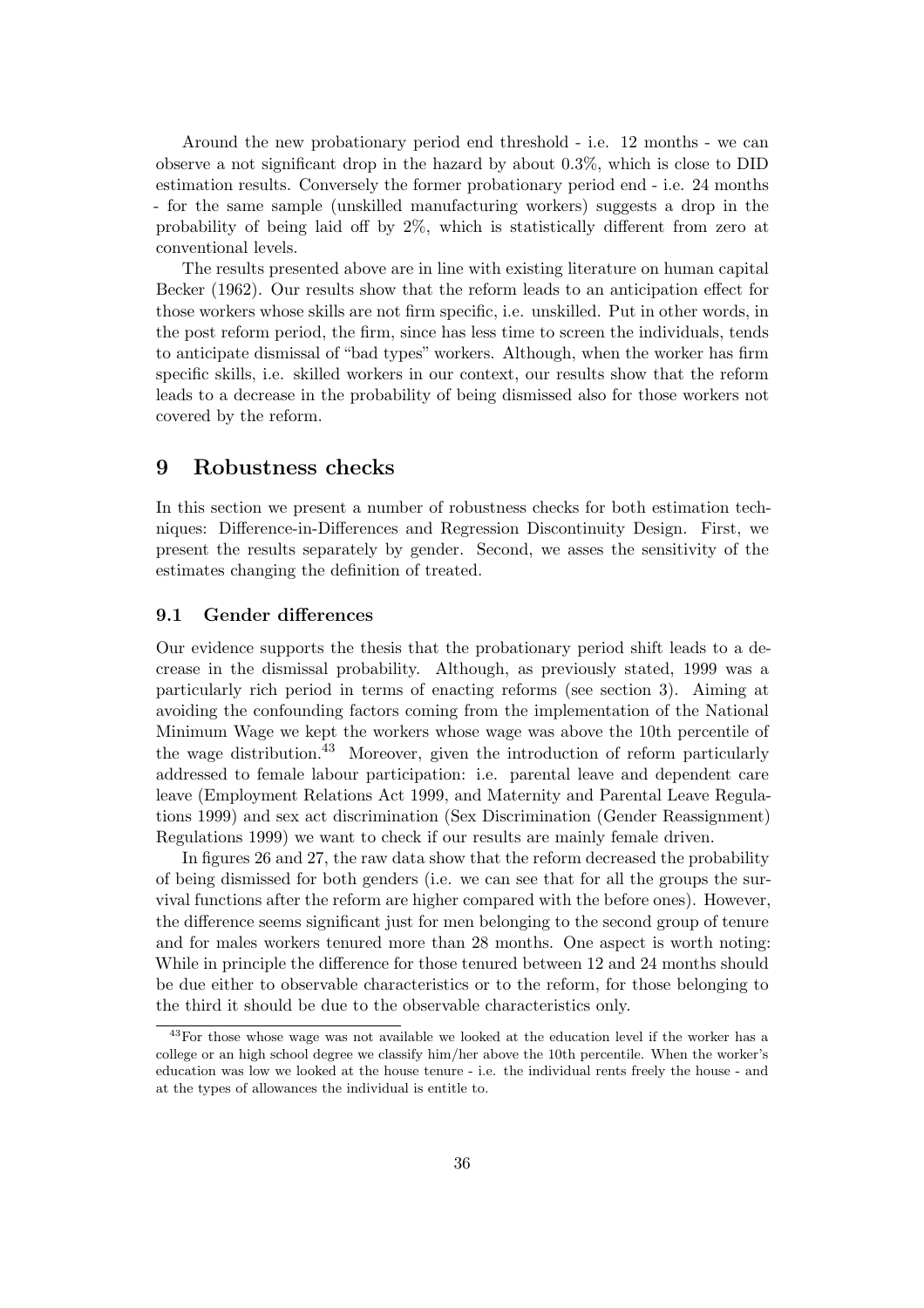We report our estimation results by way of graphical illustration. Figures 9 and 10 display graphically the estimated effect of the 1999 UK Unfair Dismissal Reform on the hazard of being dismissed, the estimated effect is rounded by a 95% confidence interval, separately for females (9) and for males (10).

As already mention in section 7 the 1999 UK Unfair Dismissal Reform leads to a significant effect whether the confidence intervals around the line do not contain the red dash line corresponding to zero.

In what follows we procede our analysis describing the results for females, earlier, and for males afterwards.

Figure 9 neatly shows that the probationary period shift leads to a decrease in the dismissal hazard amounting to 2% until the fifth month of tenure. From the sixth month of tenure the effect is progressively reducing leveling off at an increase amounting to 0.1% at tenth month of tenure. Close to the threshold the decline effect is progressively increasing reaching the statistically significant level of about 0.6% in the 12th month. From the 13th month of tenure the reform effect is vanishing.

Figure 9: The effect of the reform on the hazard of being dismissed by tenure separately by gender: Females



Table 7 shows the effect of overcoming the probationary period threshold on the female hazard of being dismissed.

Results for the former probationary period end - i.e. 24 months - suggest a dismissal probability drop of around 0.7%, which is statistically different from zero at conventional levels. In other words, females workers tenured two years or more, in the pre-reform scenario, tend to be, for a significant 0.7%, less likely dismissed compared with the less tenured peers. At the same time, the new probationary period end - i.e. 12 months - drives to a decrease of about 0.5%. In other words females workers tenured one year or more, after the probationary period shift, tend to be, for a significant 0.5%, less likely dismissed compared with the less tenured peers. The validity of this result is confirmed by the results presented in figure 9 close to the 12 month of tenure.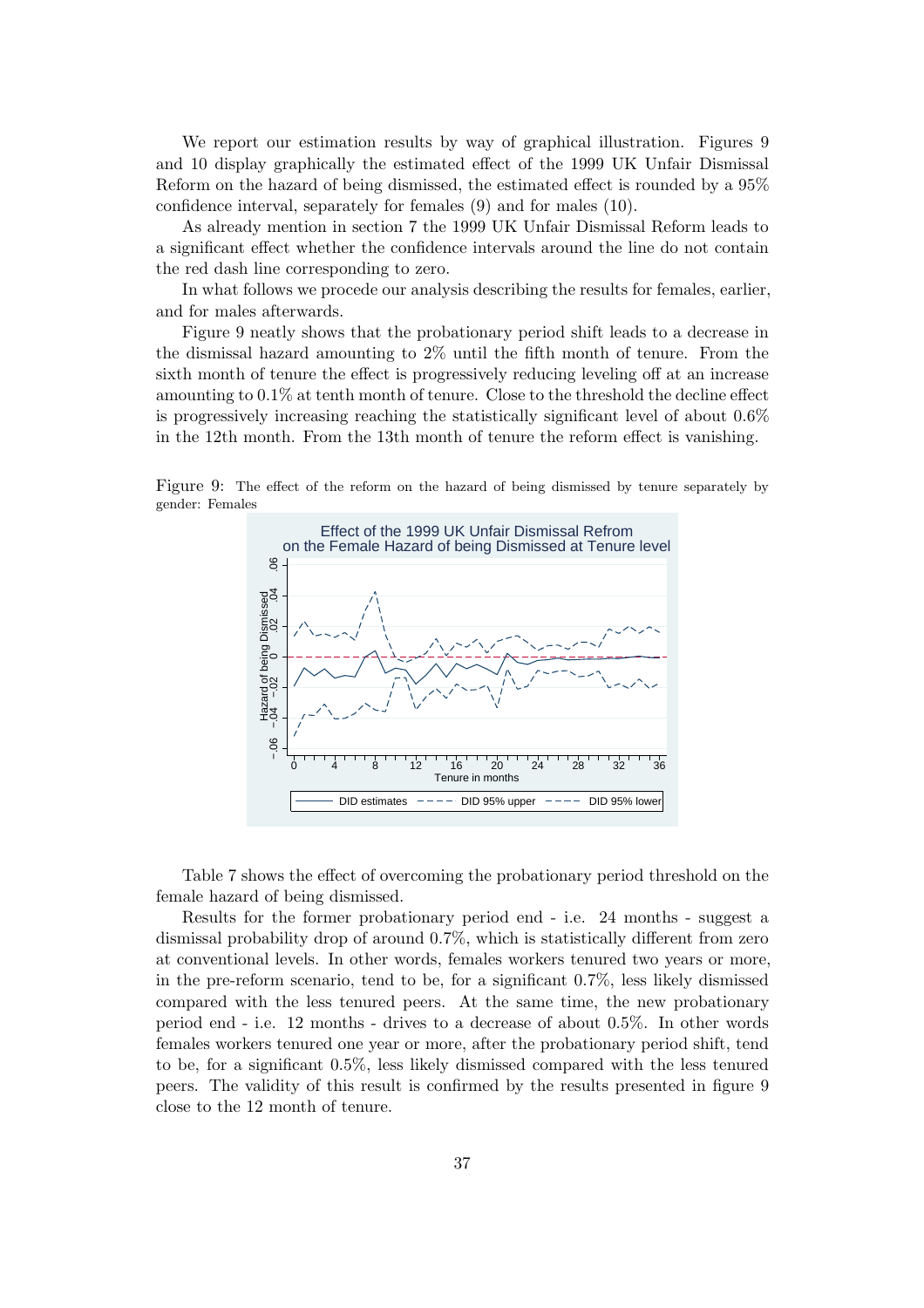|                  | Coefficients               |                       |  |  |  |
|------------------|----------------------------|-----------------------|--|--|--|
| <b>Variables</b> | With no Reform With Reform |                       |  |  |  |
| Impact           | $-.007$<br>$***$<br>(.002) | $-.006$ ***<br>(.002) |  |  |  |
| N. observations  | 14861                      | 14110                 |  |  |  |

Table 7: Impact of the 1999 UK Reform on the termination hazard using RDD approach- Females

significant at 10%, \*\* significant at 5%, \*\*\* significant at 1%. The regression model is the one specified in eq. (8) but the sample includes just females . Bootstrapped standard errors (in parentheses), using 1000 replications. Particularly for<br>the pre-reform scenario has been used data up to two years before the reform introduction (particu while for the post reform scenario has been used data for up to 1 year after the reform (particularly 1999 and 2000).

Figure 10 show that the reform leads to a statistically significant decrease in the dismissal hazard amounting to a 2.2% between the fourth and the fifth of tenure. From the seventh month of tenure the effect is progressively vanishing - from 3% in the seventh month of tenure to 0% in the 10th month of tenure. Although it worth pointing out that between the seventh and ninth month of tenure the decline turns out to be statistically different from zero. Starting from the 14th month of tenure the reform leads to a decline by roughly 3% which progressively decline before leveling off at 1% corresponding to 20th month of tenure, and it decreases again at the level of 3% between month 21 and 22 of tenure. In all this interval, i.e. between 14th and 22nd month of tenure, the effect is statically different from zero. From the 24th month of tenure the effect almost overlaps the red dash line corresponding to no-effect.

Figure 10: The effect of the reform on the hazard of being dismissed by tenure separately by gender: Males

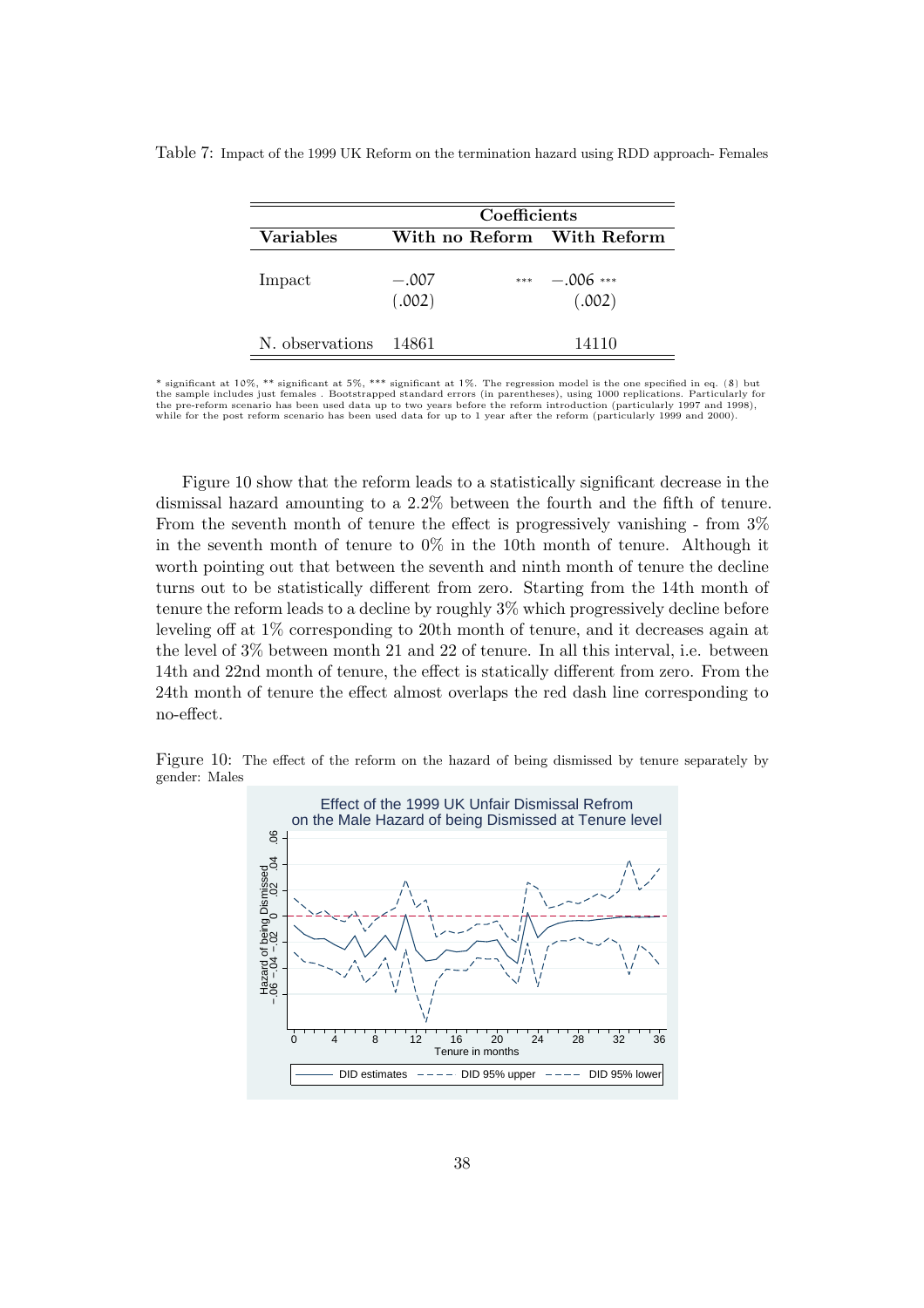Table 8 shows the effect of overcoming the probationary period threshold on the male hazard of being dismissed.

|                  | Coefficients               |                           |  |  |  |
|------------------|----------------------------|---------------------------|--|--|--|
| <b>Variables</b> | With no Reform With Reform |                           |  |  |  |
| Impact           | $-.041$<br>$***$<br>(.004) | $-.0000437$<br>(.0002251) |  |  |  |
| N. observations  | 12249                      | 11936                     |  |  |  |

Table 8: Impact of the 1999 UK Reform on the termination hazard using RDD approach- Males

\* significant at 10%, \*\* significant at 5%, \*\*\* significant at 1%. The regression model is the one specified in eq. (8) but<br>the sample includes just males . Bootstrapped standard errors (in parentheses), using 1000 replica the pre-reform scenario has been used data up to two years before the reform introduction (particularly 1997 and 1998),<br>while for the post reform scenario has been used data for up to 1 year after the reform (particularly

Results for the former probationary period end -i.e. 24 months - suggest a dismissal probability drop of around 4%, which is statistically different from zero at conventional levels. In other words, males workers tenured two years or more, in the pre-reform scenario, tend to be, for a significant 4%, less likely dismissed compared with the less tenured peers.

Conversely, the new probationary period end - i.e. 12 months - does not drive to any relevant effect for male workers. This result is in line with the effect close to the threshold highlighted in figure 10.

#### 9.2 Defining Eligibility

To gather evidence of the validity of our results we implemented a number of robustness checks for both techniques. The idea behind these tests is to exploit whether the improve matching effect of the reform is driven by the particular treatment group we chose.

Consider for instance the case in which the firms reacted just after the reform and as time went by the effect vanished. On the one hand, the labour turnover adjustment could take more than one year, hence not all the firms would comply to the new probationary period in 1999 - in this case our estimates would underestimate the real reform effect. On the other hand, the firms would adjust their dismissal process immediately after the reform only, hence using a larger time-span window we would find a lower effect. Therefore we decided to slightly change the treated definition using those individuals whose tenure was between 12 and 24 months in 2000 dropping the 1999 cohort. Results are presented in what follows, particularly graph presents 11 the DID estimation,  $44$  while table 9 presents the RDD estimation. Our robustness checks confirm that the 1999 Unfair Dismissal Reform leads to a non-transitory better matching effect for the treated group, however the effect does

<sup>44</sup>For the estimation of the confidence intervals has been used a bootstrap procedure with 300 replications, furthermore for the first group of tenure we clustered the estimation by individual.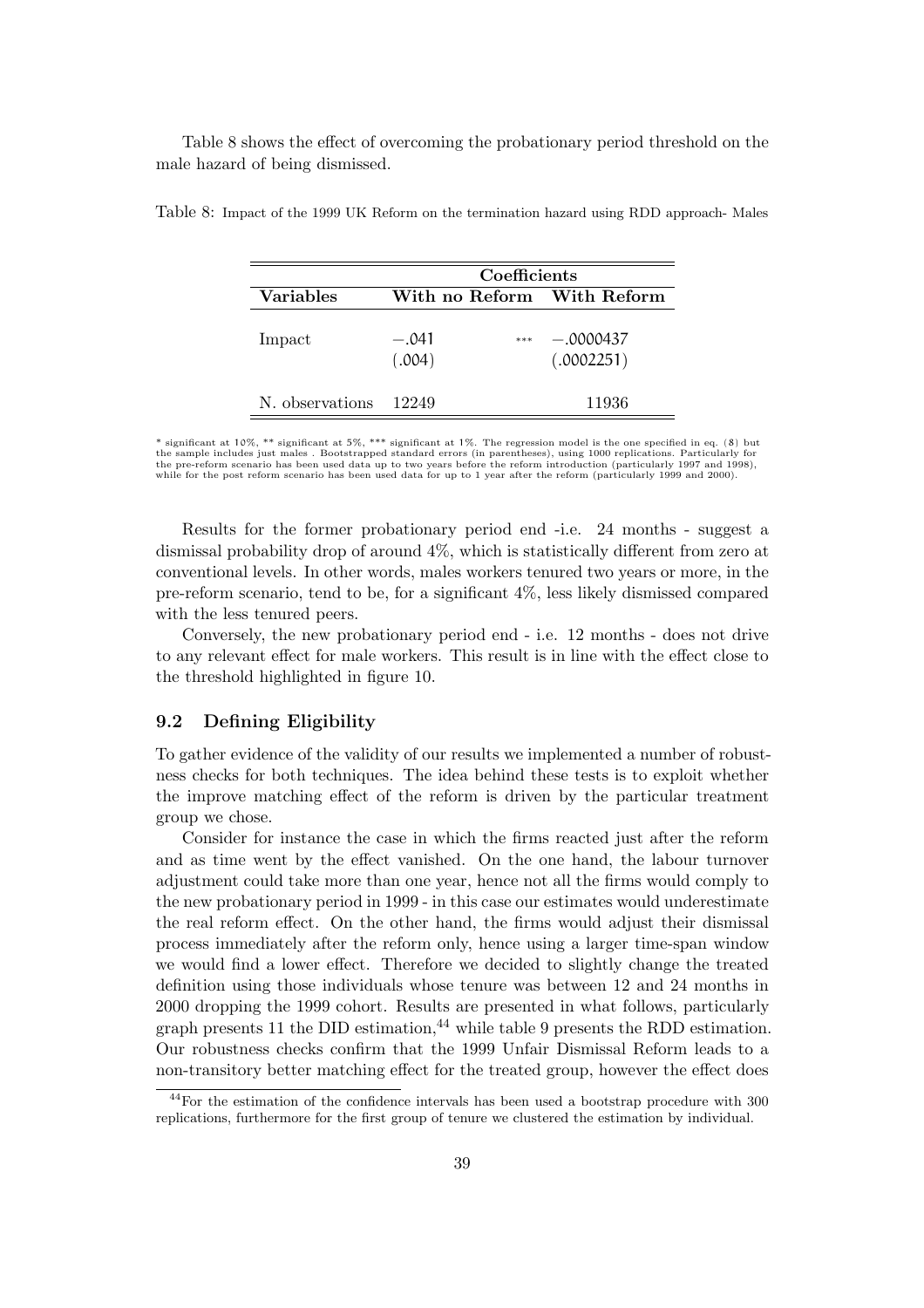not start just after the completion of the probationary period - i.e. our evidence highlights that the new probationary period threshold is negative but not significant.



Figure 11: The effect of the reform on the survival at firm by tenure using as treated those individuals whose tenure was between 12 and 24 months in 2000

Table 9: Impact of the 1999 UK Reform on the termination hazard using RDD approach

|                 | Coefficients        |       |                            |  |  |  |
|-----------------|---------------------|-------|----------------------------|--|--|--|
| Variables       |                     |       | With no Reform With Reform |  |  |  |
| Impact          | $-0.034$<br>(0.001) | $***$ | $-.0001295$<br>(.0001837)  |  |  |  |
| N. observations | 27110               |       | 26046                      |  |  |  |

\* significant at 10%, \*\* significant at 5%, \*\*\* significant at 1%. The regression model is the one specified in eq. (8).<br>Bootstrapped standard errors (in parentheses), using 1000 replications. Particularly for the pre-refo used data up to two years before the reform introduction (particularly 1997 and 1998), while for the post reform scenario has been used data for up to 2 year after the reform (particularly 2000 and 2001).

We observe a general negative trend since the first month, which is progressively declining till reaching the minimum corresponding to the fourth month of tenure. In that particular tenure level the decline, in term of dismissal hazard, varies between -4% to -0.01% although the effect is not statistically different from zero at conventional levels. From the fifth to the sixteenth month of tenure the picture highlights a negative effect of the reform amounting to 1%, although as before the effect is not statistically relevant. Although the decline, amounting to 1.3%, turns out to be statistically different from zero in the interval 17 - 22 months. With respect to the threshold, from the 10th to the 13th month of tenure, the picture starkly highlights that the difference between the post-reform hazard and the pre-one is steeply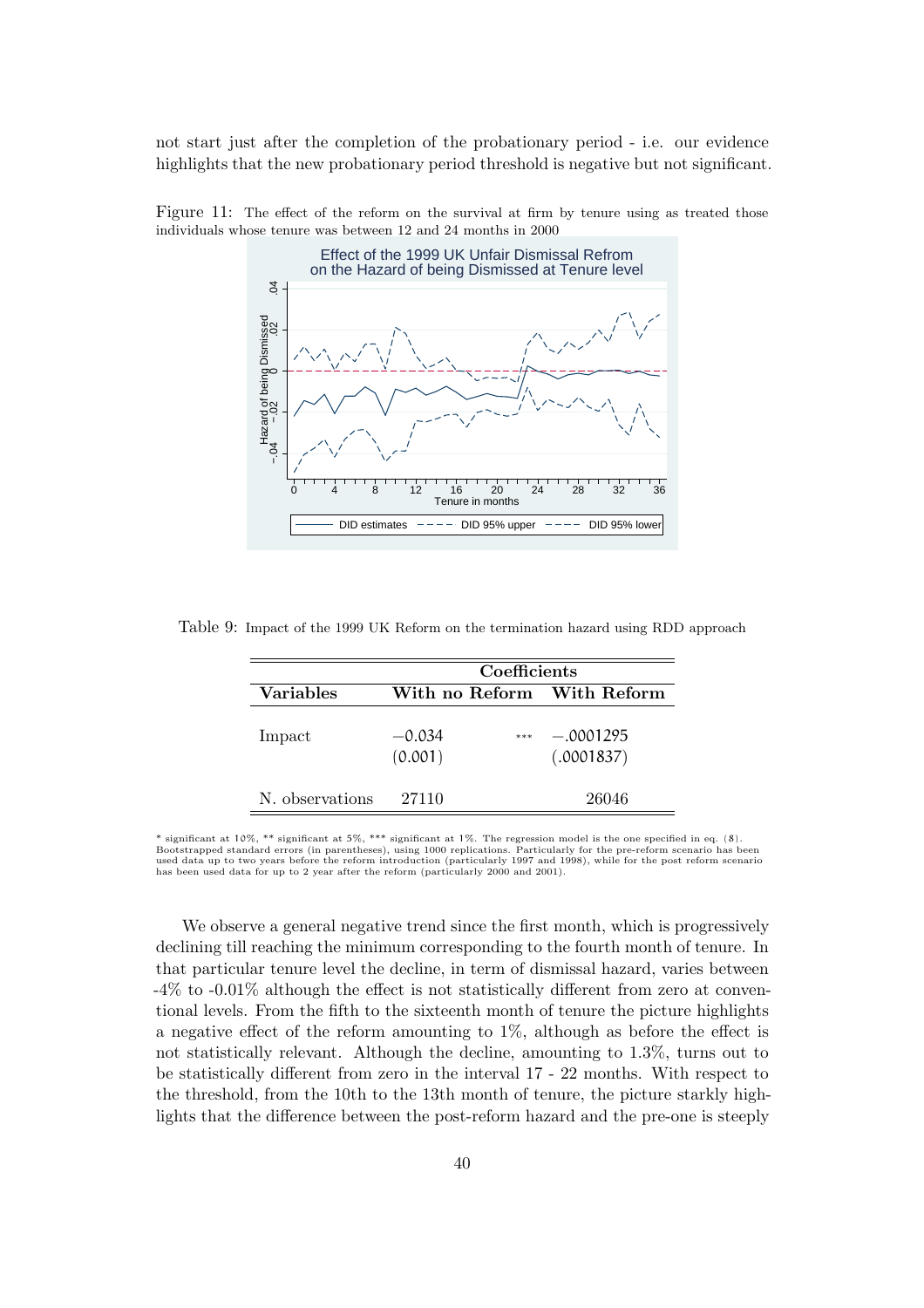vanishing.

Concerning the treatment group, i.e. those workers tenured between 12 and 24 months, the probationary period shortening drives to a statistically significant decrease in the probability of being dismissed amounting to 1%, except for those tenured between 12 and 16 months, for those workers the effect turns out to be not statistically different from zero. It is worth pointing out that close to the probationary period threshold - i.e. 12 months - we do not find any significant result. To gather evidence on the validity of this result we address the interested reader to results in section 9.

With respect to those tenured more than 24 month, as expected - i.e. for the control group we should not find any relevant evidence - the mean effect overlaps almost perfectly the red dash line corresponding to no-effects.

Concerning the effect of the probationary period threshold, results for the former probationary period end - i.e. 24 months - suggest a dismissal probability drop of around 3.4%, which is statistically different from zero at conventional levels. In other words workers tenured two years or more, in the pre-reform scenario, tend to be, for a significant 3.4%, less likely dismissed compared with the less tenured peers.

Conversely the new probationary period end - i.e. 12 months - does not drive to any relevant effect. This validity of this result is confirmed by the results presented on section 9 close to the threshold - i.e. 12 month of tenure.

## 10 Conclusions

This paper analyzes the impact of the 1999 British Unfair Dismissal Reform on the probability of job termination. In so doing we contribute to the ongoing literature on employment protection in several ways.

First, we combine survival data with a Regress Discontinuity Design framework. Second, aiming at investigating the effect of the reform beyond the threshold we compare how the change in dismissal probability over time (the difference between the post-reform scenario and the pre-reform scenario) differs between those workers directly affected by the reform to those not directly affected. It is referred to as "Difference-in-Differences" estimation.

Third, since the effect of the reform could be heterogenous among different industries due to their different screening procedure, we investigate the reform effect on a specific industry: Manufacturing.

It is worth pointing out that our evidence partly contradicts Marinescu (2009)'s ones. In fact, while her results show a roughly 30% decrease in the firing hazard for workers with zero to two years of tenure relative to workers with higher tenure, our evidence highlights consistently that the 1999 Unfair Dismissal leads to a significant decrease in the probability of being dismissed by roughly 1% at firm level just for the newly covered - i.e. those workers whose tenure is between 12 and 24 months, even though, the new probationary period threshold is found to be not significant. With respect with the comparison between our estimates and Marinescu's ones we find evidence that using her definition of treated and controls our results are close to hers.

Concerning the effect of probationary period ending, i.e. 12 months, both the CDID and RDD estimation shed light of any significant results. In other words,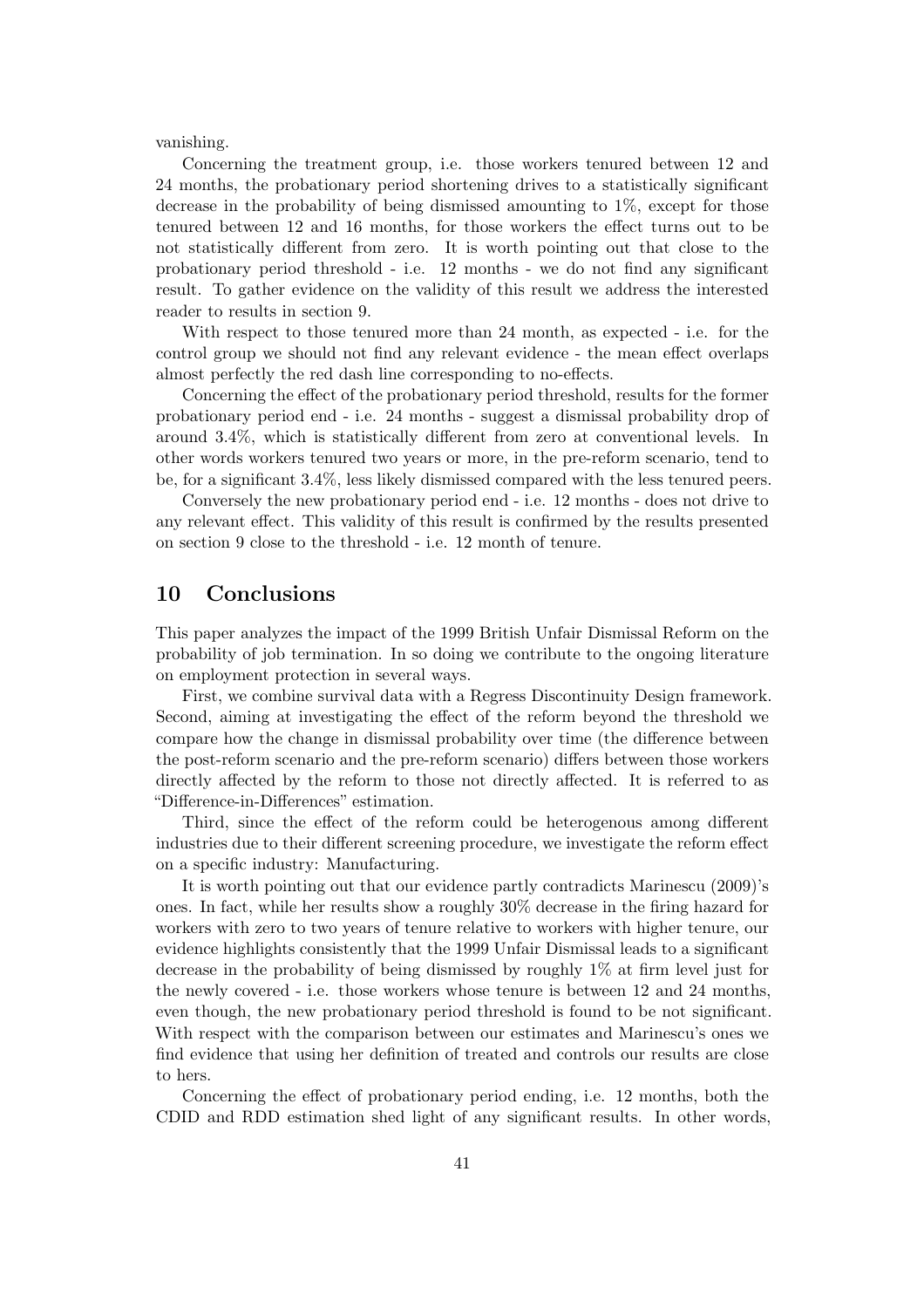those workers who has just completed the probationary period do not show a significant decline in the probability of being dismissed compared to those who are quite close to end of the required period. However, analyzing the former probationary period end, i.e. 24 months, our results suggest a dismissal probability drop by about 3.4%, which is statistically different from zero at conventional levels. In other words, workers tenured two years or more, in the pre-reform scenario, tend to be, for a significant 3.4%, less likely dismissed compared with the less tenured peers.

Looking at the reform effect in the manufacturing industry, our evidence show that shortening the probationary period increases the probability of being dismissed for those whose tenure is lower than 12 months. Aiming at evaluating whether this particular pattern was driven by a particular compositional effect, we split white from blue collar workers. Our evidence supports the thesis that the reform affects differently skilled and unskilled workers. While the probationary period shortening increases the survival probability at firm for skilled workers, both for newly covered and for those workers still subject to probation, it increases the dismissal probability in the first year tenure for the unskilled workers, only. However, it is worth pointing out that none of our results are statistically significant. Concerning the probationary period threshold, the results presented for manufacturing (also separately for compositional skills) show that both the new probationary period threshold and the older one decrease the dismissal probability, even though just the older one is found to be significant.

This is important from a policy point of view: In the UK contexts, where the average level EPL is low, increasing workers' EPL may have beneficial effects for job turnover.

We interpret our results at the light of the model proposed by Jovanovic (1979), which predicts a rise followed by a fall in the hazard of separation with tenure. In particular, in his seminal paper Jovanovic (1979) predicts that, initially, for the firms the value of separating is higher than value of waiting to learn more about the real productivity of a match (whose current productivity is low). This means that at the beginning the hazard of termination should sharply increase. After some time, only the most productive matches should remain, and therefore the hazard of termination decreases.

In other words, at the beginning of the employment relationship the firm is not able to distinguish "bad types" workers from "good types" workers. In the initial phase the principal (i.e. the firm) puts more weight on worker's output deciding whether dismiss the worker or not. Broadly speaking, initially, for the firm waiting to acquire more information on worker's ability is less costly than dismiss her. Thus, the dismissal probability would be higher at the beginning. Looking at the workers' behaviour, their effort would be higher at the beginning and just the "good types" would remain in the firm (Ichino and Riphahn, 2005). After some time, only the most productive matches remain, thus the dismissal probability would be lower.

Even though the economic literature have stressed the relevance of firing costs on the entrepreneur propensity to hire and to dismiss, some question for further work arise in this study. What remains unexplained is why a variation in the probationary period should influence the dismissal decision of productive workers? Could our results be driven by the particular UK flexible setting?

The contract of employment is one of the most discussed subjects in the eco-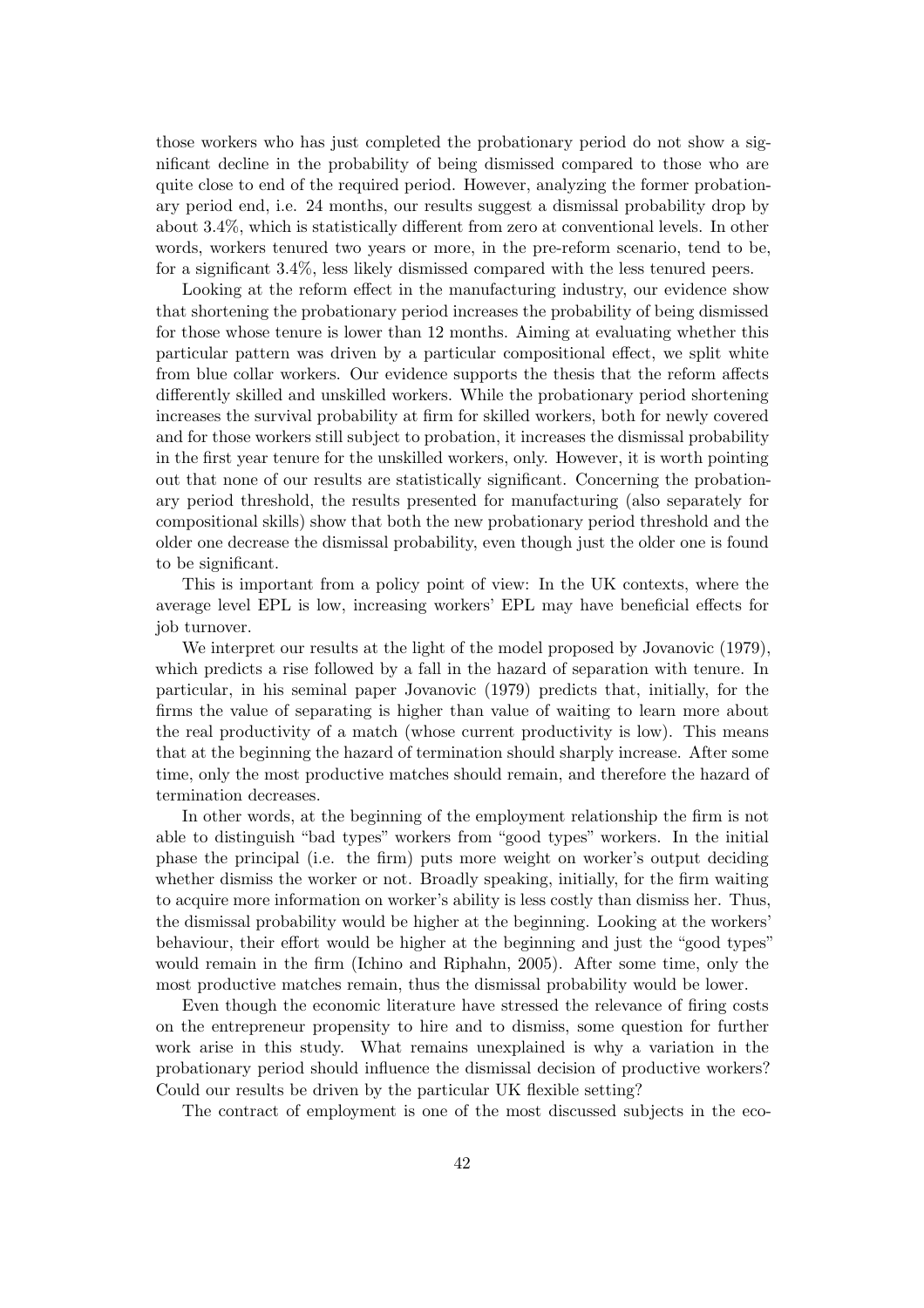nomic literature. Therefore it is worth noting that the impact of any reform is difficult to evaluate or might have a small impact, since individual productivity is not observable.

## References

- Abadie, A. (2005): "Semiparametric difference-in-differences estimators," The Review of Economic Studies, 72(1), 1–19.
- ANGRIST, J., AND J. PISCHKE (2009): Mostly harmless econometrics: an empiricist's companion. Princeton Univ Pr.
- Arulampalam, W., A. L. Booth, and M. L. Bryan (2004): "Training and the new minimum wage," Economic Journal, 114(494), C87–C94.
- Autor, D. H., J. J. Donohue, and S. J. Schwab (2006): "The Costs of Wrongful-Discharge Laws," The Review of Economics and Statistics,  $88(2)$ , 211– 231.
- BATTISTIN, E., A. BRUGIAVINI, E. RETTORE, AND G. WEBER (2009): "The Retirement Consumption Puzzle: Evidence from a Regression Discontinuity Approach," American Economic Review, (5), 2209–2226.
- Becker, G. S. (1962): "Investment in Human Capital: A Theoretical Analysis," Journal of Political Economy, 70, 9.
- BELOT, M., J. BOONE, AND J. V. OURS (2007): "Welfare-Improving Employment Protection," Economica, 74(295), 381–396.
- Bentolila, S., and G. Bertola (1990): "Firing Costs and Labour Demand: How Bad Is Eurosclerosis?," Review of Economic Studies, 57(3), 381–402.
- Bertola, G. (1990): "Job security, employment and wages," European Economic Review, 34(4), 851–879.
- $-$  (1992): "Labor Turnover Costs and Average Labor Demand," Journal of Labor Economics, 10(4), 389–411.
- Blundell, R., M. Brewer, and M. Francesconi (2008): "Job Changes and Hours Changes: Understanding the Path of Labor Supply Adjustment," Journal of Labor Economics, 26(3), 421–453.
- Blundell, R., M. Costa Dias, C. Meghir, and J. Van Reenen (2004): "Evaluating the Employment Impact of a Mandatory Job Search Program," Journal of the European Economic Association, 2(4), 569–606.
- BOOTH, A. L., AND G. ZOEGA (2003): "On the welfare implications of firing costs," European Journal of Political Economy, 19(4), 759–775.
- Buechtemann, C. E. (1993): "Employment Security and Labor Market Behavior Interdisciplinary Approaches and International Evidence," Labour, 7(3), 34–34.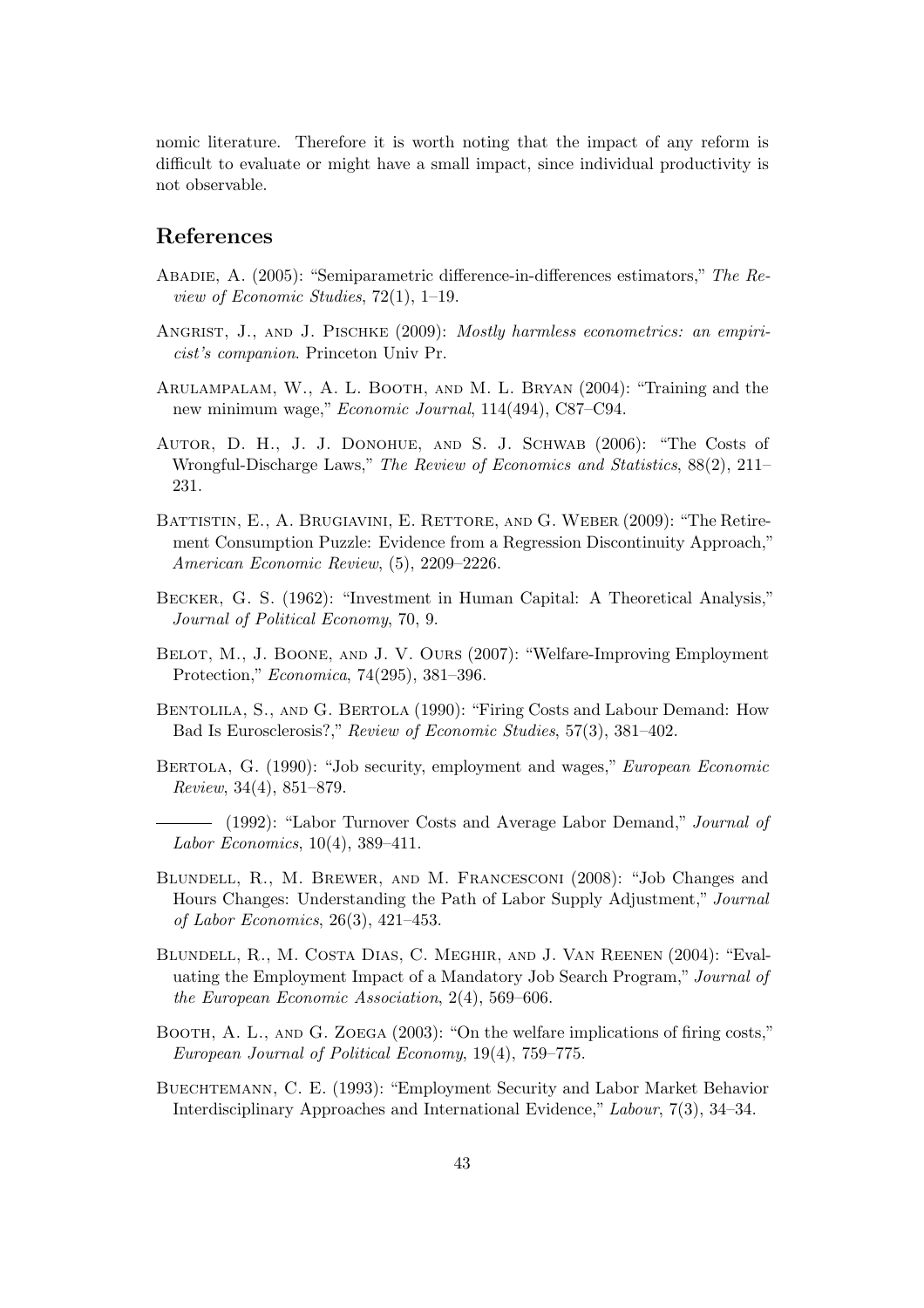- Burgess, S. M., and S. Nickell (1990): "Labour Turnover in UK Manufacturing," Economica, 57(227), 295–317.
- Campbell, D. T. (1969): "Reforms as Experiments," American Psychologist, 24, 109–429.
- Commission, L. P. (2003): "The National Minimum Wage: Fourth Report of the Low Pay Commission, Building on Success," Discussion paper.
- DAVIES, P. L., AND M. FREEDLAND (1993): Labour Legislation and Publi Policy: a Contemporary Histoy. Oxford: Claredon Press.
- DeFreitas, G., and A. Marshall (1998): "Labour Surplus, Worker Rights and Productivity Growth: A Comparative Analysis of Asia and Latin America," LABOUR, 12(3), 515–539.
- Dehejia, R. H., and S. Wahba (2002): "Propensity Score-Matching Methods For Nonexperimental Causal Studies," The Review of Economics and Statistics, 84(1), 151–161.
- Di Tella, R., and R. MacCulloch (2005): "The consequences of labor market flexibility: Panel evidence based on survey data," European Economic Review, 49(5), 1225–1259.
- FARBER, H. S. (1994): "The Analysis of Interfirm Worker Mobility," *Journal of* Labor Economics, 12(4), 554–93.
- Francesconi, M., and W. van der Klaauw (2007): "The Socioeconomic Consequences of 'In-Work' Benefit Reform for British Lone Mothers," Journal of Human Resources, 42(1).
- Grubbs, D., and W. Wells (1993): "Employment Regulation and Pattern of Work in EC Countries," Working Paper 21, OECD.
- HAHN, J., P. TODD, AND W. VAN DER KLAAUW (2001): ""Identification and Estimation of Treatment Effects with a Regression-Discontinuity Design"," Econometrica, 69(1), 201–09.
- Heckman, J. J. (1997): "The Value of Quantitative Evidence on the Effect of the Past on the Present," American Economic Review, 87(2), 404–08.
- Hopenhayn, H., and R. Rogerson (1993): "Job Turnover and Policy Evaluation: A General Equilibrium Analysis," Journal of Political Economy, 101(5), 915–38.
- Ichino, A., and R. T. Riphahn (2005): "The Effect of Employment Protection on Worker Effort: Absenteeism During and After Probation," Journal of the European Economic Association, 3(1), 120–143.
- Imbens, G., and T. Lemieux (2007): "Regression Discontinuity Designs: A Guide to Practice," Working Paper 337, National Bureau of Economic Research.
- Jovanovic, B. (1979): "Job Matching and the Theory of Turnover," Journal of Political Economy, 87(5), 972–90.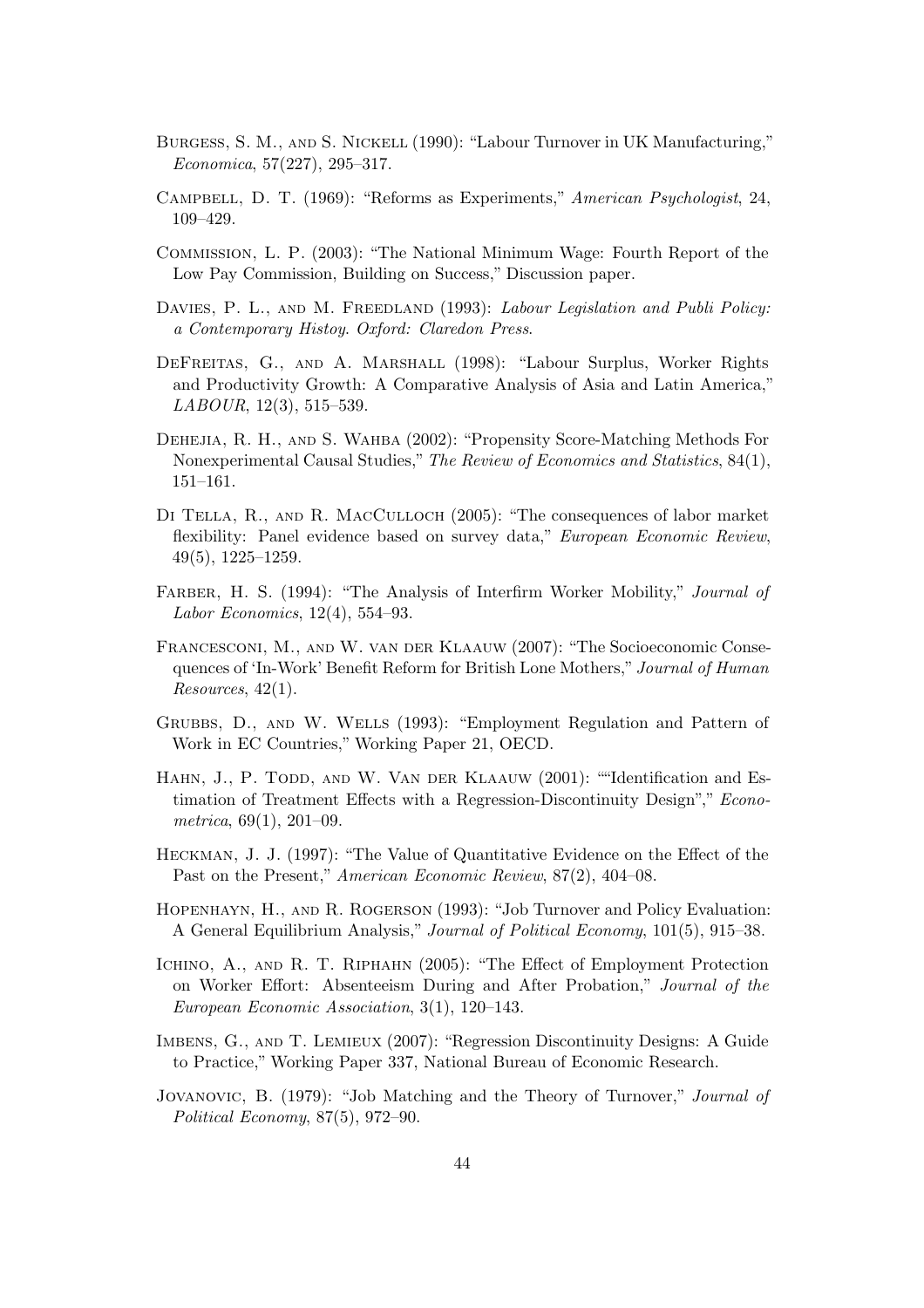- Kersley, B., C. Alpin, J. Forth, A. Bryson, H. Bewley, G. Dix, and S. OXENBRIDGE (2005): ""Inside the Workplace: First Findings from the 2004 Workplace Employment Relations Survey (WERS 2004)"," Working paper, Department of Trade and Industry.
- Kugler, A., and G. Pica (2008): "Effects of employment protection on worker and job flows: Evidence from the 1990 Italian reform," Labour Economics, 15(1), 78–95.
- Kugler, A. D. (1999): "The Impact of Firing Costs on Turnover and Unemployment: Evidence from the Colombian Labour Market Reform," International Tax and Public Finance, 6(3), 389–410.
- Kugler, A. D., and G. Saint-Paul (2004): "How Do Firing Costs Affect Worker Flows in a World with Adverse Selection?," Journal of Labor Economics, 22(3), 553–584.
- LALIVE,  $R_{\cdot}$ , J. VANOURS, AND J. ZWEIMÜLLER  $(2008)$ : "The Impact of Active Labour Market Programmes on The Duration of Unemployment in Switzerland," Economic Journal, 118(525), 235–257.
- LALONDE, R. J. (1986): "Evaluating the Econometric Evaluations of Training Programs with Experimental Data," American Economic Review, 76(4), 604–20.
- Lancaster, T. (Econometric Society Monographs No. 17): The Econometric Analysis of Transition Data. Cambridge.
- Lazear, E. P. (1990): "Job Security Provisions and Employment," The Quarterly Journal of Economics, 105(3), 699–726.
- Leuven, E., and B. Sianesi (2003): "PSMATCH2: Stata module to perform full Mahalanobis and propensity score matching, common support graphing, and covariate imbalance testing," Statistical Software Components, Boston College Department of Economics.
- Ljungqvist, L. (2002): "How Do Layoff Costs Affect Employment?," 112(482), 829–853.
- LOH, E. S. (1994): "Employment Probation as a Sorting Mechanism," *ndustrial* and Labor Relations Review, 18(3), 471–483.
- MARÉ, D. C. (2006): "Constructing Consistent Work-life Histories: A guide for users of the British Household Panel Survey," ISER working papers 2006-39, Institute for Social and Economic Research.
- Marinescu, I. (2009): "Job Security Legislation and Job Duration: Evidence from the United Kingdom," Journal of Labor Economics, 27(3), 465–486.
- Nickell, S. (1997): "Unemployment and Labor Market Rigidities: Europe versus North America," Journal of Economic Perspectives, 11(3), 55–74.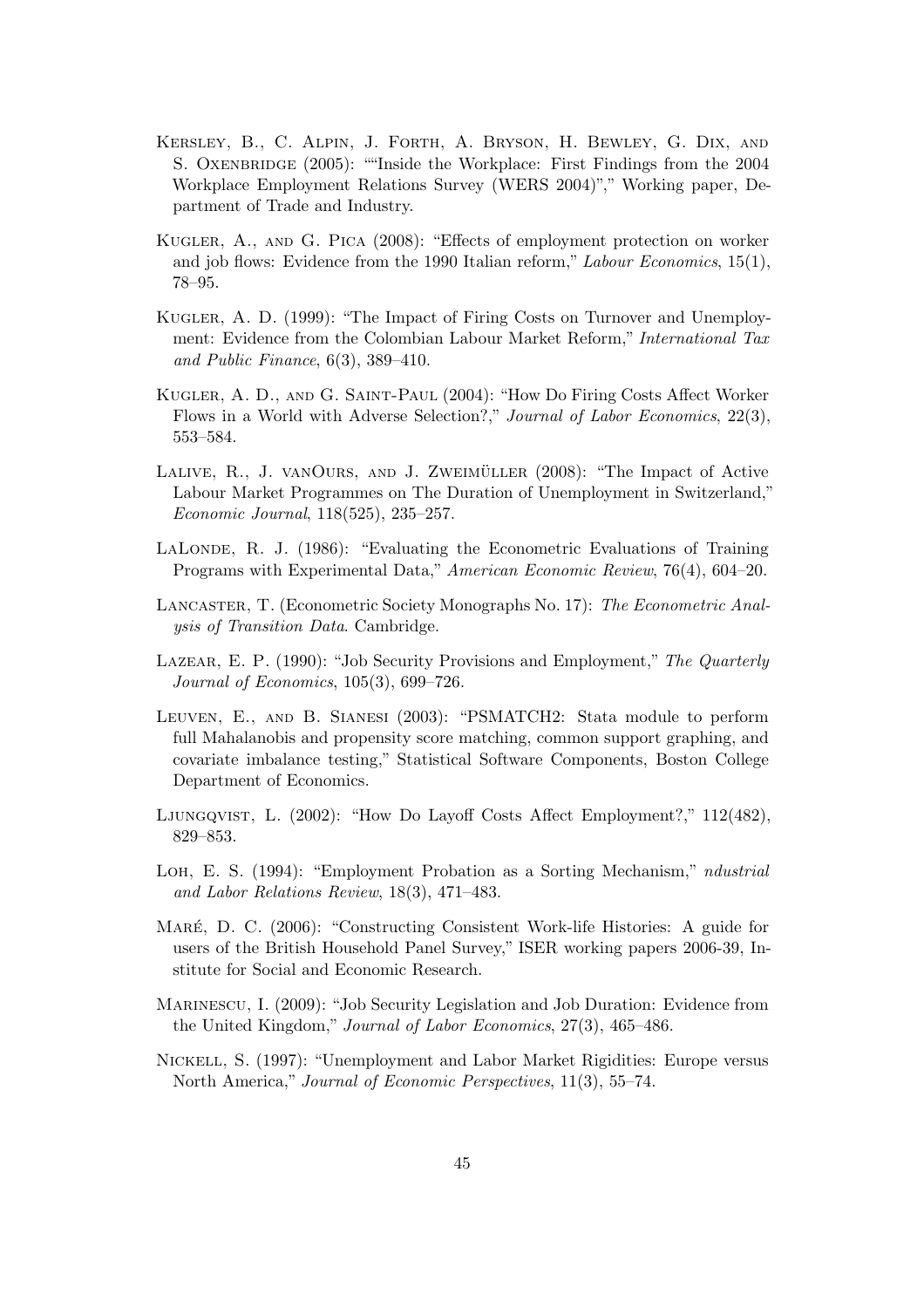- Nickell, S., L. Nunziata, and W. Ochel (2005): "Unemployment in the OECD Since the 1960s. What Do We Know?," Economic Journal, 115(500), 1–27.
- Nunziata, L., and S. Staffolani (2007): "Short-Term Contracts Regulations And Dynamic Labour Demand: Theory And Evidence," Scottish Journal of Political Economy, 54(1), 72–104.
- OECD (2005): OECD Employment Outlook. OECD.
- Parsons, D. O. (1972): "Specific Human Capital: An Application to Quit Rates and Layoff Rates," Journal of Political Economy, 80(6), 1120–43.
- PISSARIDES, C. A. (2001): "Employment protection," Labour Economics, 8(2), 131– 159.
- Riphahn, R. T., and A. Thalmaier (2001): "Behavioral Effects of Probation Periods: An Analysis of Worker Absenteeism," Journal of Economics and Statistics (Jahrbuecher fuer Nationaloekonomie und Statistik), 221(2), 179–201.
- ROSENBAUM, P. R., AND D. B. RUBIN (1983): ""The central role of the propensity score in observational studies for causal effects "," Biometrika, 70(1), 41–55.
- Sadanand, A., V. Sadanand, and D. Marks (1989): "Probationary Contracts in Agencies with Bilateral Asymmetric Information," Canadian Journal of Economics, 22(3), 643–61.
- Saint-Paul, G. (1994): "High Unemployment From a Political Economy Perspective," DELTA Working Papers 94-23, DELTA (Ecole normale supérieure).
- Smith, P., and G. Morton (2001): "New Labour's reform of Britain's employment law: The devil is not only in the detail but in the values and policy too," British Journal of Industrial Relations, 39(1), 119–138.
- Stewart, M. B. (2004): "The Impact of the Introduction of the U.K. Minimum Wage on the Employment Probabilities of Low-Wage Workers," Journal of the European Economic Association, 2(1), 67–97.
- Trochim, W. M. K. (1984): Reserach Design for Program Evaluation: the Regress Discontinuity Approach. Berverly Hills: Sage Publications.
- Wang, R., and A. Weiss (1998): "Probation, layoffs, and wage-tenure profiles: A sorting explanation," Labour Economics, 5(3), 359–383.
- Wickens, M. R. (1978): "An Econometric Model of Labour Turnover in U.K. Manufacturing Industries, 1956-73," Review of Economic Studies, 45(3), 469–77.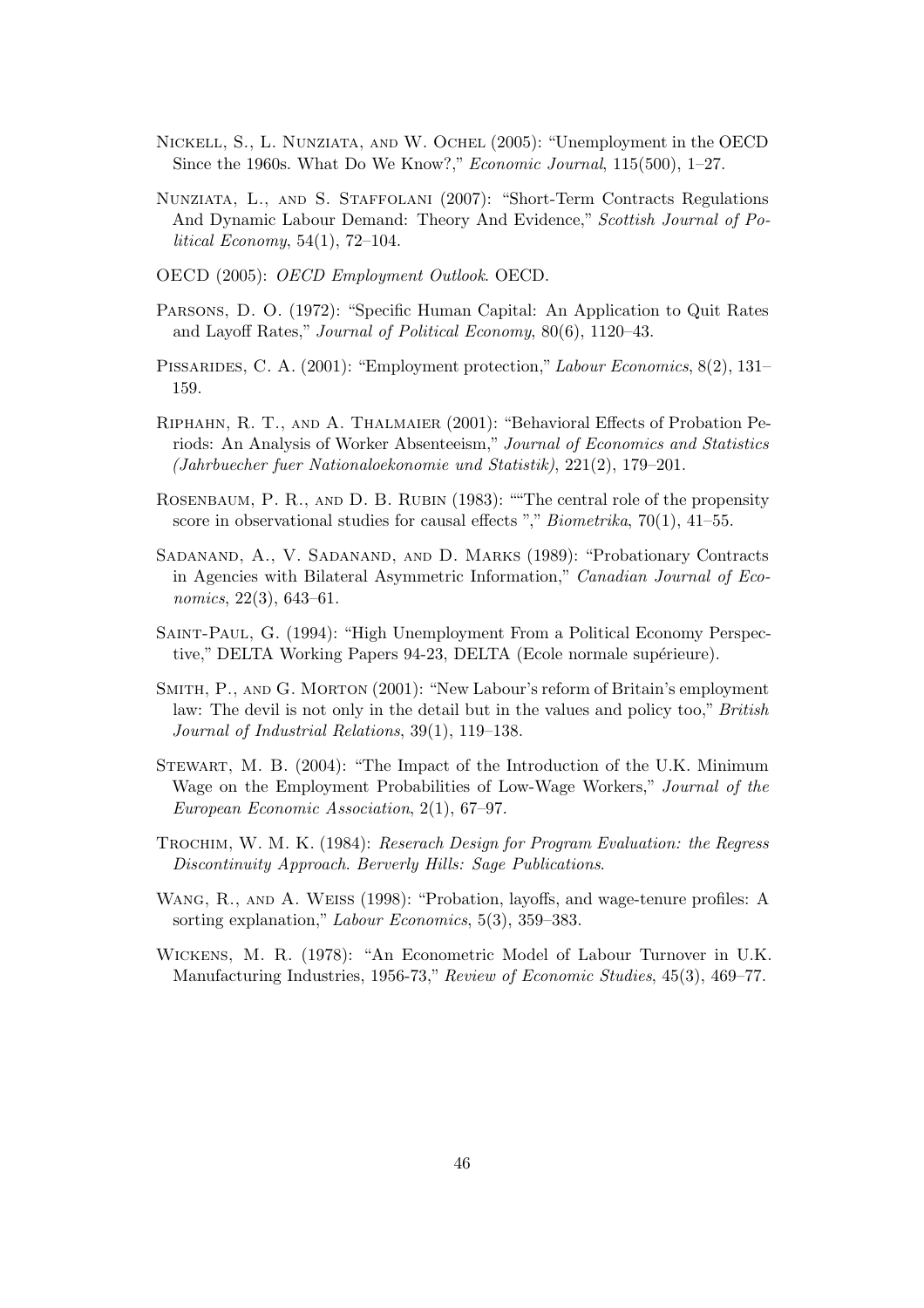## A Database description

Individual Data Source. Rotating panel from the British Labour Force Surveys from 1997:III to 2000:III, provided by the National Statistical Office.

Sample. From a sample of individuals of 20-49 years of age, who were a t the first interview permanent employed working more than 16 hour per week.

We exclude those

- in the military or the substitute civil service
- never in the labour force during the observed period
- observed only once
- who are full-time students (from the moment they become so)
- employed who do not answer the question about how long they have been in their current job
- with a missing interview between two valid interviews
- with tenure longer than 4 years

individuals satisfy these restrictions 41213.

Tenure. Tenure is measured in months, the smallest unit allowed by the data. We start from the information provided the first time he answers the question "How long have you been in the current job?" and in particular those individuals, who stated the The year and the month in which they started the current job. For those who left the job during the survey and did not declare the date and started a new job in the subsequent survey, we impute he date of separation in the month of the previous survey, in order to keep the unemployment long as possible, the mode would be qual to three months.

The following dummy variables used in the estimation are taken at their values at the beginning of the spell:

- Economic sector at the previous job. Grouped as primary (including farming and fishing), manufacturing (including mining as well), construction and services, wholesale, retail and motor, hotels and restaurants, financial intermediation, real estate, renting and business activities, public administration and defence, education, health and social work, others.
- Year of birth.
- *Education Three groups:* illiterate, no schooling, and primary education; secondary education and vocational training; and university education. o

Aggregate and Sectoral Variables

- Regional dummies: the LFS provides 12 main regions: North West, Yorkshire and Humber, East Midlands, West Midlands, East London, South East, South West, Wales and Scotland.
- Treated. Dummy variable, which takes value 1 for those whose tenure is between 12 and 24 months after June 1999.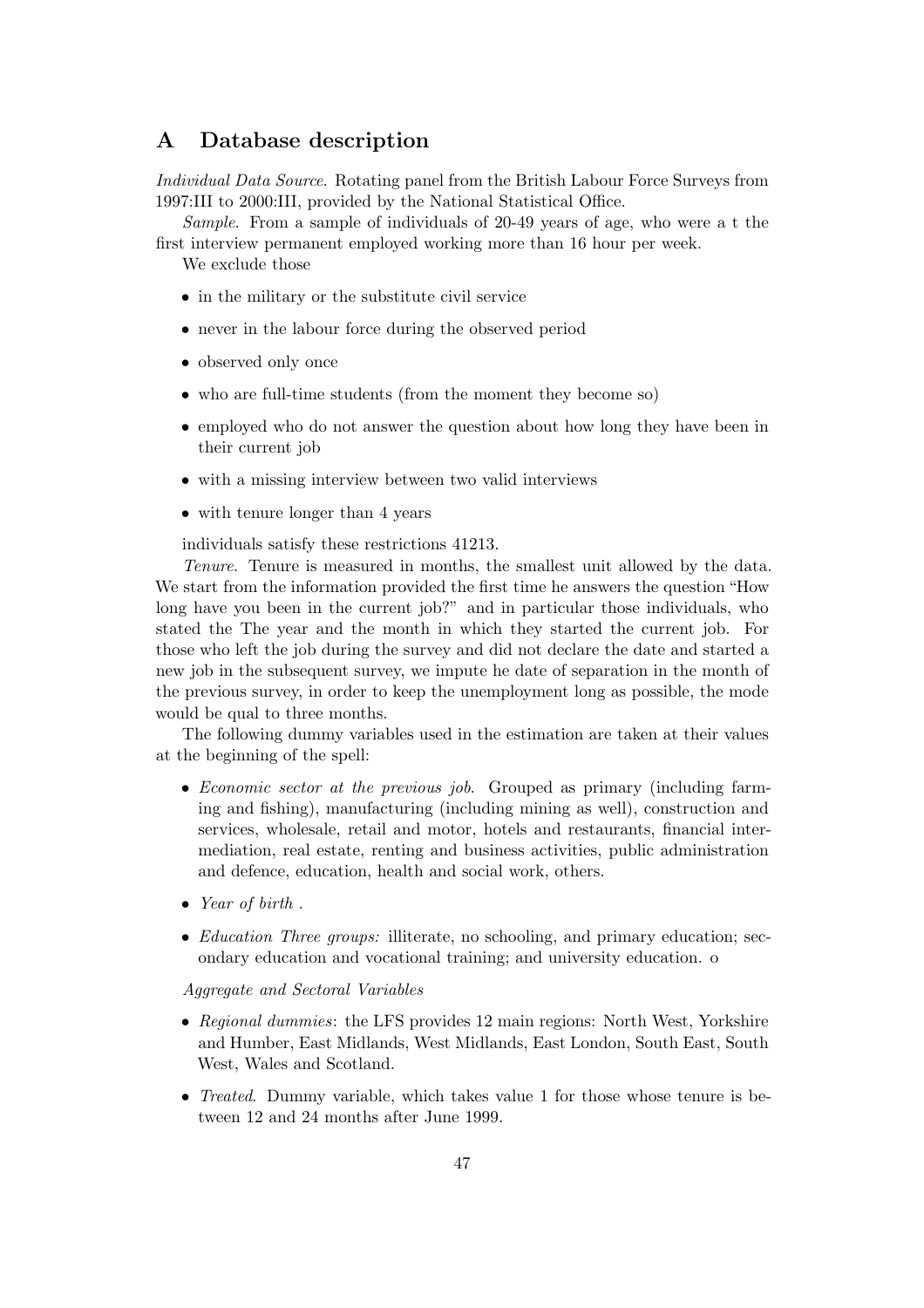## B Tables

| Initial Sample                                                                  | 43013                    | Individuals   |
|---------------------------------------------------------------------------------|--------------------------|---------------|
| Deletions:                                                                      |                          |               |
|                                                                                 | Number<br>of observation | Freq.         |
| People not permanently employed<br>( <i>i.e.</i> Temporary workers, unemployed, |                          | In percentage |
| self-employed)                                                                  | 12568                    | 29.22         |
| People under 20 or people over 50                                               | 8089                     | 18.81         |
| Missing data on key variable                                                    | 7                        | 0.02          |
| <b>Total Deletions</b>                                                          | 20664                    | 48.04         |
| Final Sample                                                                    | 22349                    | 51.96         |

Table 10: Summary statistics for the sample of permanent full-time employees. Disposition of Sample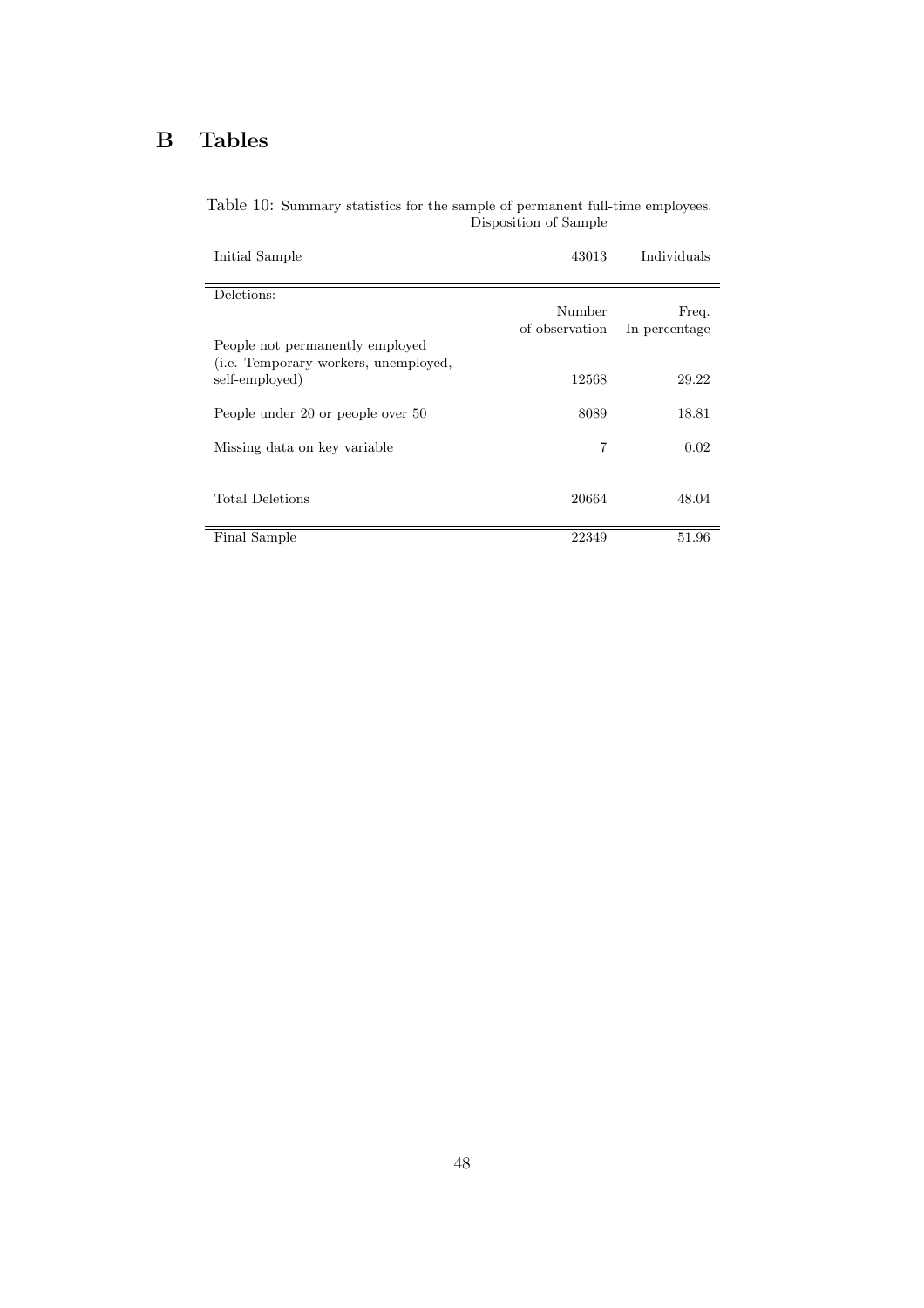| Initial Sample                               | 91070          | Job Spells    |
|----------------------------------------------|----------------|---------------|
| Deletions:                                   |                |               |
|                                              | Number         | Freq.         |
| People not permanently employed              | of observation | In percentage |
| (i.e. Temporary workers, unemployed,         |                |               |
| People not permanently employed              |                |               |
| ( <i>i.e.</i> Temporary workers, unemployed, | 29954          | 32.89         |
| self-employed)                               |                |               |
| People under 20 or people over 50            | 19883          | 21.83         |
|                                              |                |               |
| Missing data on key variable                 | 20             | 0.02          |
|                                              |                |               |
| <b>Total Deletions</b>                       | 49857          | 54.75         |
| Final Sample                                 | 41213          | 45.25         |
|                                              |                |               |

#### Table 11: Summary Statistics for Job Spells Disposition of Sample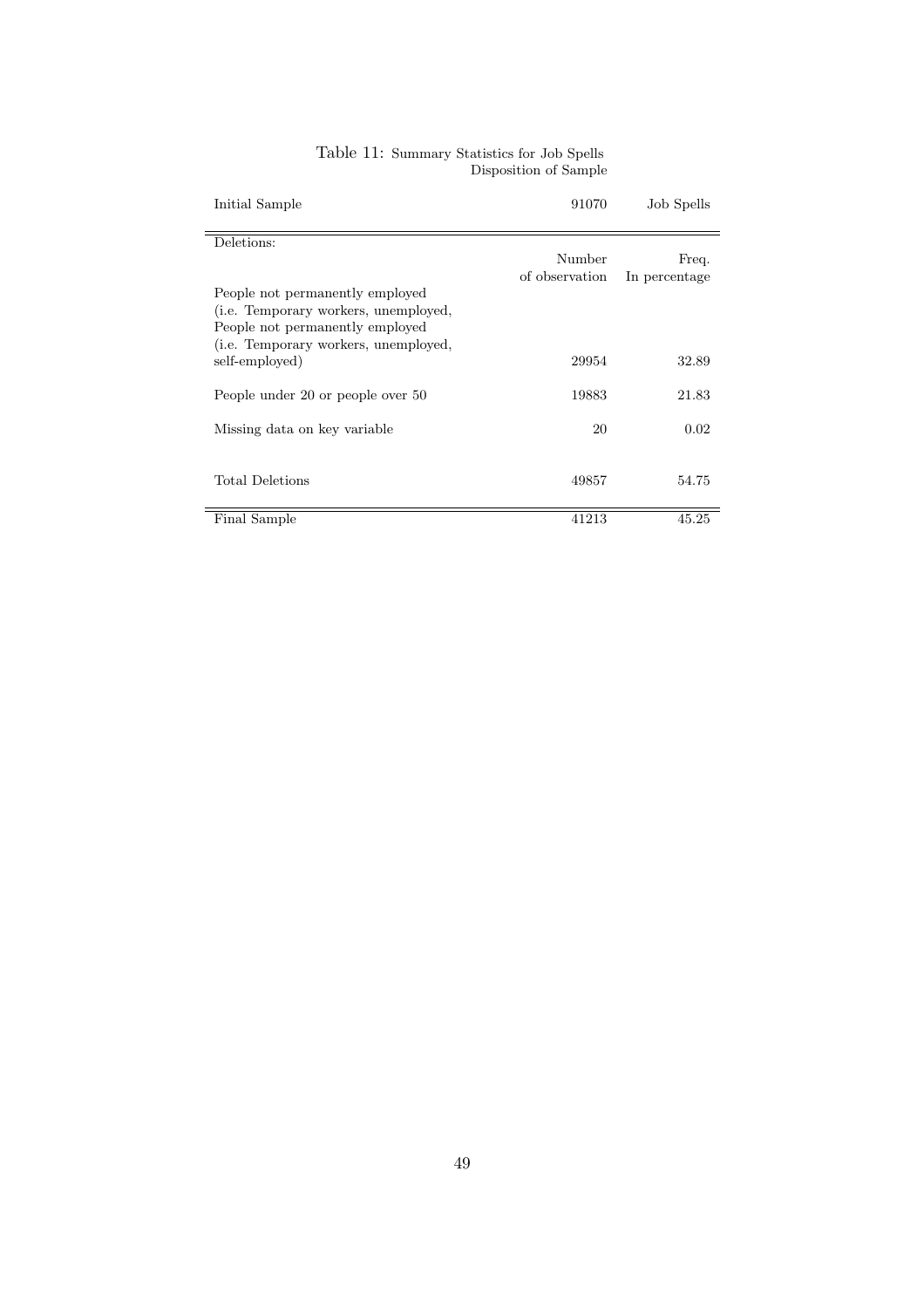| <b>Personal Characteristics</b>            |       |
|--------------------------------------------|-------|
| Gender                                     |       |
| Female                                     | 54.83 |
| Male                                       | 45.17 |
| Education                                  |       |
| Less than high school educated             | 22.70 |
| High educated                              | 43.35 |
| University educated                        | 33.95 |
| Industry                                   |       |
| Primary                                    | 0.81  |
| Manufacturing                              | 17.68 |
| Energy                                     | 0.53  |
| Construction                               | 4.88  |
| Wholesale, Retail and Motor                | 17.12 |
| Hotels and Restaurants                     | 5.17  |
| Transport, Storage and Communication       | 6.66  |
| Financial Intermediation                   | 4.72  |
| Real Estate, Renting and Business Activity | 12.39 |
| Public Administration & Defence            | 3.73  |
| Education                                  | 9.13  |
| Health and Social Work                     | 12.34 |
| Other                                      | 4.84  |
| N. observations                            | 41213 |

Table 12: Summary statistics for the sample of permanent full-time employees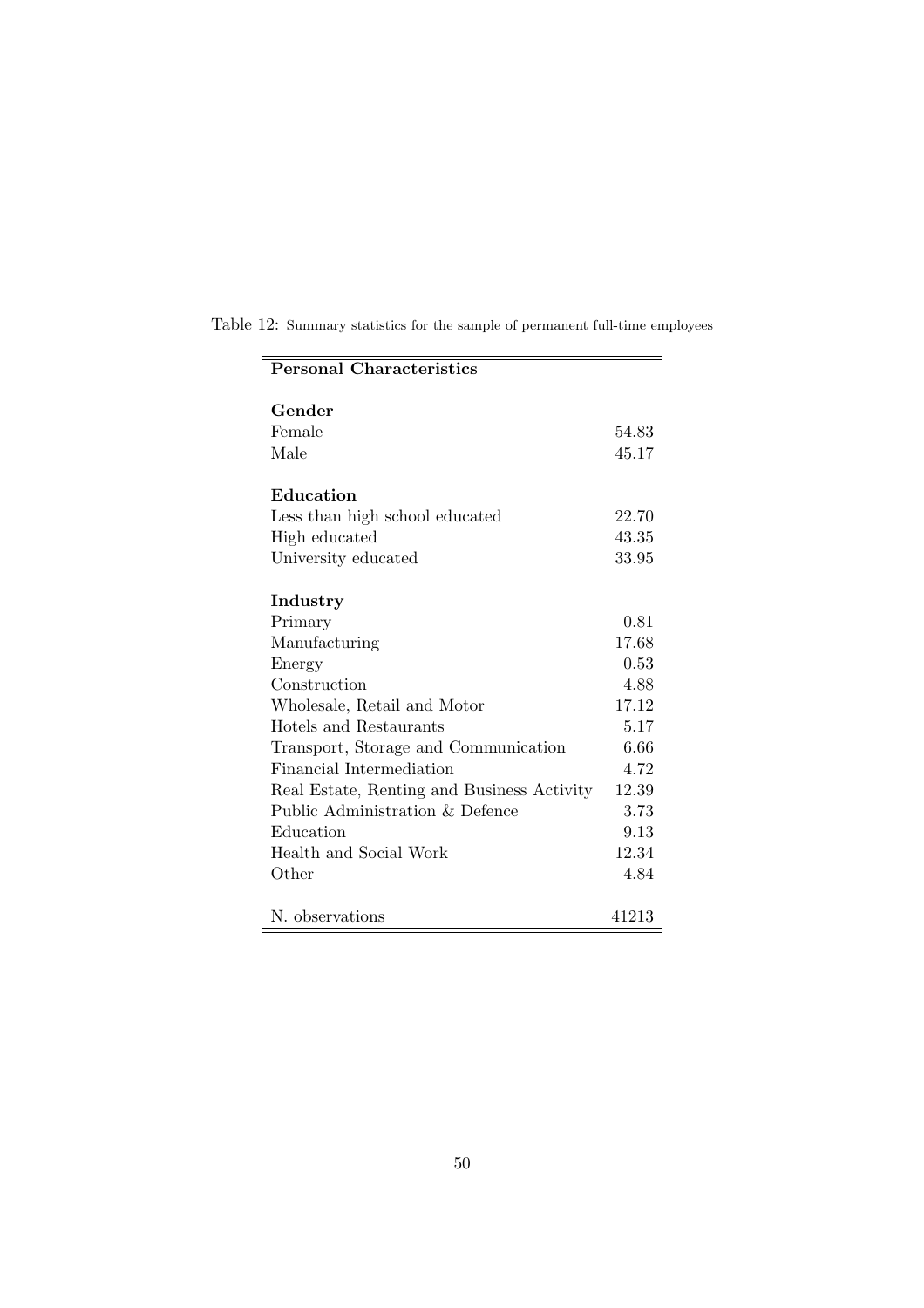Table 13: Summary statistics for the sample of permanent full-time employees

## Personal Characteristics

| Reasons for leaving last job |       |
|------------------------------|-------|
| Layoff                       | 17.66 |
| Quit                         | 38.83 |
| Other                        | 43.51 |
|                              |       |
| N. observations              | 1857  |
|                              |       |

Table 14: Summary statistics for the sample of permanent full-time employees, looking at the tenure and cohort

| Group  |       |       |      |       |
|--------|-------|-------|------|-------|
| Cohort | 1     | 2     | 3    | Total |
|        |       |       |      |       |
| 1997   | 6456  | 3828  | 3177 | 13461 |
| 1998   | 6682  | 4083  | 3191 | 13956 |
| 1999   | 6559  | 4082  | 3155 | 13796 |
|        |       |       |      |       |
| Total  | 19697 | 11993 | 9523 | 41213 |

Table 15: Other types of termination divided by gender

| Reason for leaving the job:<br>Other types of terminations | <b>Males</b> | Females |
|------------------------------------------------------------|--------------|---------|
| temporary job ended                                        | 17.22        | 9.64    |
| gave up work for health reasons                            | 9.37         | 8.39    |
| retired (at or after statutory ret. age)                   | 0.00         | 0.42    |
| gave up wk for family, personal reason                     | 12.69        | 36.48   |
| left for some other reason                                 | 60.73        | 45.07   |
|                                                            |              |         |
| Total                                                      | 100.00       | 100.00  |
| N. observations                                            | 331          | 477     |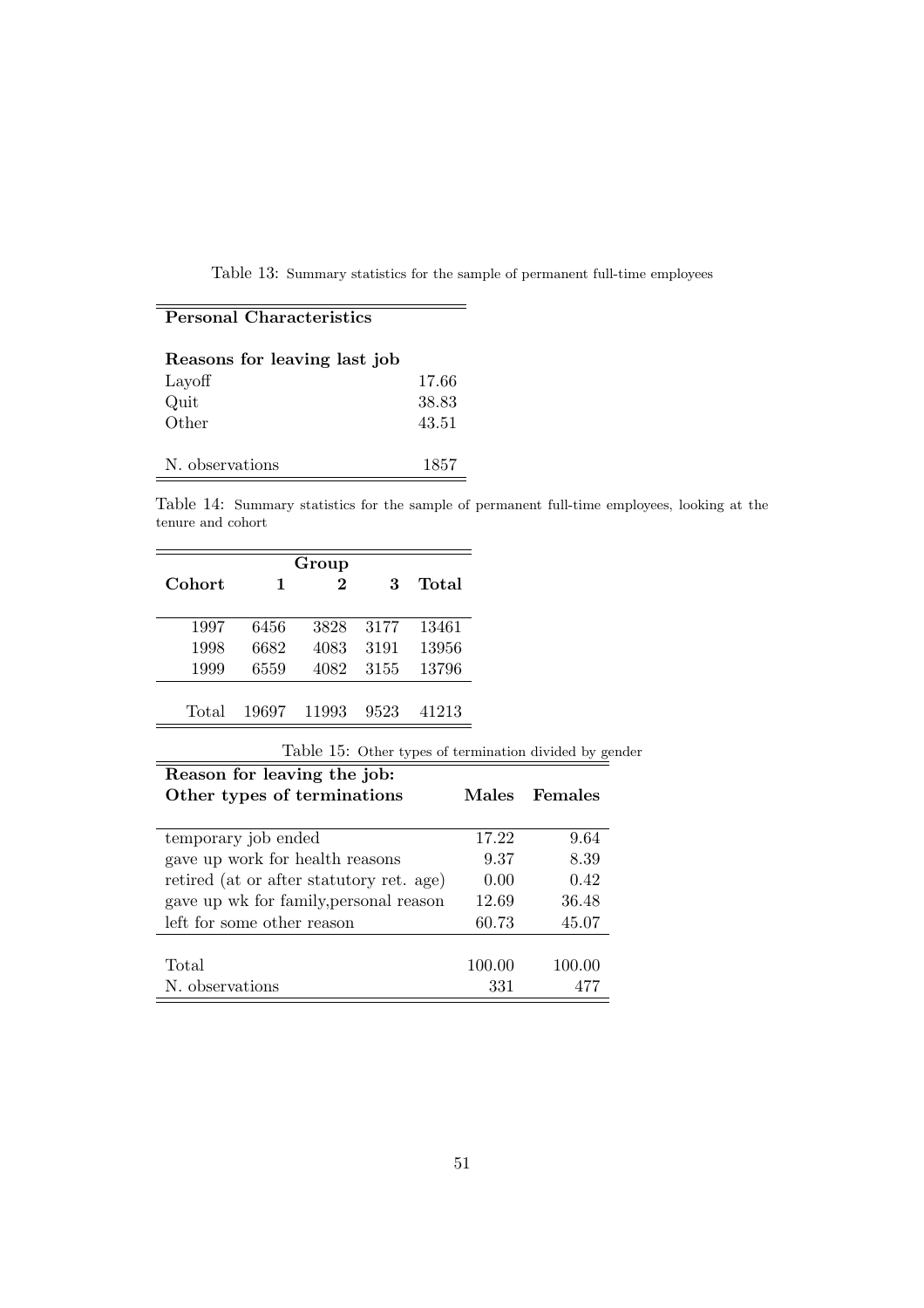## B.1 Descriptive statistics for robustness checks

Table 16: Summary statistics for the sample of permanent full-time employees

| <b>Personal Characteristics</b> |       |  |
|---------------------------------|-------|--|
| Reason for last leaving a job   |       |  |
| Layoff                          | 16.95 |  |
| Quit                            | 37.64 |  |
| Oher                            | 45.41 |  |
|                                 |       |  |
| N. Observation                  | 3.552 |  |

Table 17: Summary statistics for the sample of permanent full-time employees, looking at the tenure and cohort

|             | Group  |        |        |        |
|-------------|--------|--------|--------|--------|
| Cohort      | 1      | 2      | 3      | Total  |
|             |        |        |        |        |
| 1996        | 6,625  | 3,848  | 2,926  | 15,395 |
| 1997        | 6,456  | 3,828  | 3,177  | 13,461 |
| 1998        | 6,682  | 4,083  | 3,191  | 13,956 |
| 1999        | 6,559  | 4,082  | 3,155  | 13,796 |
| 2000        | 5,954  | 3,589  | 2,895  | 12,438 |
| 2001        | 6,666  | 4,007  | 2,935  | 13,608 |
|             |        |        |        |        |
| $\rm Total$ | 38,942 | 23,437 | 18,279 | 80,658 |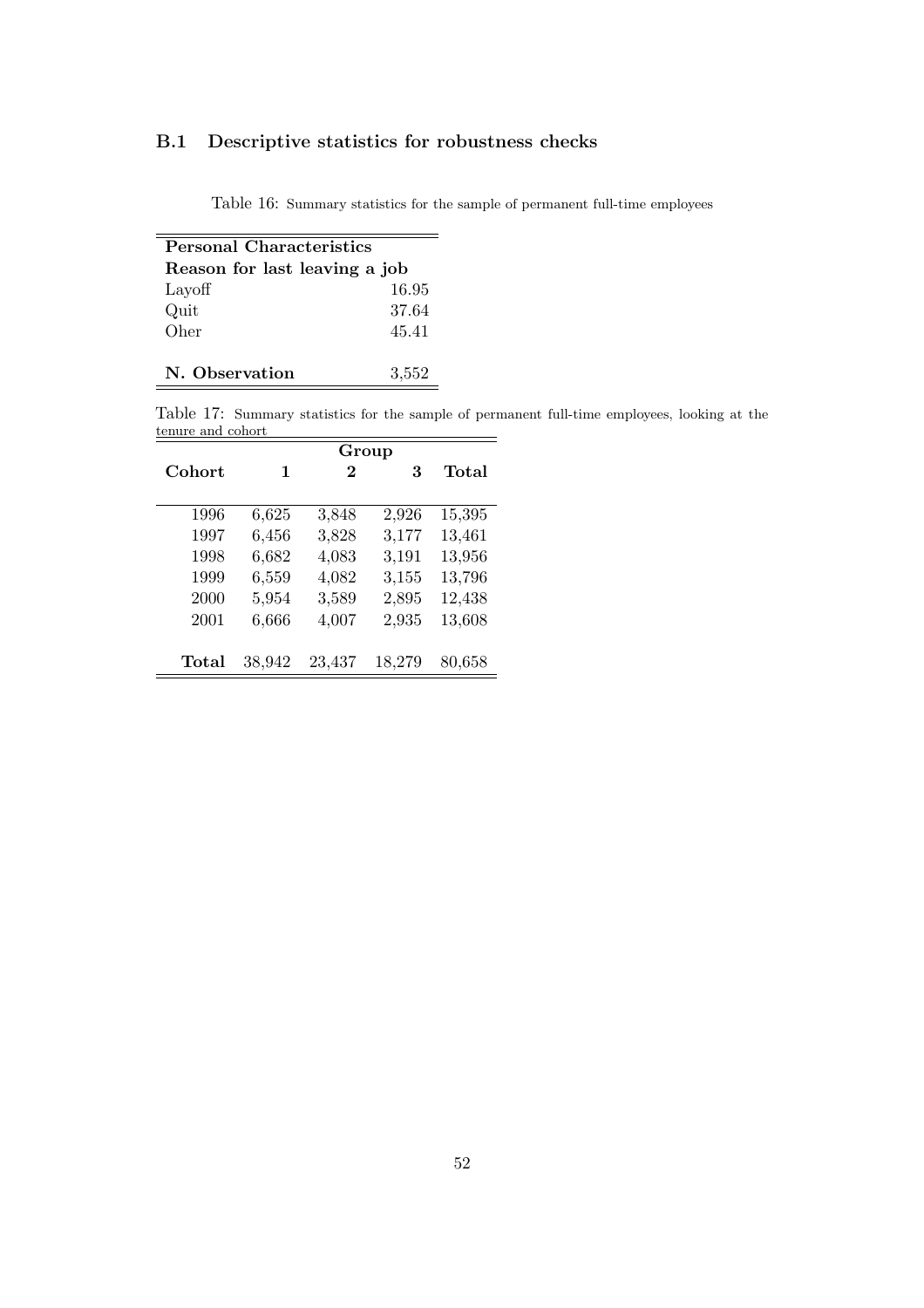## C Figures



Figure 12: UK Unemployment Rate by Quarter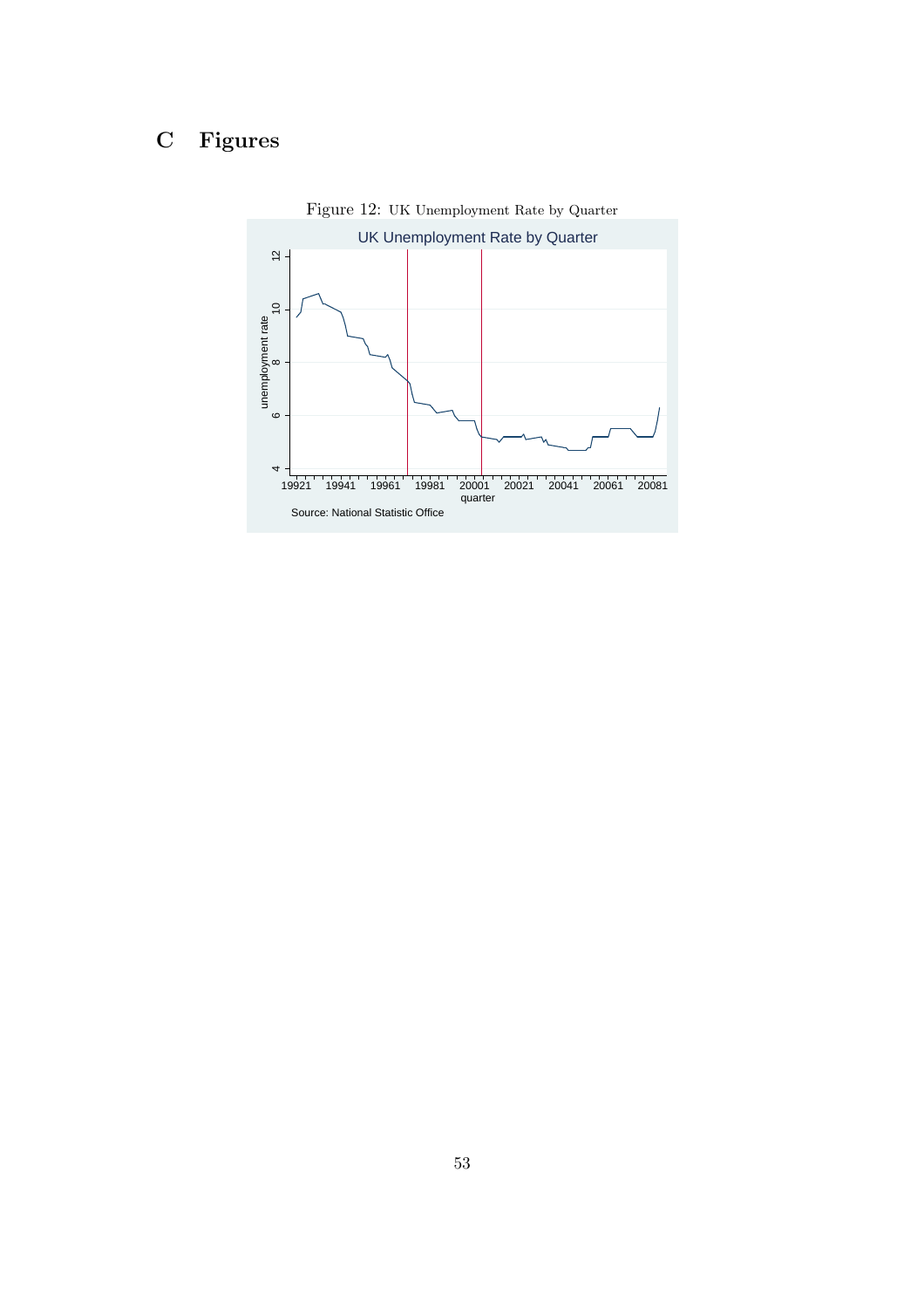



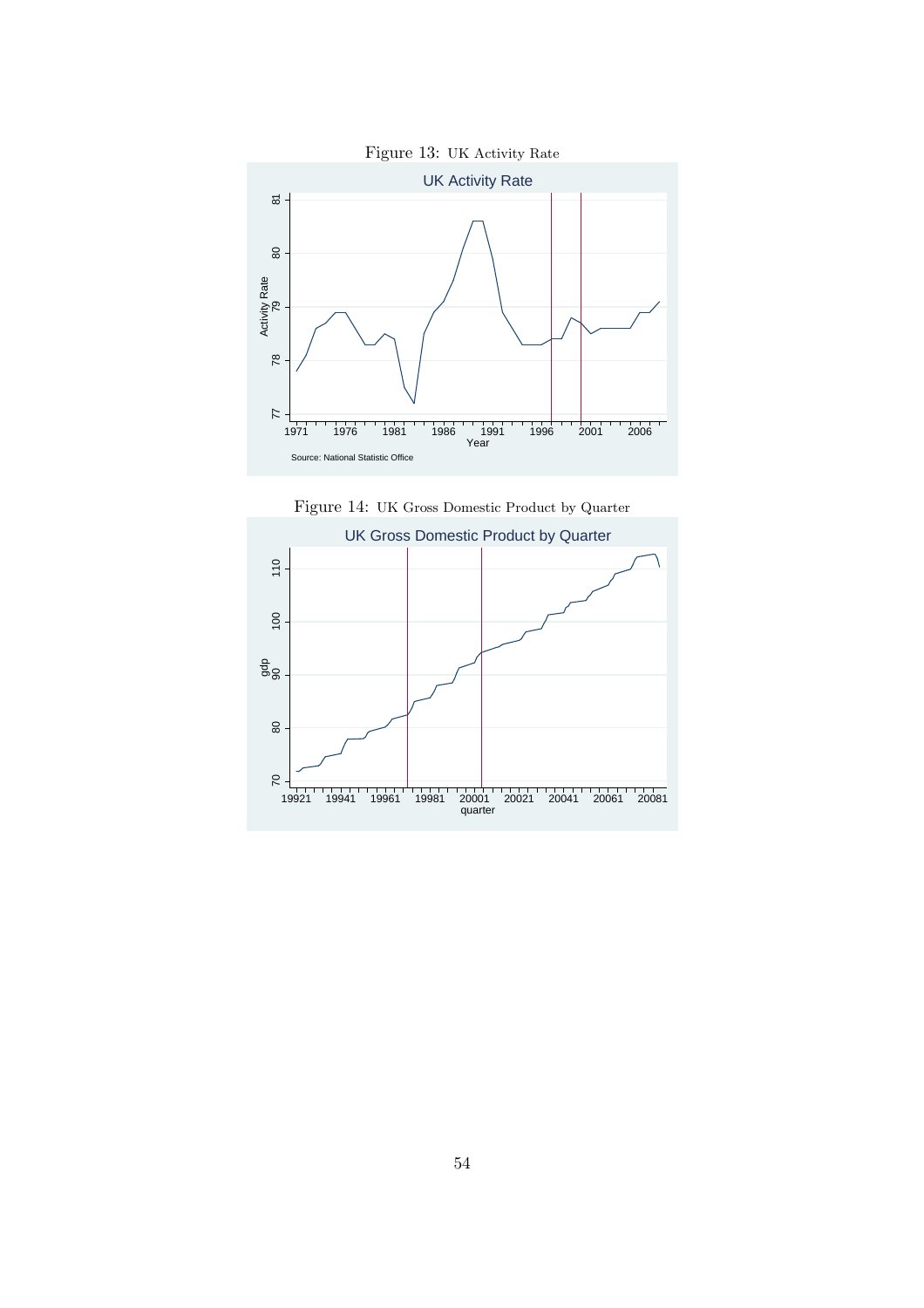

Figure 16: Survival at firm, comparison between workers younger than 50 with those older

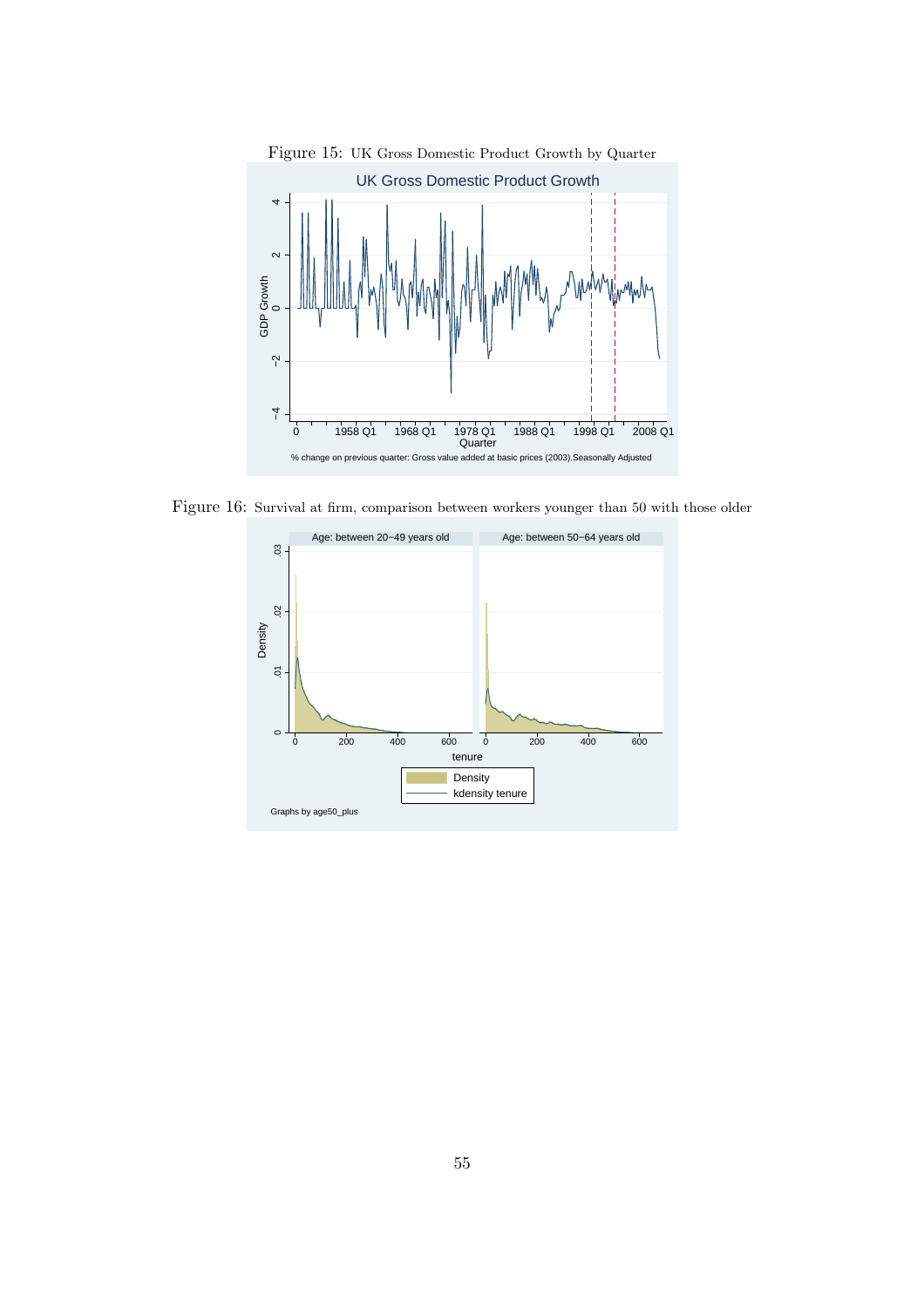

Figure 17: Kaplan - Meier estimate of firing survivor function, by cohort and tenure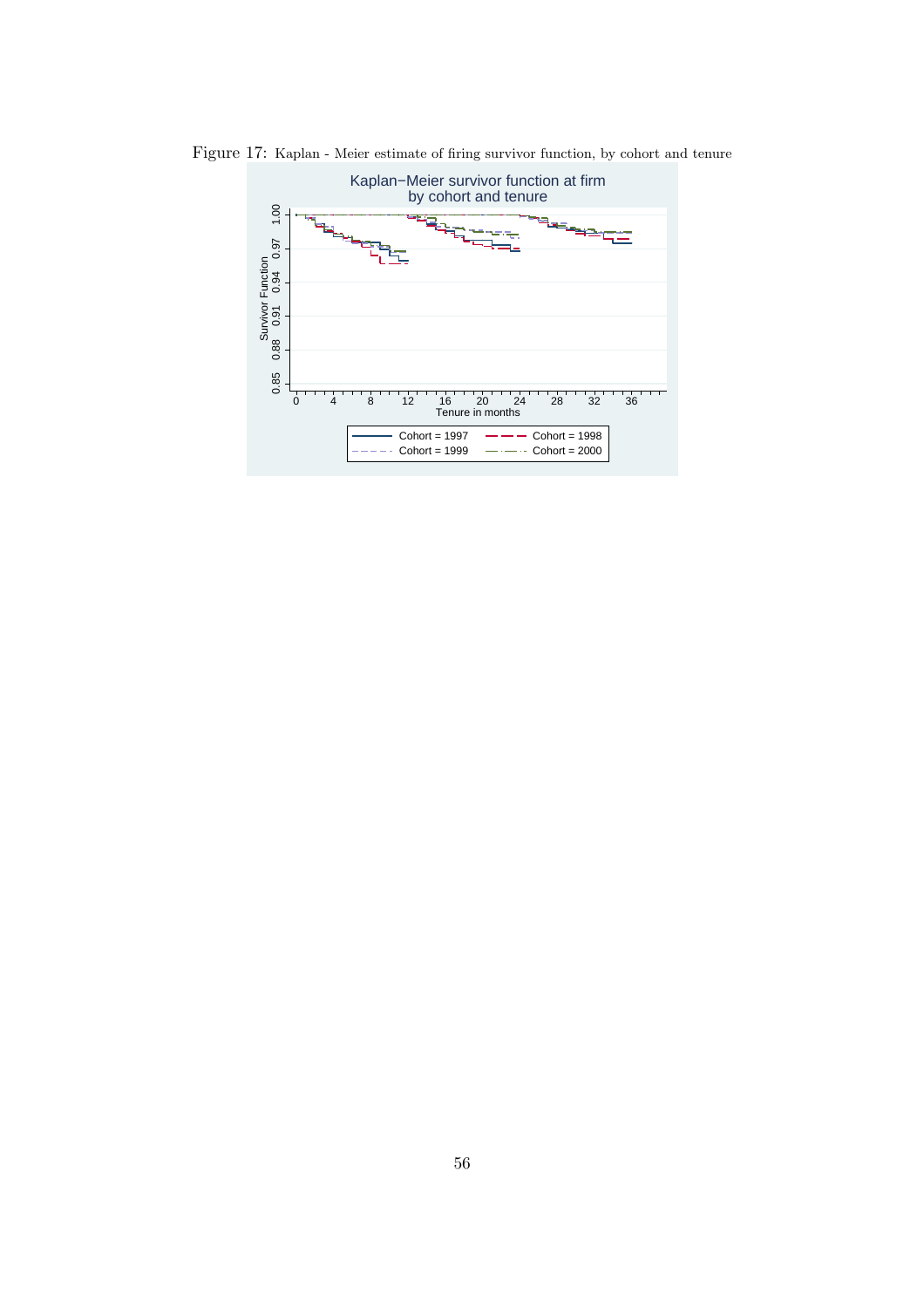

Figure 18: Kaplan - Meier estimate of quitting survivor function , before and after the reform

Figure 19: Kaplan - Meier estimate of other types of termination survivor function , before and after the reform

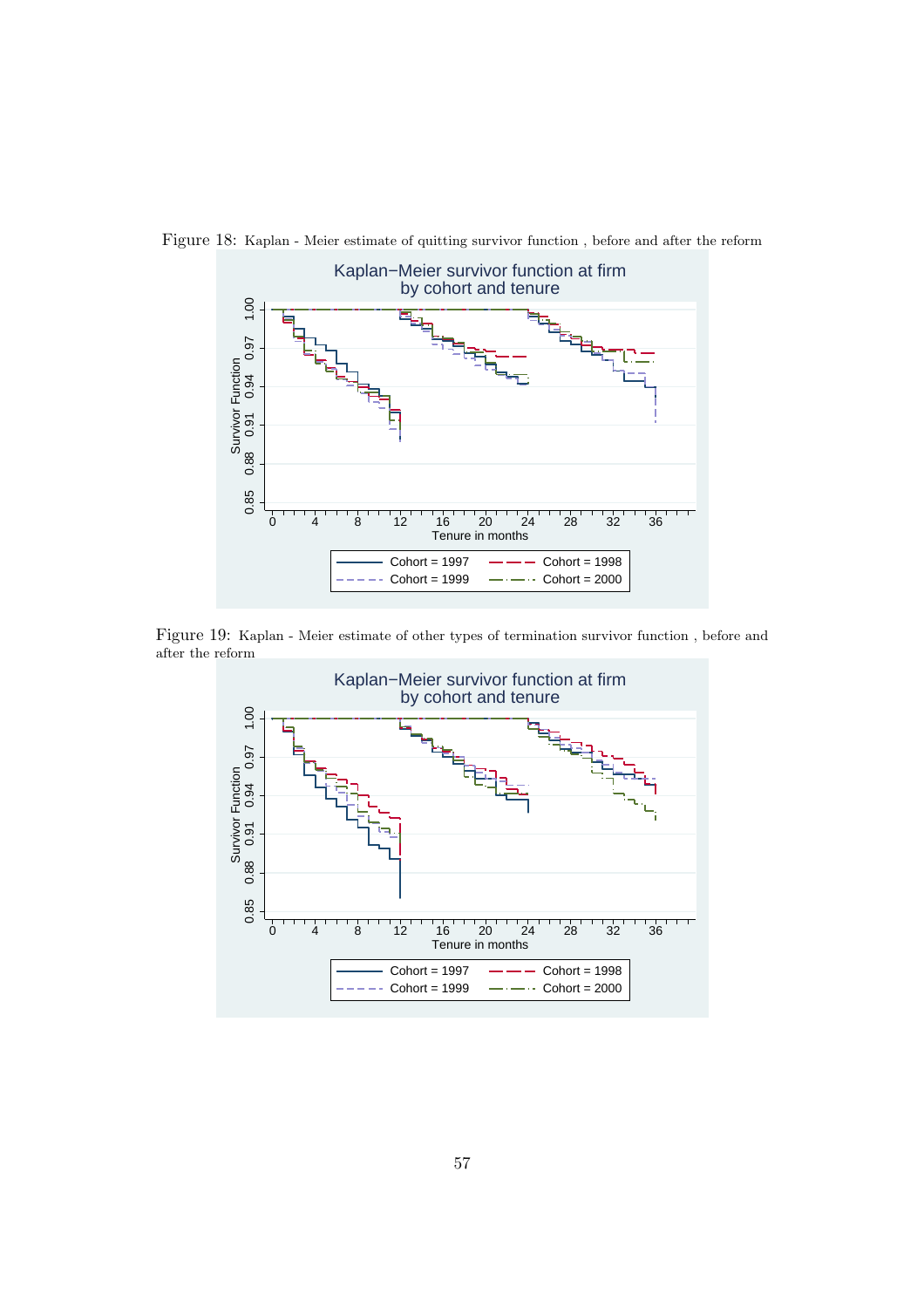

Figure 20: Estimation of the causal effect of the reform on the hazard of termination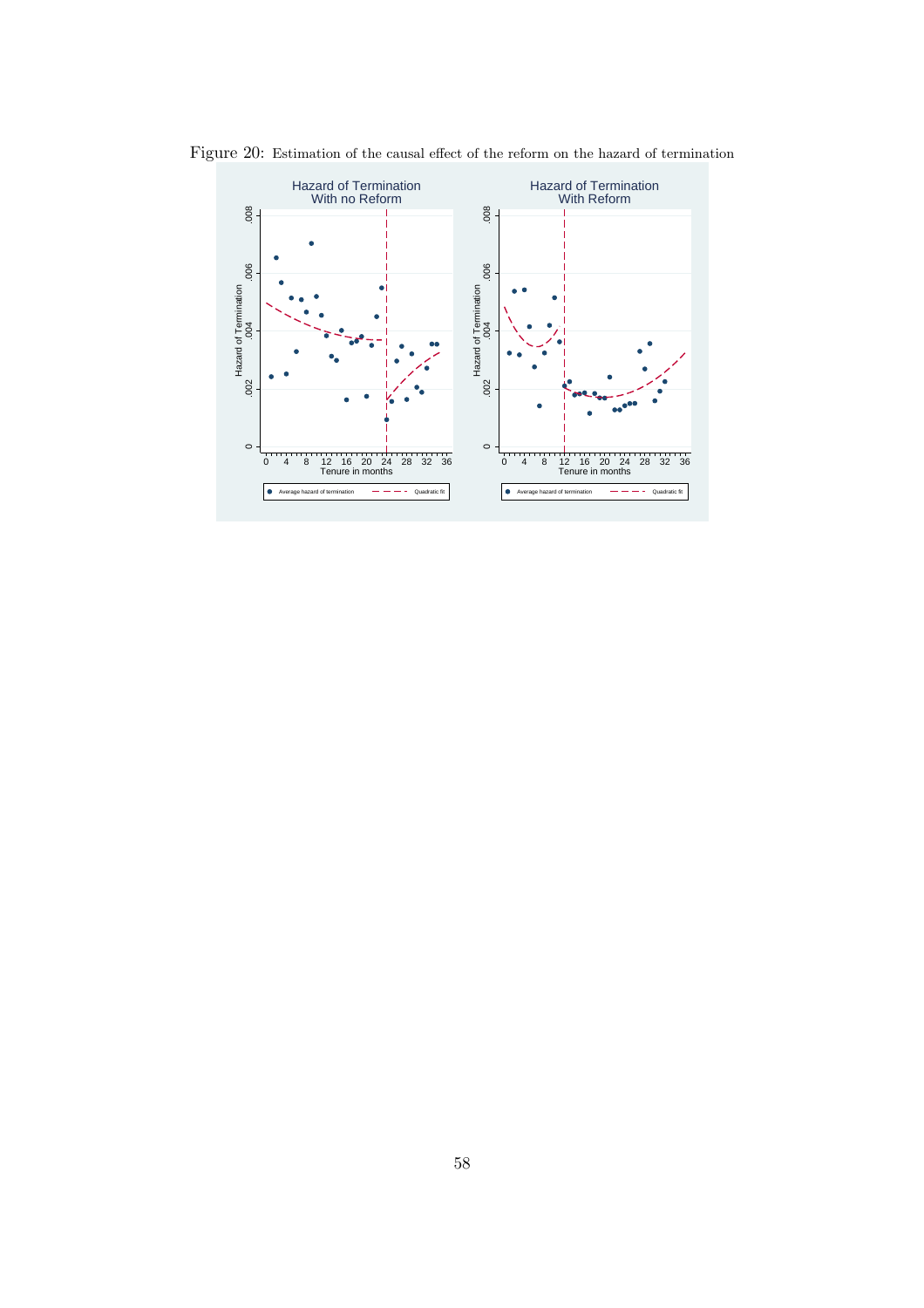

Figure 21: In the graph 'treated' refers to those workers tenured between 12 and 24 months in 1999. 'controls' refers to all the others. Each graph shows the propensity score comparing the treated and each control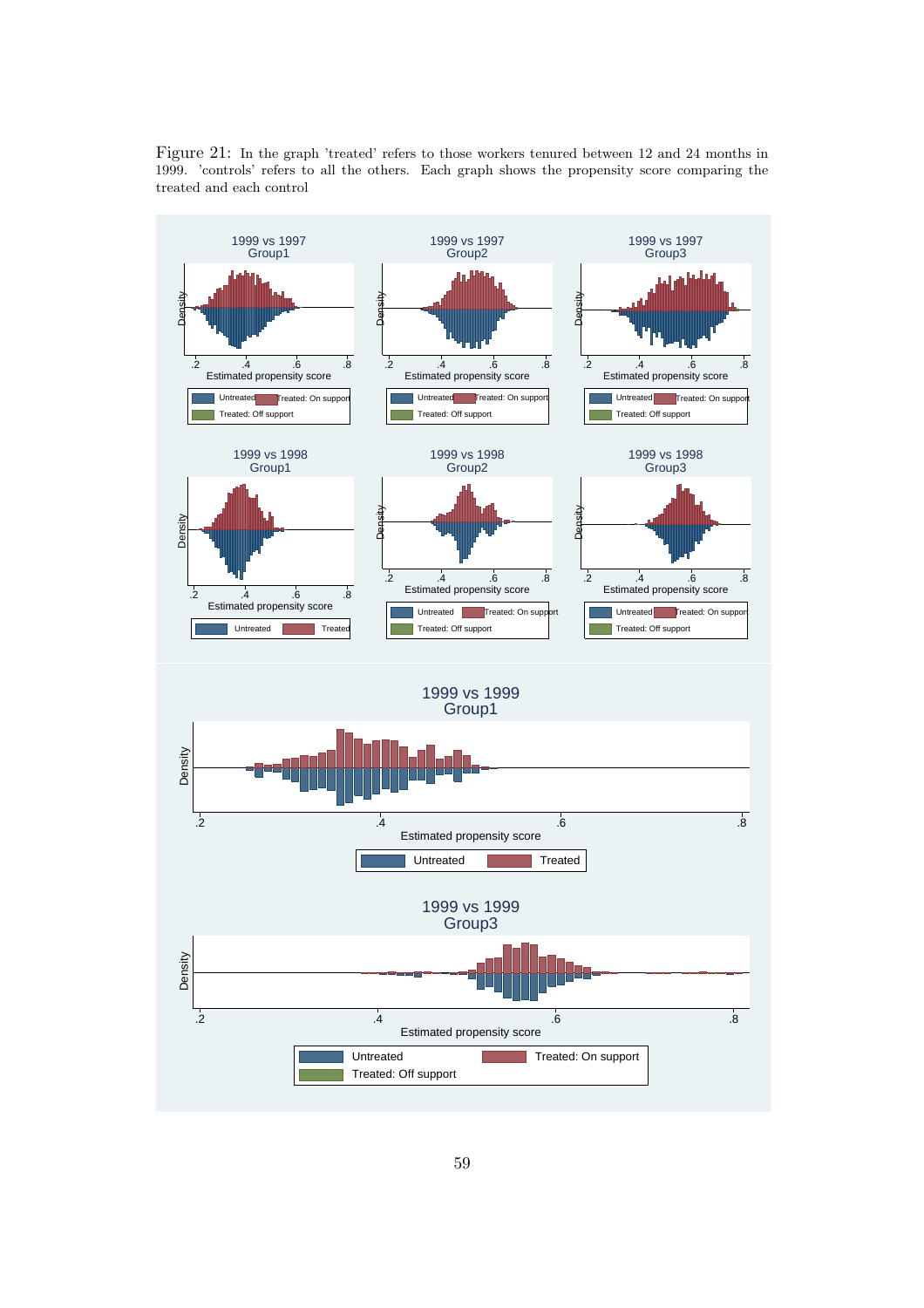

Figure 22: Kaplan - Meier estimate of firing survivor function, by cohort and tenure - Separately by industry: Manufacturing

Figure 23: Estimation of the causal effect of the reform on the hazard of termination - Separately by industry: Manufacturing

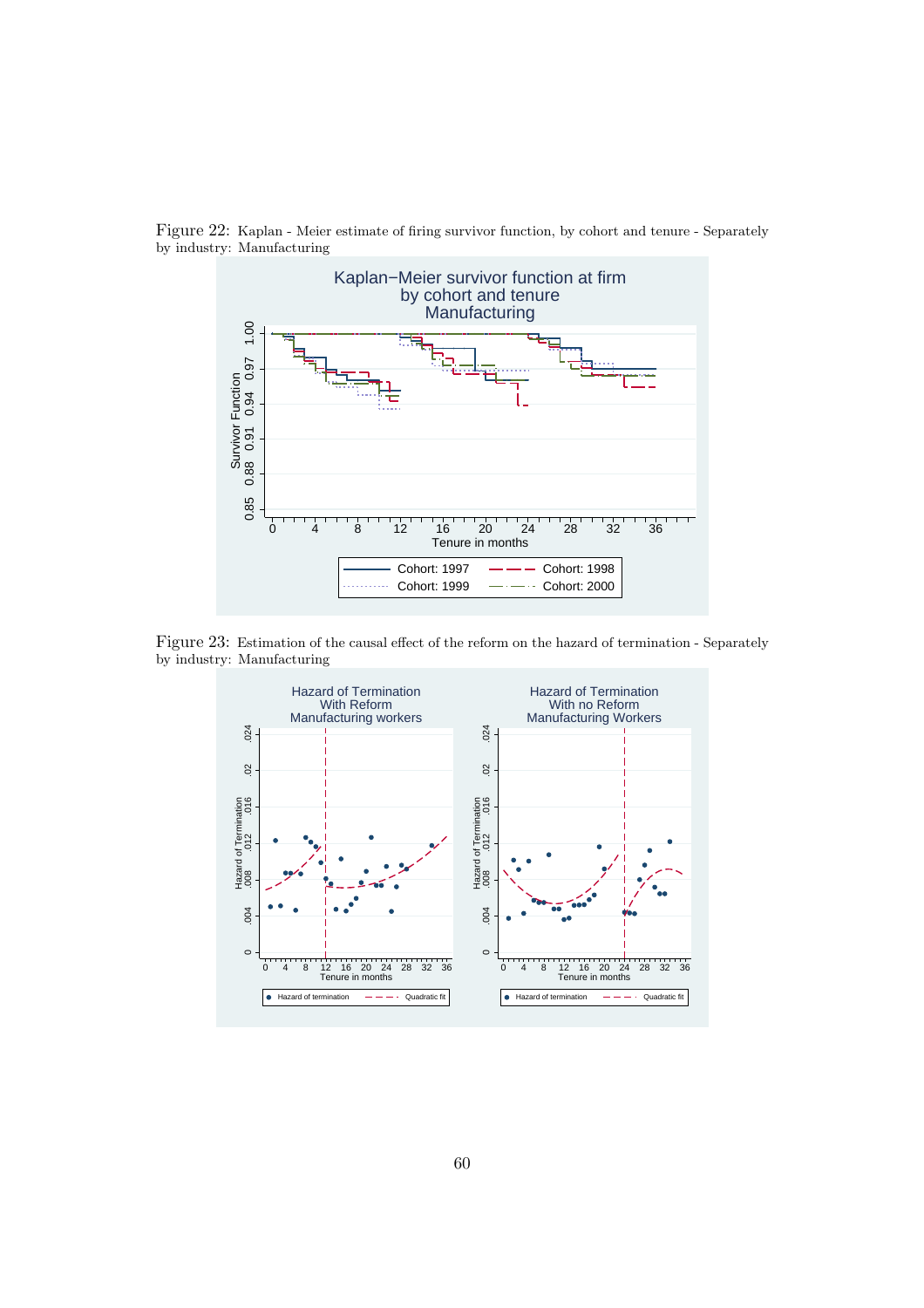

Figure 24: Estimation of the causal effect of the reform on the hazard of termination - Separately by workers skills: Skilled

Figure 25: Estimation of the causal effect of the reform on the hazard of termination - Separately by workers skills: Skilled

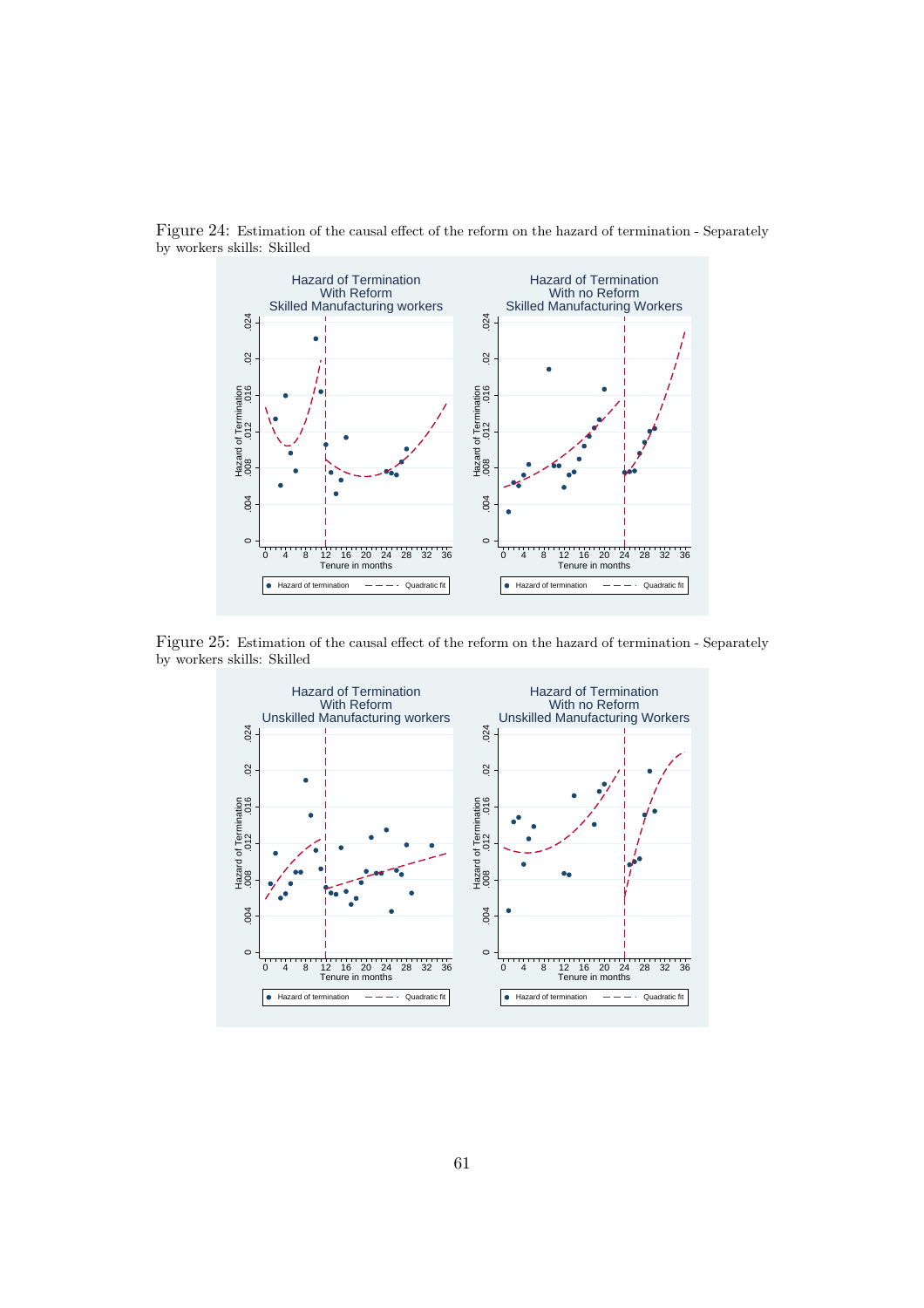

Figure 26: Kaplan - Meier estimate of firing survivor function, by cohort and tenure - Females

Figure 27: Kaplan - Meier estimate of firing survivor function, by cohort and tenure - Males